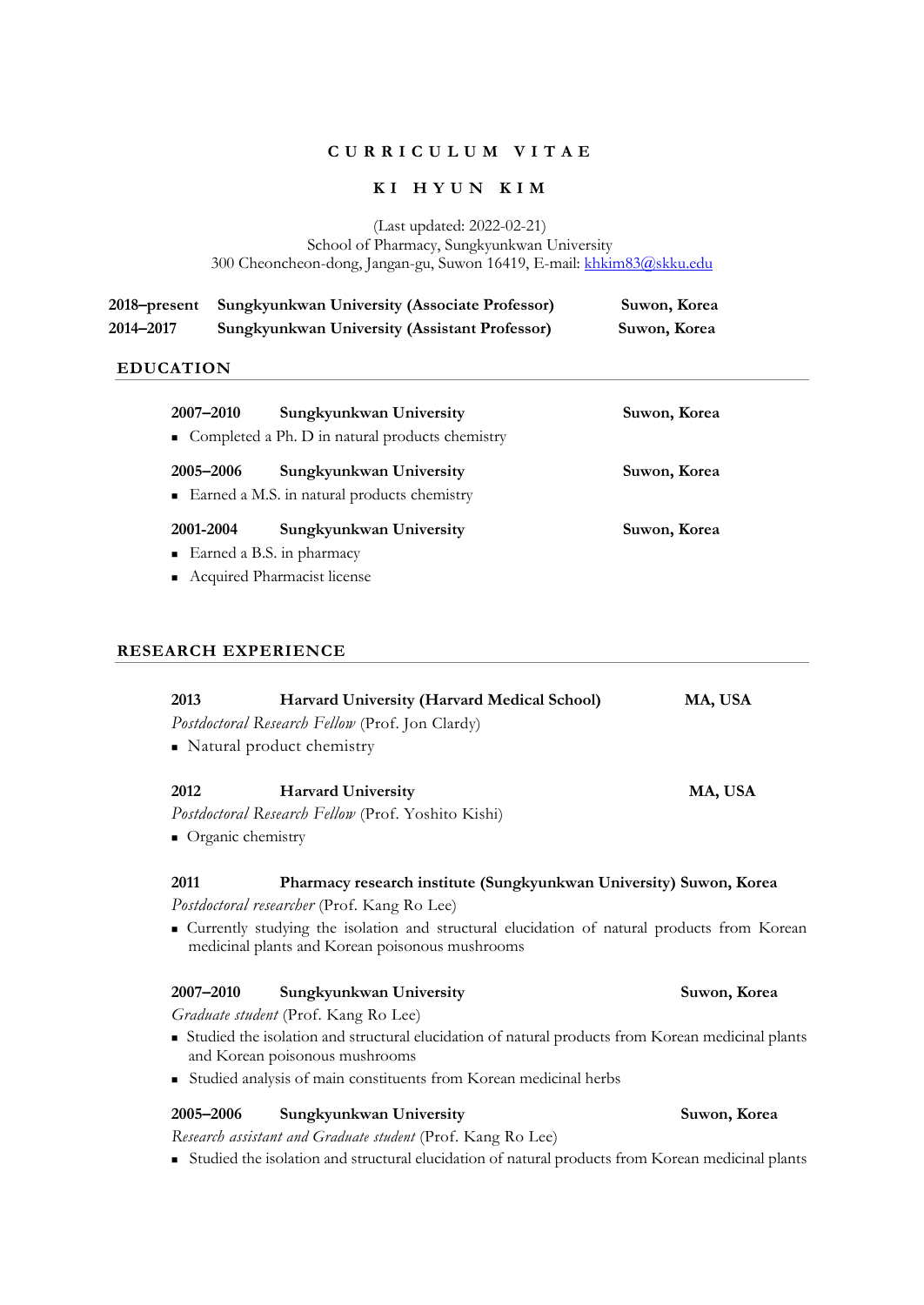## **TEACHING EXPERIENCE**

### **2011 Sungkyunkwan University Suwon, Korea**

*Part-time Lecturer*

<sup>n</sup> Taught advanced natural products chemistry and structural elucidation of natural products to graduate students

### **2007–2010 Sungkyunkwan University Suwon, Korea**

*Teaching assistant*

<sup>n</sup> Taught advanced natural products chemistry and general chemistry to graduate students in laboratory

### **PUBLICATIONS**

339. Park, Dogun;† Hong, Joo-Hyun;† Choi, Daekyu; Kim, Donghyeun; Jung, Won Hee; Yoon, Sam S.;\* Kim, Ki Hyun;\* An, Seongpil.\* Biocompatible and Mechanically-reinforced Tribopositive Nanofiber Mat for Wearable and Antifungal Human Kinetic Energy Harvester based on Wood derived Natural Product. *Nano Energy* **2022**, in press.

338. Lee, Sullim; Jang, Taesu; Kim, Ki Hyun;\* Kang, Ki Sung.\* Improvement of Damage in Human Dermal Fibroblasts by 3,5,7-Trimethoxyflavone from Black Ginger (*Kaempferia parviflora*). *Antioxidants* **2022**, *11*, 425.

337. Yoon, Sun-Young;† Kim, Jinsoo;† Lee, Bum Soo;† Baek, Su Cheol; Chung, Sang J.;\* Kim, Ki Hyun.\* Terminalin from African Mango (*Irvingia gabonensis*) Stimulates Glucose Uptake through Inhibition of Protein Tyrosine Phosphatases. *Biomolecules* **2022**, *12*, 321.

336. Yu, Jae Sik; Jeong, Se Yun; Li, Chunshun; Oh, Taehoon; Kwon, Mincheol; Ahn, Jong Seog; Ko, Sung-Kyun; Ko, Yoon-Joo; Cao, Shugeng; Kim, Ki Hyun.\* New phenalenone derivatives from the Hawaiian volcanic soil-associated fungus *Penicillium herquei* FT729 and their inhibitory effects on indoleamine 2,3-dioxygenase 1 (IDO1). *Arch. Pharm. Res.* **2022**, *in press.*

335. Park, Moon Nyeo;‡ Jeon, Hee Won;‡ Rahman, Md. Ataur; Park, Se Sun; Jeong, Se Yun; Kim, Ki Hyun; Kim, Sung-Hoon; Kim, Woojin; Kim, Bonglee.\* *Daemonorops draco* Blume induces apoptosis against acute myeloid leukemia cells via regulation of miR-216b/c-Jun signal pathway. *Front. Oncol.* **2022**, *in press.*

334. Lee, Seulah; Jeong, Se Yun; Nguyen, Dieu Linh; So, Jae Eun; Kim, Ki Hyun; Kim, Ji Hee; Han, Se Jong; Suh, Sung-Suk; Lee, Jun Hyuck; Youn, Ui Joung.\* Stereocalpin B, a New Cyclic Depsipeptide from the Antarctic Lichen *Ramalina terebrata*. *Metabolites* **2022**, *12*, 141.

333. Lee, Seoung Rak; Lee, Bum Soo; Yu, Jae Sik; Kang, Heesun; Yoo, Min Jeong; Yi, Sang Ah; Han, Jeung-Whan; Kim, Sil; Kim, Jung Kyu; Kim, Jin-Chul; Kim, Ki Hyun.\* Identification of anti adipogenic withanolides from the roots of Indian ginseng (*Withania somnifera*). *J. Ginseng Res*. **2022**, *in press.*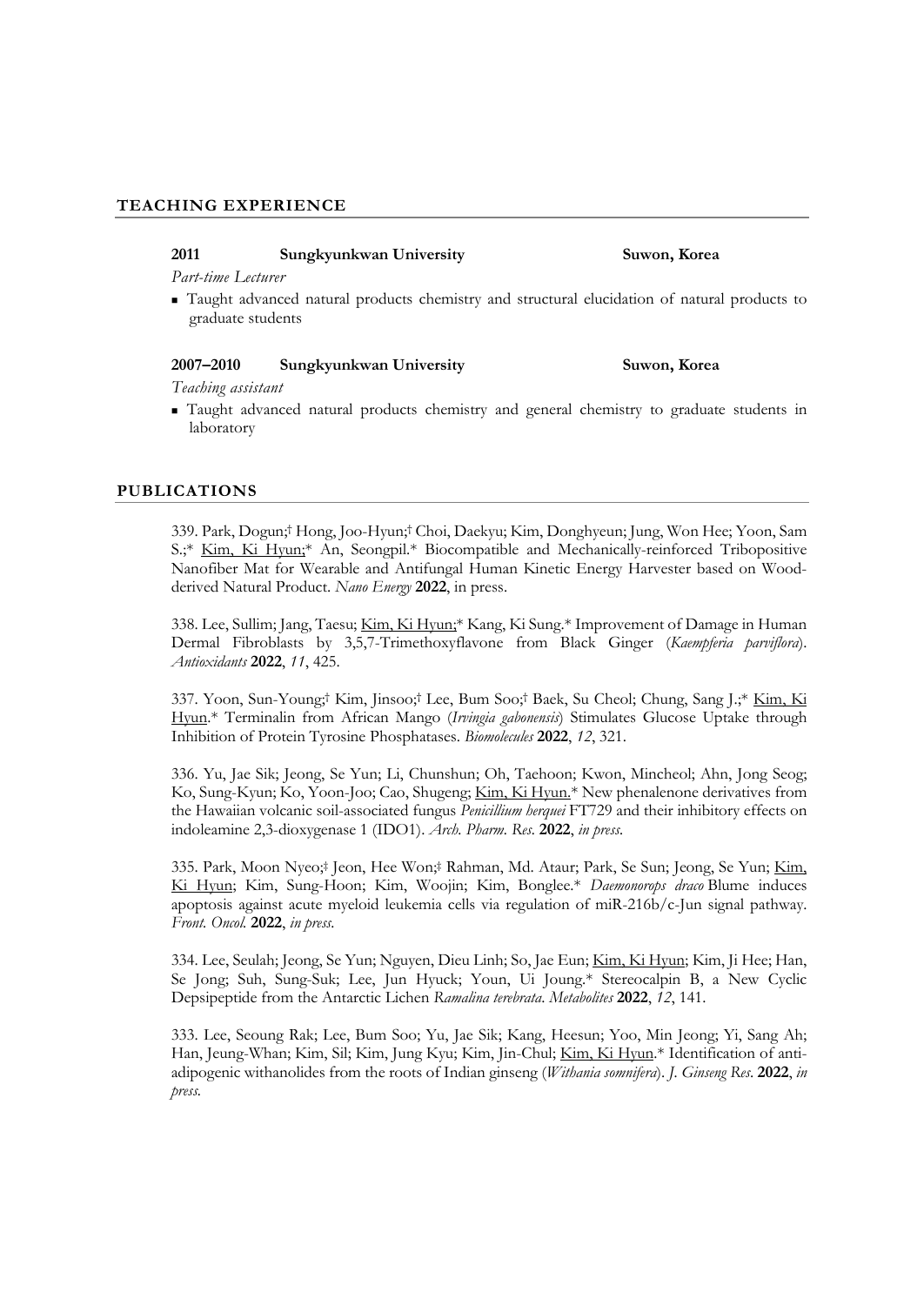332. Lee, Seulah;† Yu, Jae Sik;† Lee, Seoung Rak;† Kim, Ki Hyun.\* Non-peptide secondary metabolites from poisonous mushrooms: overview of chemistry, bioactivity, and biosynthesis. *Nat. Prod. Rep*. **2022**, *in press.* 

331. Min, Hyeongho;<sup>1</sup> Baik, Sangyul;1Lee, Jihyun; Kim, Da Wan; Song, Jin Ho; Kim, Ki Hyun; Kim, Min-Seok;\* Pang, Changhyun.\* Enhanced biocompatibility and multidirectional wet adhesion of insect-like synergistic wrinkled pillars with microcavities. *Chem. Eng. J.* **2022**, *429*, 132467.

330. Lee, Seulah; Alishir, Akida; Kim, Tae Wan; Kang, Dong-Min; Ryoo, Rhim; Pang, Changhyun; Ahn, Mi-Jeong; Kim, Ki Hyun.\* First Chemical Investigation of Korean Wild Mushroom, *Amanita hemibapha* subsp. *javanica* and the Identification of Anti-*Helicobacter pylori* Compounds. *Pharmaceuticals*  **2022***, 15,* 152.

329. Lee, Seulah;† Kim, Tae Wan;† Lee, Yong Hoon; Kang, Dong-Min; Ryoo, Rhim; Ko, Yoon-Joo; Ahn, Mi-Jeong; Kim, Ki Hyun.\* Two New Fatty Acid Derivatives, Omphalotols A and B and Anti-*Helicobacter pylori* Fatty Acid Derivatives from Poisonous Mushroom *Omphalotus japonicus. Pharmaceuticals* **2022***, 15,* 139.

328. Huong, Pham; Doan, Thi Phuong; Kim, Hyun Woo; Kim, Tae Wan; Park, So-Yeon; Kim, Hangun; Lee, Mina; Kim, Ki Hyun; Oh, Won Keun; Lim, Young Woon; Kang, Kyo Bin.\* Cyclohumulanoid Sesquiterpenes Induced by the Non-competitive Co-culture of Two Basidiomycetous Fungi *Phellinus orientoasiaticus* and *Schizopora flavipora. J. Nat. Prod.* 2022, *in press.*<br>327. Lee, Dahae;† Ko, Yuri;† Pang, Changhyun; Ko, Yoon-Joo; Choi, You-Kyoung; <u>Kim, Ki Hyun;</u>\*

Kang, Ki Sung.\* Estrogenic Activity of Mycoestrogen (3β,5α,22E)-Ergost-22-en-3-ol via Estrogen Receptor α-Dependent Signaling Pathways in MCF-7 Cells. *Molecules* **2022**, *27*, 36.

326. Jo, Beom-Geun; Park, Young-Hun; Kim, Ki Hyun; Kim, Su-Nam;\* Yang, Min Hye.\* Simultaneous Determination of Four Marker Compounds in Lobelia chinensis Lour. Extract by HPLC-PDA. *Appl. Sci*. **2021**, *11*, 12080.

325. Alishir, Akida; Kim, Ki Hyun.\* Antioxidant Phenylpropanoid Glycosides from *Ginkgo biloba* Fruit and Identification of a New Phenylpropanoid Glycoside, Ginkgopanoside. *Plants* **<sup>2021</sup>**, *10*, 2702.

324. Paje, Leo Adrianne; Lee, Hak-Dong; Choi, Jungwon; Kim, Juree; Kim, Ki Hyun; Yu, A Ram; Bae, Min-Jung; Lee, Sanghyun.\* Phytochemical constituents from the aerial parts of *Salvia plebeian*. *J. Appl. Biol. Chem*. **2021**, *64*, 391−397.

323. Lee, Dahae;† Lee, Seoung Rak;† Park, Bang Ju; Song, Ji Hoon; Kim, Jung Kyu; Ko, Yuri; Kang, Ki Sung;\* Kim, Ki Hyun.\* Identification of Renoprotective Phytosterols from Fruits of Mulberry (*Morus alba*) Against Cisplatin-Induced Cytotoxicity in LLC-PK1 Kidney Cells. *Plants* **2021**, *10*, 2481.

322. Yu, Jae Sik;<sup>a</sup> Kim, Ji-Hoon;<sup>a</sup> Rashan, Luay; Kim, Inseo; Lee, Wonsik;\* Kim, Ki Hyun.\* Potential Antimicrobial Activity of Galloyl-flavonoid Glycosides from *Woodfordia uniflora* against Methicillin resistant *Staphylococcus aureus. Front. Microbiol*. **2021**, *12*, 784504. 321. Kang, Heesun;† Yoo, Min Jeong;† Yi, Sang Ah; Kim, Tae Wan; Ha, Ji Won; Na, Myung Woo;

Park, Kun Hee; Kim, Seon-Hee; Han, Jeung-Whan; Jang, Tae Su; Kim, Ki Hyun.\* Phytochemical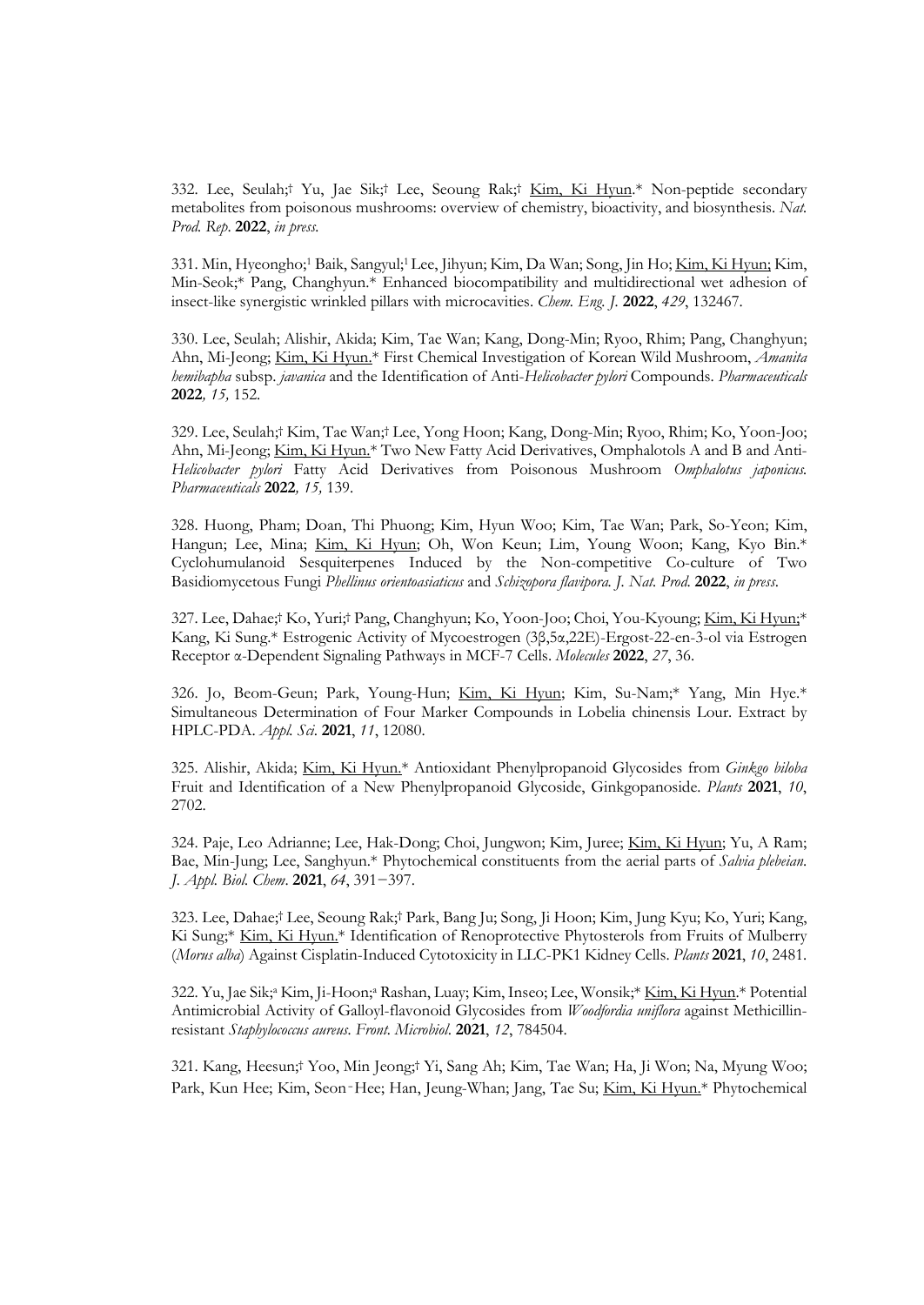Constituents Identified from the Aerial Parts of *Lespedeza cuneata* and their Effects on Lipid Metabolism during Adipocyte Maturation. *Separations* **2021**, *8*, 203.

320. Lee, Yong Hoon;† Hong, Joo-Hyun;† Park, Kun Hee; Kim, Seon-Hee; Kim, Jin-Chul; Kim, Do Hoon; Park, Yu Hwa; Lee, Kye Wan; Kim, Jung Kyu;\* Kim, Ki Hyun.\* Phytochemical Investigation of Bioactive Compounds from White Kidney Beans (Fruits of *Phaseolus multiflorus* var. *albus*): Identification of Denatonium with Osteogenesis-Inducing Effect. *Plants* **2021**, *10*, 2205.

319. Yun, Chae-Eun;† So, Hyun-Kyung;† Vuong, Tuan Anh ; Na, Myung Woo; Anh, Subin; Lee, Hyo-Gun; Kim, Ki Hyun; Kang, Jong-Sun; Bae, Gyu-Un;\* Lee, Sang-Jin.\* Aronia upregulates myogenic differentiation and augments muscle mass and function through muscle metabolism. *Front. Nutr.* **2021**, *8*, 753643.

318. Lee, Bum Soo;† Yoo, Min Jeong;† Kang, Heesun;† Lee, Seoung Rak; Kim, Sil; Yu, Jae Sik; Kim, Jin-Chul; Jang, Tae Su; Pang, Changhyun;\* Kim, Ki Hyun.\* Withasomniferol D, a New Anti adipogenic Withanolide from the Roots of Ashwagandha (*Withania somnifera*). *Pharmaceuticals* **2021**, *14,* 1017.

317. Lee, Kwang Ho;<sup>1</sup> Jeong, Se Yun;<sup>1</sup> Park, Kun Hee; Kim, Seon-Hee; Ko, Yoon-Joo; Kim, Jin- Chul; Kim, Jung Kyu;\* Kim, Ki Hyun.\* Ginkgonitroside, a new nitrophenyl glycoside and bioactive compounds from *Ginkgo biloba* leaves controlling adipocyte and osteoblast differentiation. *Bioorg. Med. Chem. Lett*. **2021**, *50*, 128322.

316. Kwon, Haeun;# Nguyen, Quynh Nhu;# Na, Myung Woo; Kim, Ki Hyun; Guo, Yuanqiang; Yim, Joung Han; Shim, Sang Hee; Kim, Jae-Jin; Kang, Ki Sung;\* Lee, Dongho.\* A new <sup>α</sup>-pyrone from *Arthrinium pseudosinense* culture medium and its estrogenic activity in MCF-7 cells. *J. Antibiot.*  **2021**, *74*, 893–897.

315. Lee, Dahae; Lee, Seoung Rak; Kang, Ki Sung;\* Kim, Ki Hyun.\* Bioactive Phytochemicals from Mulberry: Potential Anti-Inflammatory Effects in Lipopolysaccharide-Stimulated RAW 264.7 Macrophages. *Int. J. Mol. Sci.* **2021**, *22*, 8120.

314. Ghaffari, Tayyebeh; Hong, Joo-Hyun; Asnaashari, Solmaz; Farajnia, Safar; Delazar, Abbas; Hamishehkar, Hamed;\* Kim, Ki Hyun.\* Natural Phytochemicals Derived from Gymnosperms in the Prevention and Treatment of Cancers. *Int. J. Mol. Sci.* **2021**, *22*, 6636.

313. Lee, Seoung Rak; Guo, Huijuan; Yu, Jae Sik; Park, Minji; Dahse, Hans-Martin; Jung, Won Hee; Beemelmanns, Christine;\* Kim, Ki Hyun.\* Revised structural assignment of azalomycins based on genomic and chemical analysis. *Org. Chem. Front*. **2021**, *8*, 4791–4798.

312. Lee, Dahae;# Yu, Jae Sik;# Ryoo, Rhim; Kim, Jin-Chul; Jang, Tae Su; Kang, Ki Sung;\* Kim, Ki Hyun.\* Pulveraven A from the fruiting bodies of *Pulveroboletus ravenelii* induces apoptosis in breast cancer cell via extrinsic apoptotic signaling pathway. *J. Antibiot.* **2021**, *74*, 752–757.

311. Ghaffari, Tayyebeh; Asnaashari, Solmaz; Irannejad, Ebrahim; Delazar, Abbas; Farajnia, Safar; Hong, Joo-Hyun; Pang, Changhyun; Hamishehkar, Hamed;\* Kim, Ki Hyun.\* Comparative Evaluation of Apoptosis Induction Using Needles, Bark, and Pollen Extracts and Essential Oils of *Pinus eldarica* in Lung Cancer Cells. *Appl. Sci.* **2021**, *11*, 5763.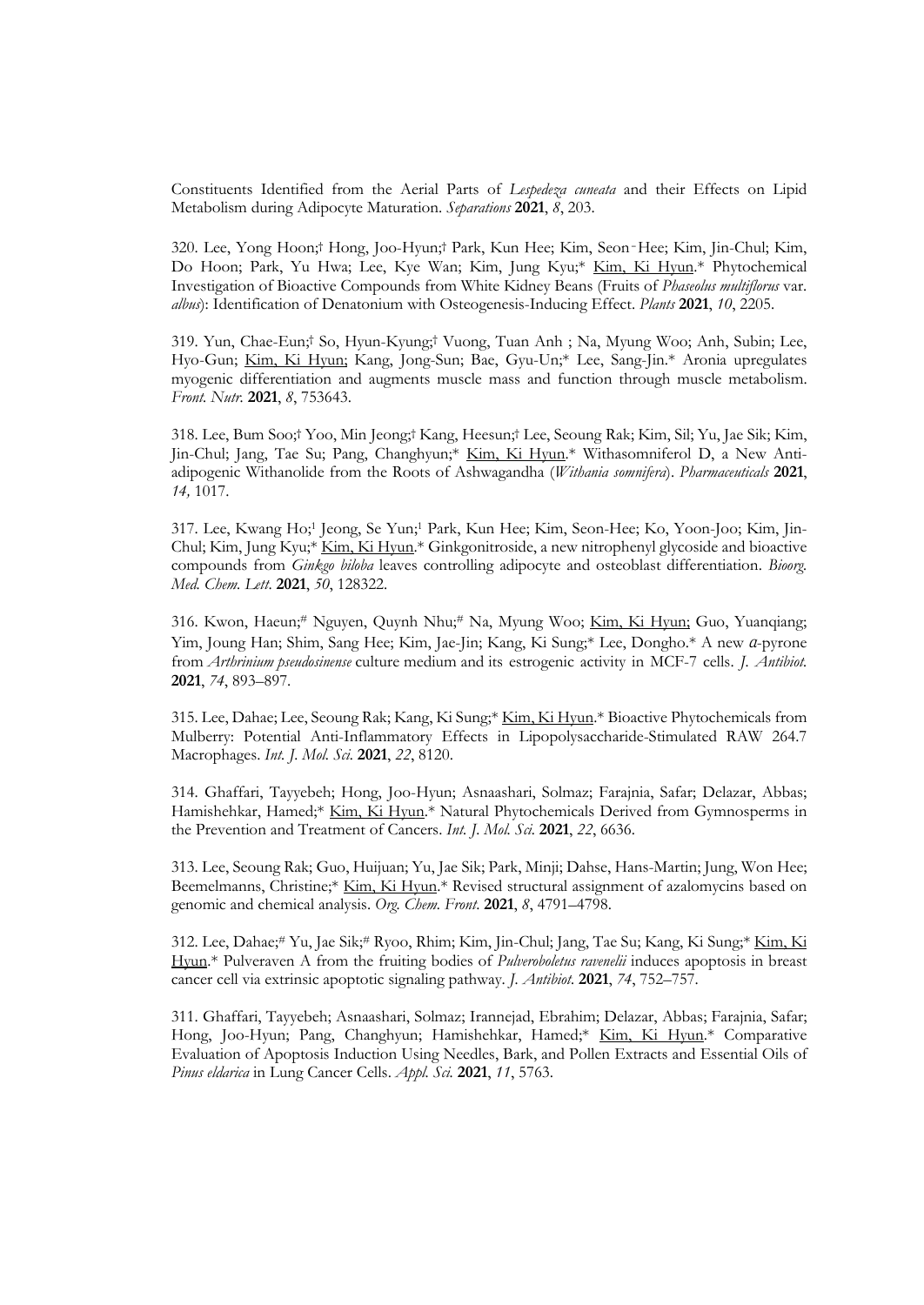310. Ha, Sang Keun;† Kang, Min Cheol;† Lee, Seulah;† Darlami, Om; Shin, Dongyun;Choi, Inwook;\* Kim, Ki Hyun;\* Kim, Sun Yeou.\* Generation of Stilbene Glycoside with Promising Cell Rejuvenation Activity through Biotransformation by the Entomopathogenic Fungus *Beauveria bassiana. Biomedicines* **2021**, *9*, 555.

309. Lee, Dahae;<sup>1</sup> Kim, Ki Hyun;<sup>1</sup> Jang, Tae Su;\* Kang, Ki Sung.\* Identification of bioactive compounds from mulberry enhancing glucose-stimulated insulin secretion. *Bioorg. Med. Chem. Lett*. **2021**, *43*, 128096.

308. Lee, Kwang Ho;<sup>a</sup> Kim, Jung Kyu;<sup>a</sup> Yu, Jae Sik; Jeong, Se Yun; Choi, Jin Hee; Kim, Jin-Chul; Ko, Yoon-Joo; Kim, Seon-Hee; Kim, Ki Hyun.\* Ginkwanghols A and B, osteogenic coumaric acidaliphatic alcohol hybrids from the leaves of *Ginkgo biloba*. *Arch. Pharm. Res.* **2021**, *44*, 514–524.

307. Lee, Yong Hoon;† Jang, Hee Joo;† Park, Kun Hee; Kim, Seon‑Hee; Kim, Jung Kyu; Kim, Jin- Chul; Jang, Tae Su;\* Kim, Ki Hyun.\* Phytochemical Analysis of the Fruits of Sea Buckthorn (*Hippophae rhamnoides*): Identification of Organic Acid Derivatives. *Plants* **2021**, *10*, 860.

306. Lee, Seulah;# Kim, Chung Sub;# Yu, Jae Sik; Kang, Heesun; Yoo, Min Jeong; Youn, Ui Joung; Ryoo, Rhim; Bae, Han Yong; Kim, Ki Hyun.\* Ergopyrone, a Styrylpyrone-Fused Steroid with a Hexacyclic 6/5/6/6/6/5 Skeleton from a Mushroom *Gymnopilus orientispectabilis. Org. Lett.* **2021**, *<sup>23</sup>*, 3315−3319.

305. Lim, Sung Ho;† Yu, Jae Sik;† Lee, Ho Seon; Choi, Chang-Ik;\* Kim, Ki Hyun.\* Antidiabetic Flavonoids from Fruits of *Morus alba* Promoting Insulin-stimulated Glucose Uptake via Akt and AMP-activated Protein Kinase Activation in 3T3-L1 Adipocytes. *Pharmaceutics* **2021**, *13,* 526.

304. Lee, Dahae; Alishir, Akida; Jang, Tae Su;\* Kim, Ki Hyun.\* Identification of Bioactive Natural Product from the Stems and Stem Barks of *Cornus walteri*: Benzyl Salicylate Shows Potential Antiinflammatory Activity in Lipopolysaccharide-stimulated RAW 264.7 Macrophages. *Pharmaceutics* **2021**, *13*, 443.

303. Park, Yong Joo;<sup>1</sup> Jeon, Mi Seon;1Lee, Seulah;<sup>1</sup> Kim, Jung Kyu; Jang, Tae Su; Chung, Kyu Hyuck; Kim, Ki Hyun.\* Anti-fibrotic effects of brevilin A in hepatic fibrosis via inhibiting the STAT3 signaling pathway. *Bioorg. Med. Chem. Lett*. **2021**, *41,* 127989.

302. Kim, Ga-Ram; Kim, Eun-Nam; Park, Kyoung Jin; Kim, Ki Hyun;\* Jeong, Gil-Saeng.\* Inhibitory Effect of LGS and ODE Isolated from the twigs of *Syringa oblata* var. *dilatata* on RANKL Induced Osteoclastogenesis in Macrophages Cells. *Molecules* **2021**, *26*, 1779.

301. Kim, Eui Jin;† Seo, Ji Bin;† Yu, Jae Sik;† Lee, Seoyoung; Lim, Jae Sung; Choi, Jeong Uk; Lee, Chang-Min; Rashan, Luay; Kim, Ki Hyun;\* Cho, Young-Chang.\* Anti-inflammatory Effects of a Polyphenol, Catechin-7,4′-*O*-digallate, from *Woodfordia uniflora* by Regulating NF-κB Signaling Pathway in Mouse Macrophages. *Pharmaceutics* **2021**, *13,* 408.

300. Yoon, Sun-Young; Yu, Jae Sik; Hwang, Ji Young; So, Hae Min; Seo, Seung Oh; Kim, Jung Kyu; Jang, Tae Su; Chung, Sang J.;\* Kim, Ki Hyun.\* Phloridzin Acts as an Inhibitor of Protein-tyrosine Phosphatase MEG2 Relevant to Insulin Resistance. *Molecules* **2021**, *26*, 1612.

299. Lee, Dahae; Kim, Ki Hyun; Jang, Taesu;\* Kang, Ki Sung.\* (-)-Leucophyllone, a Tirucallane Triterpenoid from *Cornus walteri* Enhances Insulin Secretion in INS-1 Cells. *Plants* **2021**, *10*, 431.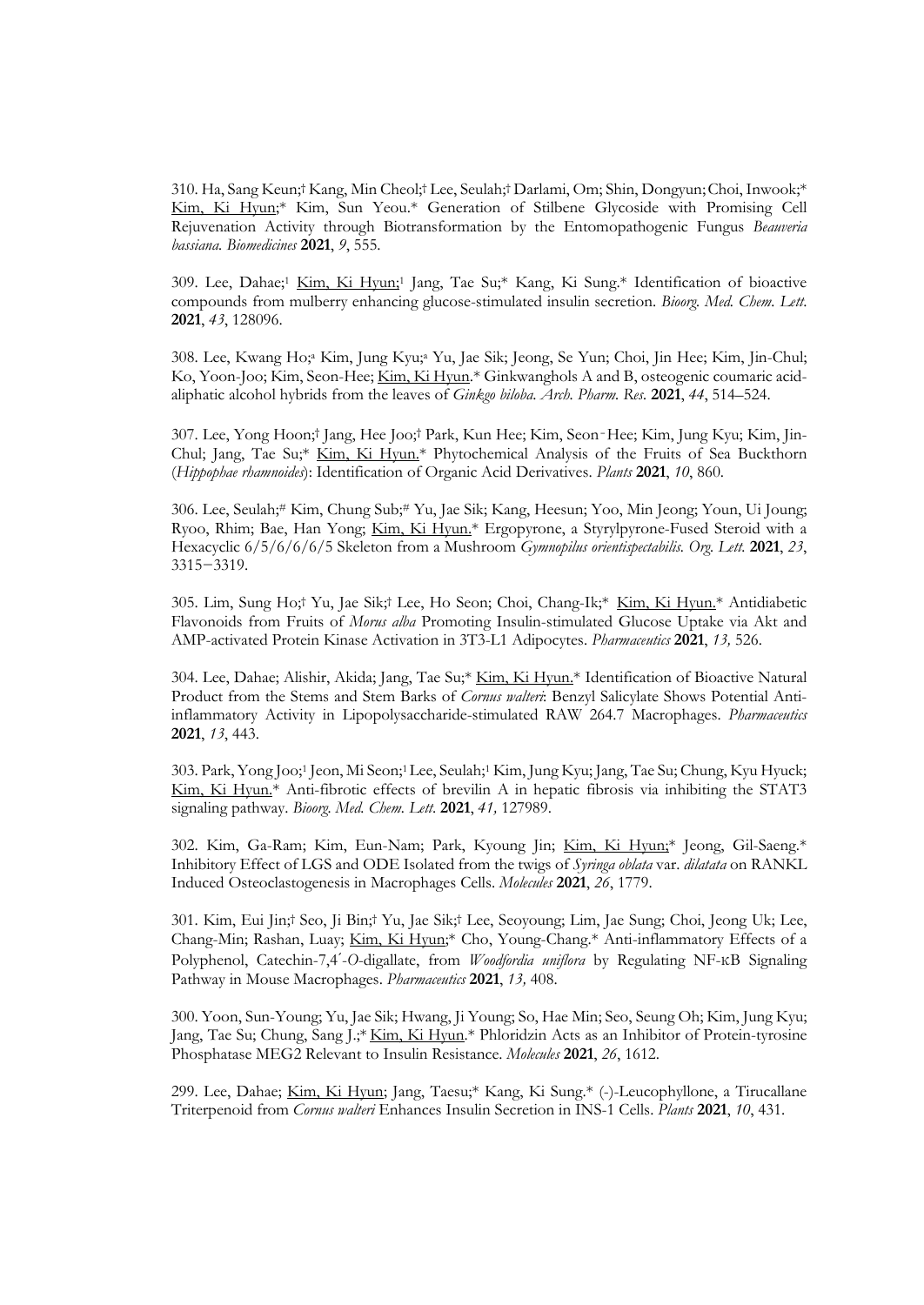298. Schorn, Michelle A.; Verhoeven, Stefan; Ridder, Lars; […]; Kim, Ki Hyun; […]; van der Hooft, Justin J. J. A community resource for paired genomic and metabolomic data mining. *Nat. Chem. Biol.* **2021**, *17*, 363–368.

297. Yu, Jae Sik;† Lim, Sung Ho;† Lee, Seoung Rak; Choi, Chang-Ik;\* Kim, Ki Hyun.\* Antioxidant and anti-inflammatory effects of white mulberry (*Morus alba* L.) fruits on lipopolysaccharide stimulated RAW 264.7 macrophages. *Molecules* **2021**, *26*, 920.

296. So, Hae Min;<sup>1</sup> Lee, Seul;<sup>1</sup> Baek, Kwan-Hyuck; Roh, Hyun-Soo; Kim, Sil; Jo, Mun Seok; Baek, Su Cheol; Seok, Soonja; Ryoo, Rhim; Kim, Ki Hyun.\* Bioactivity-based analysis and chemical characterization of cytotoxic compounds from a poisonous mushroom, *Amanita spissacea*, in human lung cancer cells *in vitro*. *Nat. Prod*. *Res*. **2021**, *35*, 649–654.

295. Pham, Huong; Lee, Kwang Ho; Jeong, Eunah; Woo, Sunmin; Yu, Jinsuh; Kim, Woo-Young; Lim, Young Woon; Kim, Ki Hyun;\* Kang, Kyo Bin.\* Species Prioritization Based on Spectral Dissimilarity: A Case Study of Polyporoid Fungal Species. *J. Nat. Prod*. **2021**, *84,* 298–309.

294. Baik, Sangyul;\* Hwang, Gui Won; Jang, Siyeon; Jeong, Suyeon; Kim, Ki Hyun; Yang, Tae- Heon; Pang, Changhyun.\* Bioinspired Microsphere-Embedded Adhesive Architectures for Electrothermally Actuating Transport Device of Dry/Wet Pliable Surfaces. *ACS Appl. Mater. Interfaces* **2021**, *13,* 6930–6940.

293. Alishir, Akida; Yu, Jae Sik; Park, Minji; Kim, Jin-Chul; Pang, Changhyun; Kim, Jung Kyu; Jang, Tae Su; Jung, Won Hee; Kim, Ki Hyun.\* Ulmusakidian, a new coumarin glycoside and antifungal phenolic compounds from the root bark of *Ulmus davidiana* var. *japonica*. *Bioorg. Med. Chem. Lett*. **2021**, *36*, 127828.

292. Baek, Su Cheol; Yi, Sang Ah; Lee, Bum Soo; Yu, Jae Sik; Kim, Jin-Chul; Pang, Changhyun; Jang, Tae Su; Lee, Jaecheol;\* Kim, Ki Hyun.\* Anti-adipogenic Polyacetylene Glycosides from the Florets of Safflower (*Carthamus tinctorius*). *Biomedicines* **2021**, *9*, 91.

291. Lee, Yong Hoon; Yoon, Sun-Young; Baek, Jiyun; Kim, Sung Jin; Yu, Jae Sik; Kang, Heesun; Kang, Ki Sung; Chung, Sang J.; Kim, Ki Hyun.\* Metabolite profile of cucurbitane-type triterpenoids of bitter melon (fruit of *Momordica charantia*) and their inhibitory activity against protein tyrosine phosphatases relevant to insulin resistance. *J. Agric. Food Chem.* **2021**, *69*, 1816−1830.

290. Kim, Eun-Nam; Kim, Ga-Ram; Yu, Jae Sik; Kim, Ki Hyun;\* Jeong, Gil-Saeng.\* Inhibitory Effect of (2*R*)-4-(4-hydroxyphenyl)-2-butanol 2-*O*-β-D-apiofuranosyl-(1→6)-β-D-glucopyranoside on RANKL-induced Osteoclast Differentiation and ROS generation in Macrophages. *Int. J. Mol. Sci.*  **2021**, *22*, 222.

289. Oh, Taehoon; Kwon, Mincheol; Yu, Jae Sik; Jang, Mina; Kim, Gun-Hee; Kim, Ki Hyun;\* Ko, Sung-Kyun;\* Ahn, Jong Seog.\* *Ent*-Peniciherqueinone Suppresses Acetaldehyde-Induced Cytotoxicity and Oxidative Stress by Inducing ALDH and Suppressing MAPK Signaling. *Pharmaceutics* **2020**, *12*, 1229.

288. Chae, Sook In;† Yi, Sang Ah;† Nam, Ki Hong; Park, Kyoung Jin; Yun, Jihye; Kim, Ki Hyun; Lee, Jaecheol; Han, Jeung-Whan.\* Morolic Acid 3-*O*-Caffeate Inhibits Adipogenesis by Regulating Epigenetic Gene Expression. *Molecules* **2020**, *25*, 5910.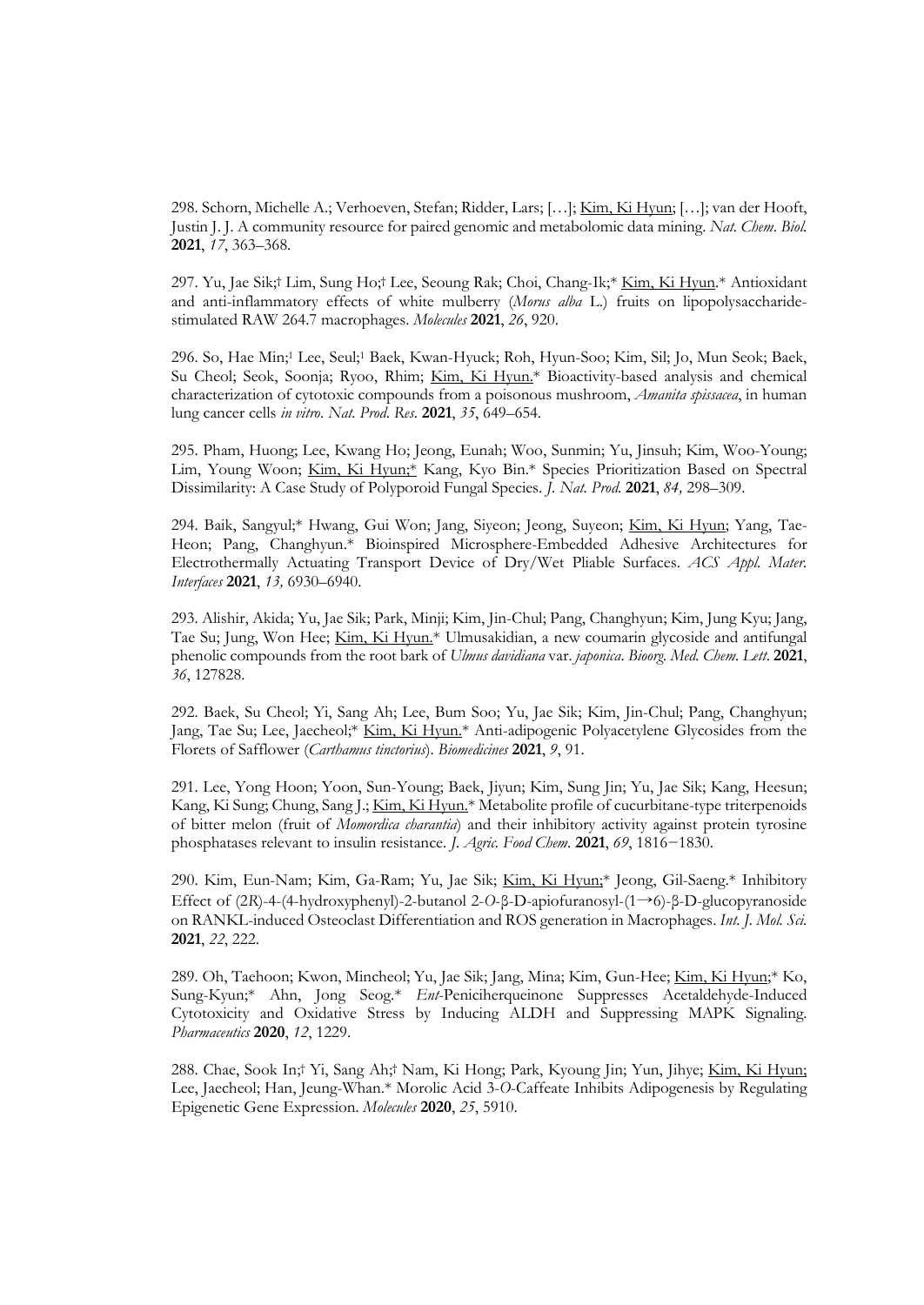287. Park, Yong Joo;<sup>a</sup> Lee, Kwang Ho;<sup>a</sup> Jeon, Mi Seon; Lee, Yong Hoon; Ko, Yoon-Joo; Pang, Changhyun; Kim, Bonglee; Chung, Kyu Hyuck;\* Kim, Ki Hyun.\* Hepatoprotective Potency of Chrysophanol 8-*O*-Glucoside from *Rheum palmatum* L. against Hepatic Fibrosis via Regulation of the STAT3 Signaling Pathway. *Int. J. Mol. Sci.* **2020**, *21*, 9044.

286. Lee, Hyun-Su; Yu, Jae Sik; Kim, Ki Hyun;\* Jeong, Gil-Saeng.\* Diketoacetonylphenalenone, Derived from Hawaiian Volcanic Soil-Associated Fungus *Penicillium Herquei* FT729*,* Regulates T Cell Activation via Nuclear Factor-κB and Mitogen-Activated Protein Kinase Pathway. *Molecules* **2020**, *25*, 5374.

285. Lee, Dahae;† Yu, Jae Sik;† Huang, Peng; Qader, Mallique; Manavalan, Arulmani; Wu, Xiaohua; Kim, Jin-Chul; Pang, Changhyun; Cao, Shugeng;\* Kang, Ki Sung;\* Kim, Ki Hyun.\* Identification of Anti-inflammatory Compounds from Hawaiian Noni (*Morinda citrifolia* L.) Fruit Juice. *Molecules* **2020**, *25*, 4968.

284. Lee, Kwang Ho; Yu, Jae Sik; Choi, Jin Hee; Kim, Seon‑Hee; Ko, Yoon-Joo; Pang, Changhyun; Kim, Ki Hyun.\* Ginkgobilol, a new diarylpentanoid and an osteogenic diarylpentanoid analog from *Ginkgo biloba* leaves. *Bioorg. Med. Chem. Lett*. **2020**, *30*, 127641.

283. Yu, Jae Sik; Li, Chunshun, Kwon, Mincheol; Oh, Taehoon; Lee, Tae Hyun; Kim, Dong Hyun; Ahn, Jong Seog; Ko, Sung-Kyun; Kim, Chung Sub; Cao, Shugeng;\* and Kim, Ki Hyun.\* Herqueilenone A, a unique rearranged benzoquinone-chromanone from the Hawaiian volcanic soil associated fungal strain *Penicillium herquei* FT729. *Bioorg. Chem.* **2020**, *105*, 104397.

282. Lee, Sullim; Yu, Jae Sik; Phung, Hung Manh; Lee, Jeong Gun; Kim, Ki Hyun;\* Kang, Ki Sung.\* Potential Anti-Skin Aging Effect of (-)-Catechin Isolated from the Root Bark of *Ulmus davidiana* var. *japonica* in Tumor Necrosis Factor-α-Stimulated Normal Human Dermal Fibroblasts. *Antioxidants* **2020**, *9*, 981.

281. Kim, Yong-Goo; Komakech, Richard; Jeong, Dae Hui; Jeon, Kwonseok; Park, Yunmi; Lee, Tae Kyoung; Kim, Ki Hyun; Moon, Byeong Cheol; Kang, Youngmin. Verification of the Field Productivity and Bioequivalence of a Medicinal Plant (*Polygonum multiflorum*) Developed Using an In Vitro Culture Method. *Plants* **2020**, *9*, 1280.

280. Madadi, Elaheh; Mazloum-Ravasan, Sahand; Yu, Jae Sik; Ha, Ji Won; Hamishehka, Hamed;\* Kim, Ki Hyun.\* Therapeutic Application of Betalains: A Review. *Plants* **2020**, *9*, 1219.

279. Lee, Seulah; Lee, Dahae; Ryoo, Rhim; Kim, Jin-Chul; Park, Hyun Bong; Kang, Ki Sung; Kim, Ki Hyun.\* Calvatianone, a Sterol Possessing a 6/5/6/5-Fused Ring System with a Contracted Tetrahydrofuran B-ring, from the fruiting bodies of *Calvatia nipponica*. *J. Nat. Prod*. **2020**, *83*, 2737– 2742.

278. Lee, Seoung Rak; Schalk, Felix; Schwitalla, Jan W.; Benndorf, René; Vollmers, John; Kastner, Anne-Kristin; de Beer, Z. Wilhelm; Park, Minji; Ahn, Mi-Jeong; Jung, Won Hee; Beemelmanns, Christine;\* Kim, Ki Hyun.\* Polyhalogenation of Isoflavonoids by the Termite-Associated *Actinomadura* sp. RB99. *J. Nat. Prod*. **2020**, *83*, 3102–3110*.*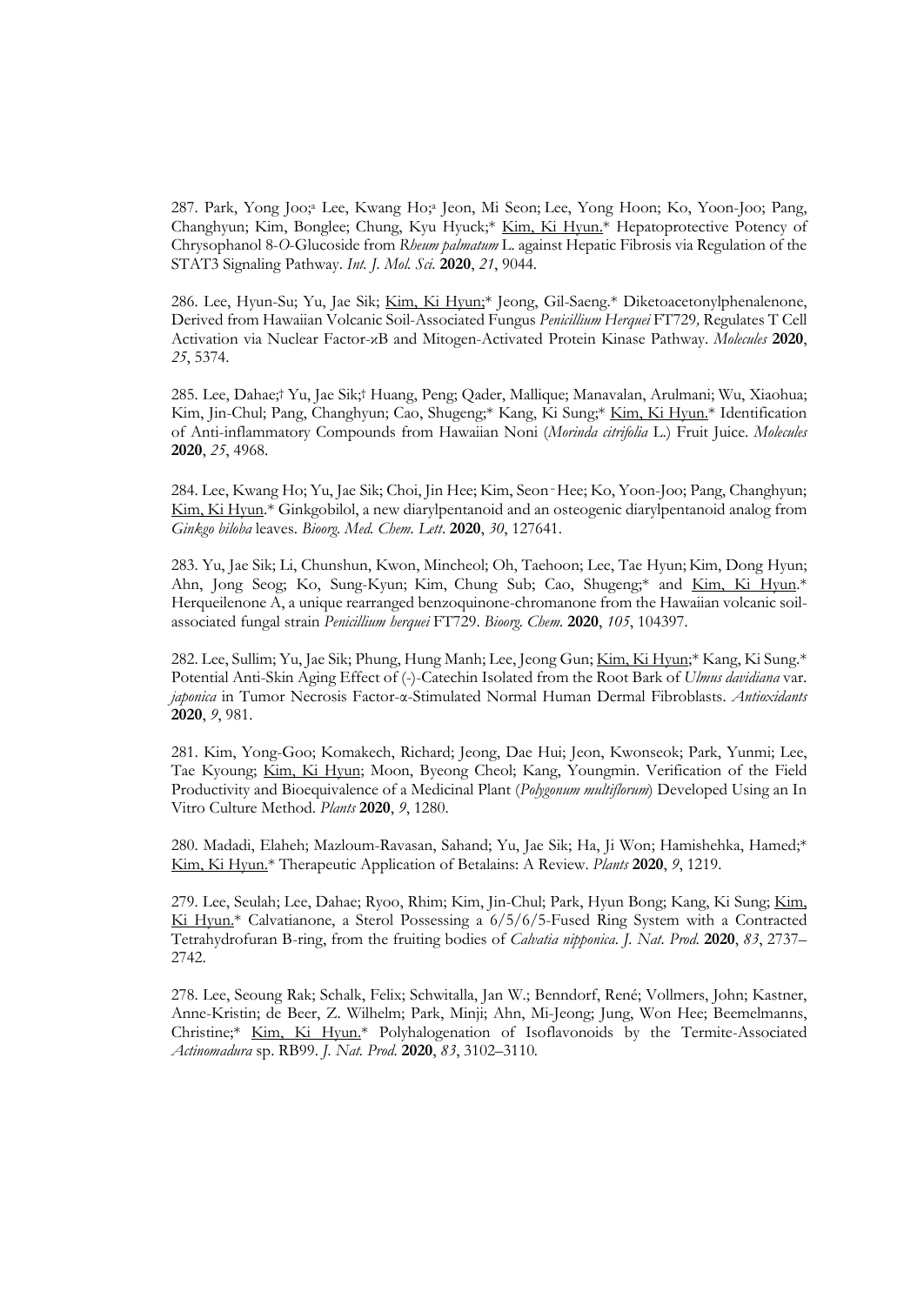277. Lee, Seoung Rak; Kang, Heesun; Yoo, Min Jeong; Yu, Jae Sik; Lee, Seulah; Yi, Sang Ah; Beemelmanns, Christine; Lee, Jaecheol; Kim, Ki Hyun.\* Anti-adipogenic Pregnane Steroid from a *Hydractinia*-associated Fungus, *Cladosporium sphaerospermum* SW67. *Nat. Prod. Sci.* **2020**, *26,* 230-235.

276. Lee, Seoung Rak; Choi, Jin Hee; Ryoo, Rhim; Kim, Jin-Chul; Pang, Changhyun; Kim, Seon- Hee; and Kim, Ki Hyun.\* Ergostane-Type Steroids from Korean Wild Mushroom *Xerula furfuracea* that Control Adipocyte and Osteoblast Differentiation. *J. Microbiol. Biotechnol.* **2020**, *30*, 1769–1776.

275. Yu, Jae Sik; Sahar, Namood E; Bi, Yan-Ran; Jung, Kiwon; Pang, Changhyun; Huh, Joo Young;\* Kim, Ki Hyun.\* The Effects of Triterpenoid Saponins from the Seeds of *Momordica cochinchinensis* on Adipocyte Differentiation and Mature Adipocyte Inflammation. *Plants* **2020**, *9*, 984.

274. Baek, Su Cheol; Lee, Bum Soo; Yi, Sang Ah; Lee, Jaecheol; Kim, Ki Hyun.\* Carthamusuchuric acid, an enolic glucoside of phenylpyruvic acid from the florets of *Carthamus tinctorius* and anti adipogenic phenolic compounds. *Tetrahedron Lett.* **2020**, *61*, 152237.

273. Thapa, Punam; Gu, Ye; Kil, Yun-Seo; Baek, Su Cheol; Kim, Ki Hyun; Han, Ah-Reum; Seo, Eun Kyoung; Choi, Hyukjae; Chang, Jae-Hoon; Nam, Joo-Won.\* *N*-Acetyldopamine Derivatives from Periostracum Cicadae and Their Regulatory Activities on Th1 and Th17 Cell Differentiation. *Bioorg. Chem.* **2020**, *102*, 104095.

272. Baek, Su Cheol;† Lee, Bum Soo;† Yi, Sang Ah; Yu, Jae Sik; Lee, Jaecheol; Ko, Yoon-Joo; Pang, Changhyun;\* Kim, Ki Hyun.\* Discovery of Dihydrophaseic Acid Glucosides from the Florets of *Carthamus tinctorius. Plants* **2020**, *9*, 858.

271. Ha, Ji Won; Kim, Juhui; Kim, Hyunwoo; Jang, Wonyoung; Kim, Ki Hyun.\* Mushrooms: An Important Source of Natural Bioactive Compounds. *Nat. Prod. Sci.* **2020**, *26,* 118-131.

270. Yu, Jae Sik; Park, Minji; Pang, Changhyun; Rashan, Luay; Jung, Won Hee; Kim, Ki Hyun.\* Antifungal Phenols from *Woodfordia uniflora* Collected in Oman. *J. Nat. Prod*. **2020**, *83,* 2261−2268.

269. Lee, Seoung Rak; Lee, Dahae; Lee, Bum Soo; Ryoo, Rhim; Pang, Changhyun; Kang, Ki Sung; Kim, Ki Hyun.\* Phallac acids A and B, new sesquiterpenes from the fruiting bodies of *Phallus luteus*. *J. Antibiot.* **2020**, *73*, 729-732.

268. Lee, Seul; Woo, Dong-Cheol; Kang, Jeeheon; Ra, Moonjin; Kim, Ki Hyun; Lee, Seoung Rak; Choi, Dong Kyu; Lee, Heejin; Hong, Ki Bum; Min, Sang-Hyun; Lee, Yongjun;\* Yu, Ji Hoon.\* The role of the Histone Methyltransferase EZH2 in Liver Inflammation and Fibrosis in STAM NASH Mice. *Biology* **2020**, *9,* 93.

267. Lee, Dahae;† Lee, Yong Hoon;† Lee, Kwang Ho;† Lee, Bum Soo; Alishir, Akida; Ko, Yoon-Joo; Kang, Ki Sung;\* Kim, Ki Hyun.\* Aviculin Isolated from *Lespedeza cuneata* Induce Apoptosis in Breast Cancer Cells through Mitochondria-Mediated Caspase Activation Pathway. *Molecules* **2020**, *25*, 1708.

266. Lee, Dahae; Choi, Sungyoul; Yamabe, Noriko; Kim, Ki Hyun;\* Kang, Ki Sung.\* Recent Findings on the Mechanism of Cisplatin-Induced Renal Cytotoxicity. *Nat. Prod. Sci.* **2020**, *26*, 28-49.

265. Lee, Seoung Rak; Kreuzenbeck, Nina B.; Jang, Mina; Oh, Taehoon; Ko, Sung-Kyun; Ahn, Jong Seog; Beemelmanns, Christine; Kim, Ki Hyun.\* Xyloneside A: a new glycosylated incisterol derivative from *Xylaria* sp. FB. *ChemBioChem* **2020**, *21,* 2253-2258.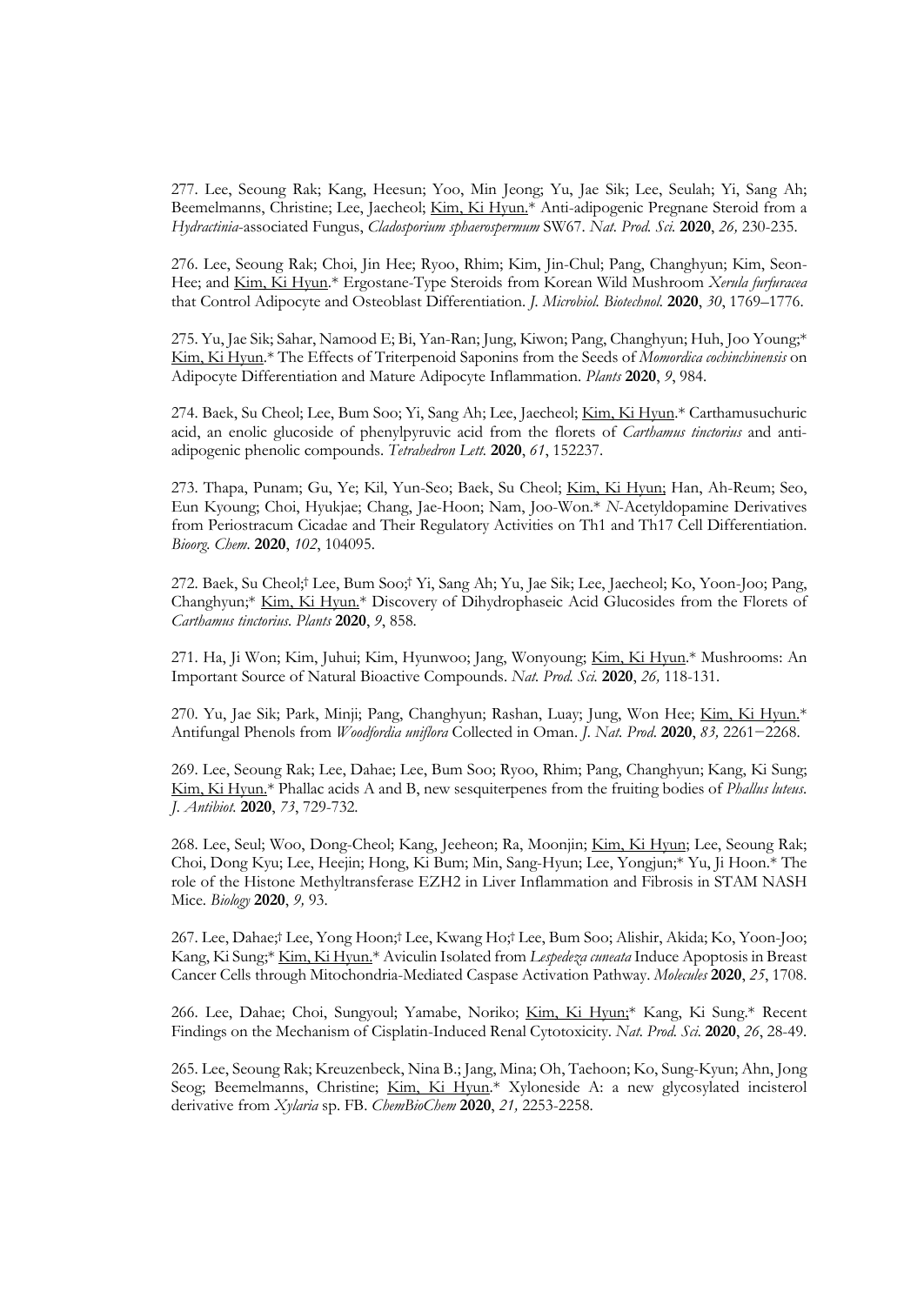264. Kim, Yong-Goo; Komakech, Richard; Jeong, Dae Hui; Park, Yun Mi; Lee, Tae Kyoung; Kim, Ki Hyun; Lee, A Yeong; Moon, Byeong Cheol; Kang, Youngmin.\* Verification of the Field Productivity of *Rehmannia glutinosa* (Gaertn.) DC. Developed Through Optimized *In Vitro* Culture

Method. *Plants* **<sup>2020</sup>**, *9*, 317. 263. Lee, Dahae;† Kang, Kyo Bin;† Kim, Hyun Woo; Park, Jung Sik; Hwang, Gwi Seo; Kang, Ki Sung; Choi, Sungyoul; Yamabe, Noriko;\* Kim, Ki Hyun.\* Unique Triterpenoid of Jujube Root Protects Cisplatin-induced Damage in Kidney Epithelial LLC-PK1 Cells via Autophagy Regulation. *Nutrients* **2020**, *12*, 677.

262. Jo, Mun Seok; Lee, Seoyoung; Yu, Jae Sik; Baek, Su Cheol; Cho, Young-Chang; Kim, Ki Hyun.\* Megastigmane Derivatives from the Cladodes of *Opuntia humifusa* and Their Nitric Oxide Inhibitory Activities in Macrophages. *J. Nat. Prod*. **2020**, *83*, 684−692.

261. Lee, Seulah; Kim, Min-Ji; Lee, Bum Soo; Ryoo, Rhim; Kim, Hye Kyung;\* Kim, Ki Hyun.\* Cumulative effects of constituents from the mushroom *Calvatia nipponica* on the contractility of penile corpus cavernosum smooth muscle. *Mycobiology* **2020**, *48*, 153−156.

260. Baek, Su Cheol;† Lee, Dahae;† Jo, Mun Seok; Lee, Kwang Ho; Lee, Yong Hoon; Kang, Ki Sung; Yamabe, Noriko;\* Kim, Ki Hyun.\* Inhibitory Effect of 1,5-Dimethyl Citrate from Sea Buckthorn (*Hippophae rhamnoides*) on Lipopolysaccharide-induced Inflammatory Response in RAW 264.7 Mouse Macrophages. *Foods* **2020**, *9*, 269.

259. Babaie, Soraya; Rahmani Del Bakhshayesh, Azizeh; Ha, Ji Won; Hamishehkar, Hamed;\* Kim, Ki Hyun.\* Invasome: A Novel Nanocarrier for Transdermal Drug Delivery. *Nanomaterials* **<sup>2020</sup>**, *10*, 341.

258. Lee, Seulah; Ryoo, Rhim; Choi, Jin Hee; Kim, Jeong-Han; Kim, Seon-Hee; Kim, Ki Hyun.\* Trichothecene and tremulane sesquiterpenes from a hallucinogenic mushroom *Gymnopilus junonius* and their cytotoxicity. *Arch. Pharm. Res.* **2020**, *43*, 214–223.

257. Lee, Dahae; Lee, Seoung Rak; Kang, Ki Sung;\* Kim, Ki Hyun.\* Benzyl salicylate from the stems and stem barks of *Cornus walteri* as a nephroprotective agent against cisplatin-induced apoptotic cell death in LLC-PK1 cells. *RSC Adv.* **2020**, *10*, 5777-5784.

256. Lee, Seoung Rak; Lee, Dahae; Park, Musun; Lee, Joo Chan; Park, Hyun-Ju; Kang, Ki Sung; Kim, Chang-Eop; Beemelmanns, Christine; Kim, Ki Hyun.\* Absolute Configuration and Corrected NMR Assignment of 17-Hydroxycyclooctatin, a Fused 5-8-5 Tricyclic Diterpene. *J. Nat. Prod*. **2020**, *83*, 354-361.

255. Lee, Seoung Rak; Yi, Sang Ah; Nam, Ki Hong; Park, Jae Gyu; Hwang, Jae Sam; Lee, Jaecheol; Kim, Ki Hyun.\*  $(\pm)$ -Kituramides A and B, pairs of enantiomeric dopamine dimers from the twospotted cricket *Gryllus bimaculatus. Bioorg. Chem*. **2020**, *95*, 103554.

254. Kang, Min Cheol;† Yumnam, Silvia;† Park, Woo Sung; So, Hae Min; Kim, Ki Hyun; Shin, Meong Cheol; Ahn, Mi-Jeong; Kim, Sun Yeou.\* *Ulmus parvifolia* Accelerates Skin Wound Healing by Regulating the Expression of MMPs and TGF-β. *J. Clin. Med.* **2020**, *9,* 59.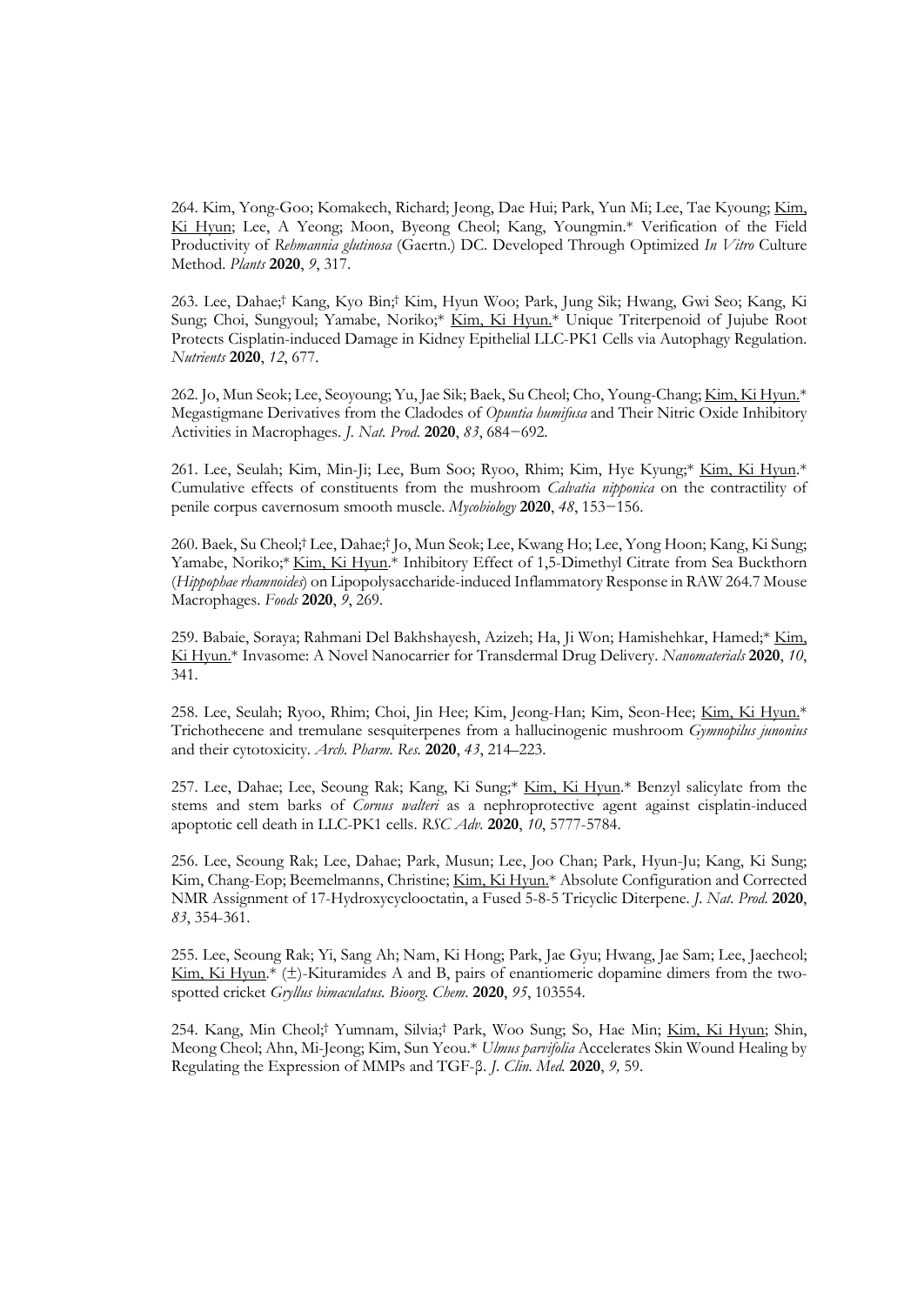253. Yi, Sang Ah;† Nam, Ki Hong;† Kim, Sil; So, Hae Min; Ryoo, Rhim; Han, Jeung-Whan; Kim, Ki Hyun;\* Lee, Jaecheol.\* Vulpinic Acid Controls Stem Cell Fate toward Osteogenesis and Adipogenesis. *Genes* **2020**, *11,* 18.

252. Park, Yong Joo;† Kim, Dong Min;† Jeong, Mi Ho; Yu, Jae Sik; So, Hae Min; Bang, In Jae; Kim, Ha Ryong; Kwon, Seung-Hwan; Kim, Ki Hyun;\* Chung, Kyu Hyuck.\* (-)-Catechin-7-*O*-β-D- Apiofuranoside Inhibits Hepatic Stellate Cells Activation by Suppressing STAT3 Signaling Pathway. *Cells* **2020**, *9,* 30.

251. Kim, Yong-Goo; Komakech, Richard; Choi, Ji Eun; Lee, Ka Youn; Lee, Tae Kyoung; Kim, Ki Hyun; Moon, Byeong Cheol; Kim, Suk Won; Kang, Youngmin.\* Mass production of *Pinellia ternata* multiple egg-shaped micro-tubers (MESMT) through optimized growth conditions for use in ethnomedicine. *Plant Cell Tiss. Organ Cult*. **2020**, *140,* 173–184.

250. Lee, Seoung Rak; Yi, Sang Ah; Nam, Ki Hong; Ryoo, Rhim; Lee, Jaecheol; Kim, Ki Hyun.\* Pantheric acids A-C from a Poisonous Mushroom, *Amanita pantherina* Promote Lipid Accumulation in Adipocytes. *J. Nat. Prod*. **2019**, *82*, 3489-3493.

249. Baek, Su Cheol;† Nam, Ki Hong;† Yi, Sang Ah;† Jo, Mun Seok; Lee, Kwang Ho; Lee, Yong Hoon; Lee, Jaecheol;\* Kim, Ki Hyun.\* Anti-adipogenic Effect of β-Carboline Alkaloids from Garlic (*Allium sativum*). *Foods* **2019**, *8,* 673.

248. Baek, Su Cheol; Lee, Seoyoung; Kim, Sil; Jo, Mun Seok; Yu, Jae Sik; Ko, Yoon-Joo; Cho, Young-Chang; Kim, Ki Hyun.\* Withaninsams A and B: Phenylpropanoid Esters from the Roots of Indian Ginseng (*Withania somnifera*). *Plants* **2019**, *8*, 527.

247. Kwon, Seung-Hwan; Lee, Seoung Rak; Park, Yong Joo; Ra, Moonjin; Lee, Yongjun; Pang, Changhyun;\* Kim, Ki Hyun.\* Suppression of 6-Hydroxydopamine-induced Oxidative Stress by Hyperoside via Activation of Nrf2/HO-1 Signaling in Dopaminergic Neurons. *Int. J. Mol. Sci.* **2019**, *20,* 5832.

246. Jo, Mun Seok; Yu, Jae Sik; Lee, Joo Chan; Lee, Seoyoung; Cho, Young-Chang; Park, Hyun-Ju; Kim, Ki Hyun.\* Lobatamunsolides A-C, Norlignans from the Roots of *Pueraria lobata* and their Nitric Oxide Inhibitory Activities in Macrophages. *Biomolecules* **2019**, *9,* 755.

245. Lee, Seulah;† Lee, Dahae;† Baek, Su Cheol; Jo, Mun Seok; Kang, Ki Sung;\* Kim, Ki Hyun.\* (3*β*,16*α*)-3,16-Dihydroxypregn-5-en-20-one from the Twigs of *Euonymus alatus* (Thunb.) Sieb. Exerts Anti-Inflammatory Effects in LPS-Stimulated RAW-264.7 Macrophages. *Molecules* **2019**, *24,* 3848.

244. Lee, Seoung Rak; Lee, Dahae; Eom, Hee Jeong; Rischer, Maja; Ko, Yoon-Joo; Kang, Ki Sung; Kim, Chung Sub; Beemelmanns, Christine;\* Kim, Ki Hyun.\* Hybrid Polyketides from a Hydractinia-Associated *Cladosporium sphaerospermum* SW67 and Their Putative Biosynthetic Origin. *Mar. Drugs* **2019**, *17,* 606.

243. Lee, Seulah; Lee, Joo Chan; Subedi, Lalita; Cho, Kyo Hee; Kim, Sun Yeou; Park, Hyun-Ju; Kim, Ki Hyun.\* Bioactive compounds from the seeds of *Amomum tsaoko* Crevost et Lemaire, a Chinese spice as inhibitors of sphingosine kinases, SPHK1/2. *RSC Adv.* **2019**, *9*, 33957-33968.

242. Ghaffari, Tayyebeh; Kafil, Hossein Samadi; Asnaashari, Solmaz; Farajnia, Safar; Delazar, Abbas; Baek, Su Cheol; Hamishehkar, Hamed;\* Kim, Ki Hyun.\* Chemical Composition and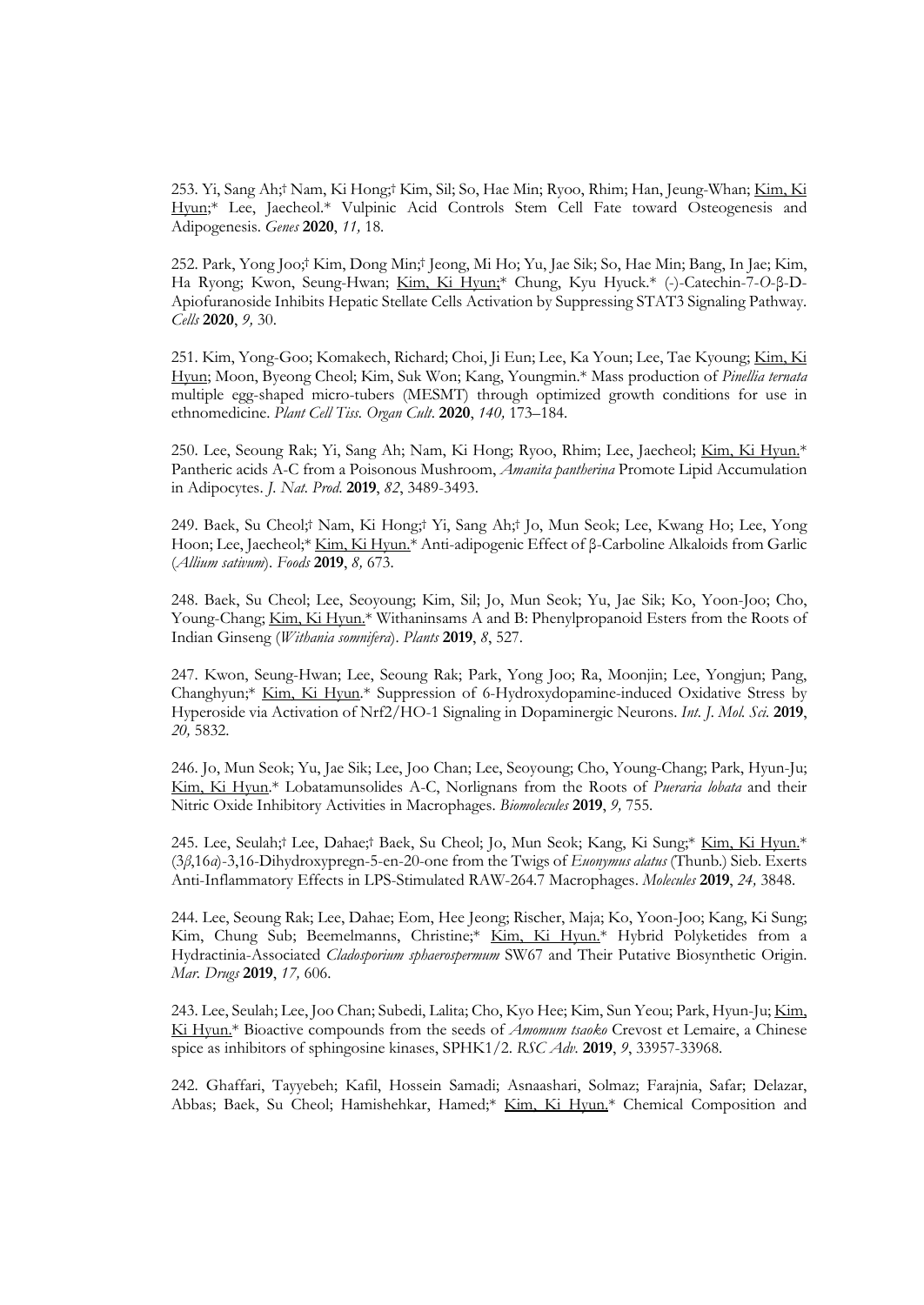Antimicrobial Activity of Essential Oils from the Aerial Parts of *Pinus eldarica* Grown in Northwestern Iran. *Molecules* **2019**, *24*, 3203.

241. Song, Ji Hoon; Kim, Sil; Yu, Jae Sik; Park, Do Hwi; Kim, Song-Yi; Kang, Ki Sung; Lee, Sullim;\* Kim, Ki Hyun.<sup>\*</sup> Procyanidin B2 3<sup>"</sup>-O-gallate Isolated from *Reynoutria elliptica* Prevents Glutamate-Induced HT22 Cell Death by Blocking the Accumulation of Intracellular Reactive Oxygen Species. *Biomolecules* **2019**, *9,* 412.

240. Klassen, Jonathan L.; Lee, Seoung Rak; Poulsen, Michael; Beemelmanns, Christine;\* Kim, Ki Hyun.\* Efomycins K and L from a termite-associated *Streptomyces* sp. M56 and their putative biosynthetic origin. *Front. Microbiol*. **2019**, *10*, 1739.

239. So, Hae Min; Yu, Jae Sik; Khan, Zarha; Subedi, Lalita; Ko, Yoon-Joo; Lee, Il Kyun; Park, Woo Sung; Chung, Sang J.; Ahn, Mi-Jeong; Kim, Sun Yeou; Kim, Ki Hyun.\* Chemical constituents of the root bark of *Ulmus davidiana* var. *japonica* and their potential biological activities. *Bioorg. Chem*. **2019**, *91*, 103145.

238. Lee, Dahae; Lee, Seoung Rak; Kang, Ki Sung; Ko, Yuri; Pang, Changhyun; Yamabe, Noriko;\* Kim, Ki Hyun.\* Betulinic Acid Suppresses Ovarian Cancer Cell Proliferation through Induction of Apoptosis. *Biomolecules* **2019**, *9,* 257.

237. Jin, Yan; Zhao, Jing; Kim, Eun Mi; Kim, Ki Hyun; Kang, Seulgi; Lee, Heesoo; Lee, Jeongmi.\* Comprehensive Investigation of the Effects of Brewing Conditions in Sample Preparation of Green Tea Infusions. *Molecules* **2019**, *24*, 1735.

236. Lee, Tae Kyoung; Lee, Dahae; Lee, Seoung Rak; Ko, Yoon-Joo; Kang, Ki Sung; Chung, Sang Jeon; Kim, Ki Hyun.\* Sesquiterpenes from *Curcuma zedoaria* rhizomes and their cytotoxicity against human gastric cancer AGS cells. *Bioorg. Chem*. **2019**, *87*, 117-122.

235. Yoon, Sun-Young;† Lee, Seoung Rak;† Hwang, Ji Young; Benndorf, René; Beemelmanns, Christine; Chung, Sang J.;\* Kim, Ki Hyun.\* Fridamycin A, a Microbial Natural Product, Stimulates Glucose Uptake without Inducing Adipogenesis. *Nutrients* **2019**, *11*, 765.

234. Trinh, Tuy An; Park, Eun-Ji; Lee, Dahae; Song, Ji Hoon; Lee, Hye Lim; Kim, Ki Hyun; Kim, Younghoon; Jung, Kiwon; Kang, Ki Sung;\* Yoo, Jung-Eun.\* Estrogenic Activity of Sanguiin H-6 through Activation of Estrogen Receptor α Coactivator-binding Site. *Nat. Prod. Sci*. **2019**, *25,* 28-33.

233. Lee, Dahae;† Kim, Ki Hyun;† Lee, Won Yung; Kim, Chang-Eop; Sung, Sang Hyun; Kang, Kyo Bin;\* Kang, Ki Sung.\* Multiple Targets of 3-dehydroxyceanothetric Acid 2-methyl Ester to Protect Cisplatin-Induced Cytotoxicity in Kidney Epithelial LLC-PK1 Cells. *Molecules* **2019**, *24,* 878. †contributed equally

232. Kim, Sil; Yu, Jae Sik; Lee, Ji Young; Choi, Sang Un; Lee, Jeongmi; Kim, Ki Hyun.\* Cytotoxic Withanolides from the Roots of Indian Ginseng (*Withania somnifera*). *J. Nat. Prod*. **2019**, *82,* 765−773. 231. Kim, Da Wan; Baik, Sangyul; Min, Hyeongho; Chun, Sungwoo; Lee, Heon Joon; Kim, Ki Hyun;

Lee, Jun Young; Pang, Changhyun.\* Highly permeable skin patch with conductive hierarchical architectures inspired by amphibians and octopi for omnidirectionally enhanced wet adhesion. *Adv. Funct. Mater.* **2019**, *29*, 1807614.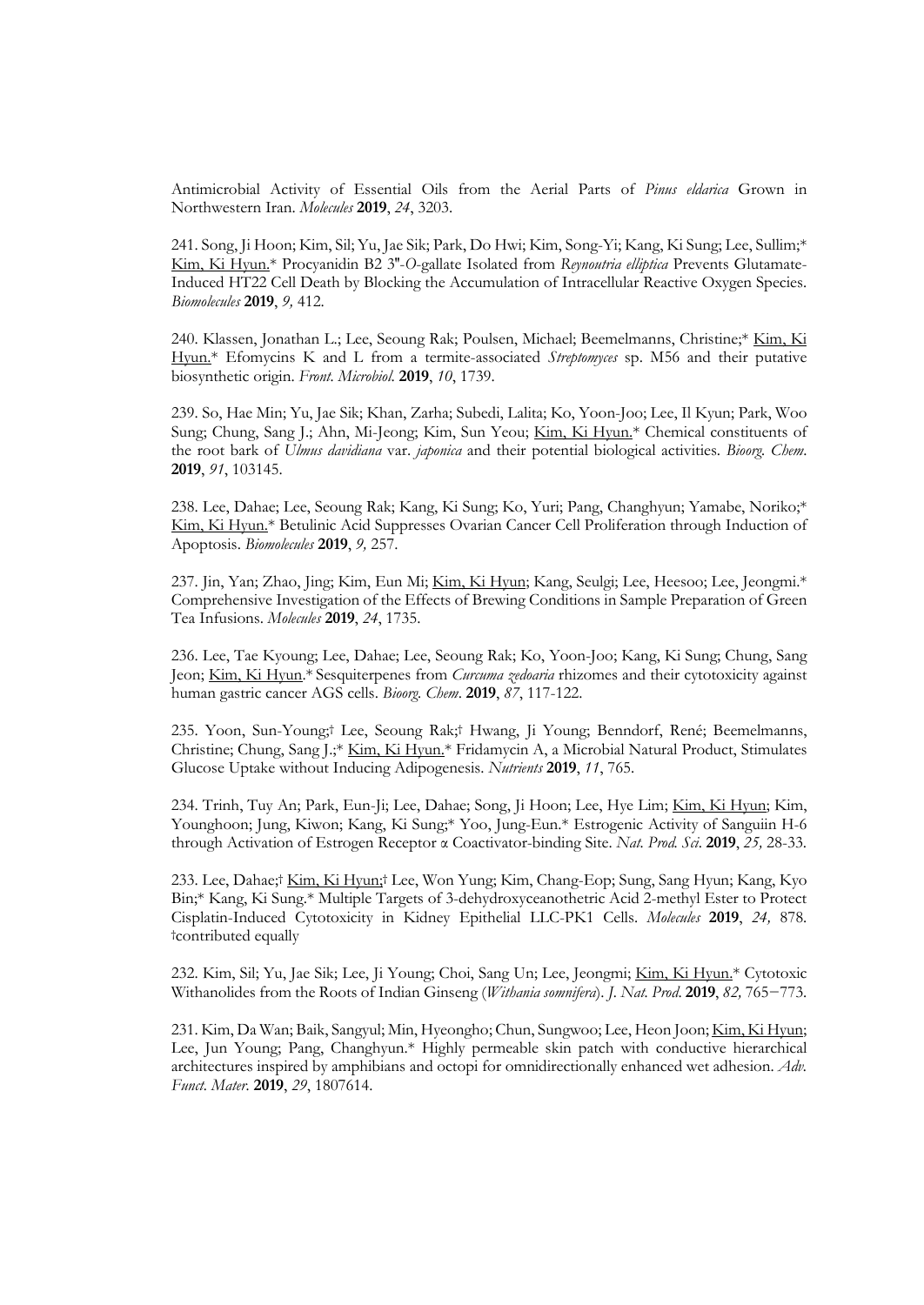230. Jo, Beom-Geun;‡ Park, No-June;‡ Kim, Su-Nam; Jegal, Jonghwan; Choi, Sangho; Lee, Sang Woo; Yi, Li Wan; Lee, Seoung Rak; Kim, Ki Hyun;\* Yang, Min Hye.\* Isolation of maltol derivatives from *Stellera chamaejasme* and the anti-atopic properties of maltol on skin lesions in DNCB-stimulated mice. *RSC Adv.* **2019**, *9*, 2125–2132.

229. Rischera, Maja; # Lee, Seoung Rak;# Eom, Hee Jeong; Park, Hyun Bong; Vollmers, John; Kaster, Anne-Kristin; Shin, Yern-Hyerk; Oh, Dong-Chan; Kim, Ki Hyun;\* Beemelmanns, Christine.\* Spirocyclic cladosporicin A and cladosporiumins I and J from a *Hydractinia*-associated *Cladosporium sphaerospermum* SW67*. Org. Chem. Front.* **2019**, *6*, 1084–1093.

228. Lee, Seoung Rak; Seok, Soonja; Ryoo, Rhim; Choi, Sang Un; Kim, Ki Hyun.\* Macrocyclic Trichothecene Mycotoxins from a Deadly Poisonous Mushroom *Podostroma cornu-damae*. *J. Nat. Prod*. **2019**, *82*, 122-128.

227. Lee, Seoung Rak; Küfner, Michelle; Park, Minji; Jung, Won Hee; Choi, Sang Un; Beemelmanns, Christine; Kim, Ki Hyun.\* Beauvetetraones A-C, phomaligadione-derived polyketide dimers from the entomopathogenic fungus, *Beauveria bassiana. Org. Chem. Front.* **2019**, *6*, 162-166.

226. Strandwitz, Philip;<sup>1</sup> Kim, Ki Hyun;<sup>1</sup> Terekhova, Darya; Liu, Joanne K.; Sharma, Anukriti; Levering, Jennifer; McDonald, Daniel; Dietrich, David; Ramadhar, Timothy R.; Lekbua, Asama; Mroue, Nader; Liston, Conor; Stewart, Eric J.; Dubin, Marc J.; Zengler, Karsten; Knight, Rob; Gilbert, Jack A.; Clardy, Jon; Lewis, Kim. GABA Modulating Bacteria of the Human Gut Microbiota. *Nat. Microbiol.* **2019**, *4*, 396–403. (1*These authors contributed equally to this work)*

225. Ahn, Soo-Yeon;<sup>1</sup> Jo, Mun Seok;<sup>1</sup> Lee, Dahae;<sup>1</sup> Baek, Seon-Eun; Baek, Jiwon; Yu, Jae Sik; Jo, Jeyun; Yun, Hwayoung; Kang, Ki Sung; Yoo, Jeong-Eun;\* Kim, Ki Hyun.\* Dual effects of isoflavonoids from *Pueraria lobata* roots on estrogenic activity and anti-proliferation of MCF-7 human breast carcinoma cells. *Bioorg. Chem*. **2019**, *83*, 135-144.

224. Lee, Tae Kyoung;<sup>1</sup> Trinh, Tuy An;<sup>1</sup> Lee, Seoung Rak; Kim, Sil; So, Hae Min; Moon, Eunjung; Hwang, Gwi Seo; Kang, Ki Sung; Kim, Ji Hwan; Yamabe, Noriko;\* Kim, Ki Hyun.\* Bioactivity based analysis and chemical characterization of anti-inflammatory compounds from *Curcuma zedoaria* rhizomes using LPS-stimulated RAW264.7 cells. *Bioorg. Chem*. **2019**, *82*, 26-32.

223. Lee, Seoung Rak; Park, Yong Joo; Han, Yu Bin; Lee, Joo Chan; Lee, Seulah; Park, Hyun-Ju; Lee, Hae-Jeung;\* Kim, Ki Hyun.\* Isoamericanoic Acid B from *Acer tegmentosum* as a Potential Phytoestrogen. *Nutrients* **2018**, *10,* 1915.

222. Lee, Seoung Rak; Lee, Dahae; Yu, Jae Sik; Benndorf, René; Lee, Sullim; Lee, Dong-Soo; Huh, Jungmoo; de Beer, Z. Wilhelm; Kim, Yong Ho; Beemelmanns, Christine; Kang, Ki Sung; Kim, Ki Hyun.\* Natalenamides A-C, Cyclic Tripeptides from the Termite-associated *Actinomadura* sp. RB99. *Molecules* **2018**, *23*, 3003.

221. Lee, Seoung Rak; Park, Hyun Bong; Kim, Ki Hyun.\* Highly sensitive, simple, and cost/timeeffective method to determine the absolute configuration of a secondary alcohol using competing enantioselective acylation coupled with LC/MS. *Anal. Chem.* **2018**, *90*, 13212-13216.

220. Lee, Seoung Rak; Choi, Eunyong; Jeon, Se Hun; Zhi, Xue Yan; Yu, Jae Sik; Kim, Seon-Hee; Lee, Jeongmi; Park, Ki-Moon; Kim, Ki Hyun.\* Tirucallane Triterpenoids from the Stems and Stem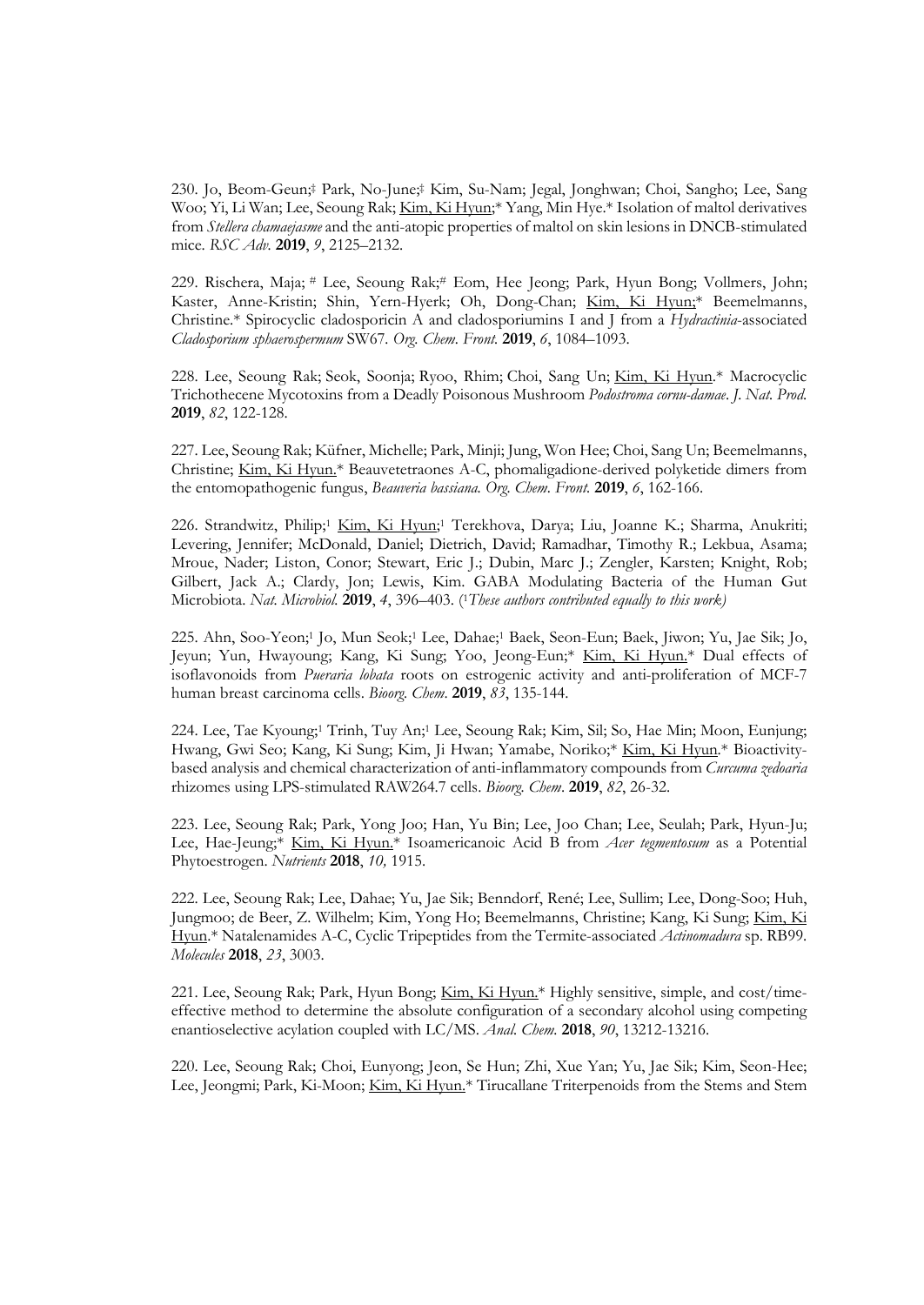Bark of *Cornus walteri* that Control Adipocyte and Osteoblast Differentiations. *Molecules* **<sup>2018</sup>**, *23*, 2732.

219. Park, Yong Joo;† Lee, Seoung Rak;† Kim, Dong Min; Yu, Jae Sik; Beemelmanns, Christine; Chung, Kyu Hyuck; Kim, Ki Hyun.\* The Inhibitory Effects of Cyclodepsipeptides from the Entomopathogenic Fungus *Beauveria bassiana* on Myofibroblast Differentiation in A549 Alveolar Epithelial Cells. *Molecules* **2018**, *23*, 2568.

218. Lee, Seulah;† Lee, Seul;† Roh, Hyun-Soo; Song, Seong-Soo; Ryoo, Rhim; Pang, Changhyun; Baek, Kwan-Hyuck;\* Kim, Ki Hyun.\* Cytotoxic Constituents from the Sclerotia of *Poria cocos* against Human Lung Adenocarcinoma Cells by Inducing Mitochondrial Apoptosis. *Cells* **2018**, *7*, 116.

217. Lee, Tae Kyoung; Lee, Dahae; Yu, Jae Sik; Jo, Mun Seok; Baek, Su Cheol; Shin, Myoung-Sook; Ko, Yoon-Joo; Kang, Ki Sung;\* Kim, Ki Hyun.\* Biological Evaluation of a New Lignan from the Roots of Rice (*Oryza sativa*). *Chem. Biodivers*. **2018**, *15*, e1800333.

216. Lee, Seoung Rak;† Song, Ji Hoon;† Song, Jae-Hyoung; Ko, Hyun-Jeong; Baek, Ji Yun; Trinh, Tuy An; Beemelmanns, Christine; Yamabe, Noriko;\* Kim, Ki Hyun.\* Chemical Identification of Isoflavonoids from a Termite-Associated *Streptomyces* sp. RB1 and Their Neuroprotective Effects in Murine Hippocampal HT22 Cell Line. *Int. J. Mol. Sci.* **2018**, *19,* 2640.

215. So, Hae Min; Eom, Hee Jeong; Lee, Dahae; Kim, Sil; Kang, Ki Sung; Lee, Il Kyun; Baek, Kwan- Hyuck; Park, Jun Yeon; Kim, Ki Hyun.\* Bioactivity evaluations of betulin identified from the bark of *Betula platyphylla* var. *japonica* for cancer therapy. *Arch. Pharm. Res.* **2018**, *41,* 815–822.

214. Lee, Seulah; Choi, Eunyong; Yang, Su-Man; Ryoo, Rhim; Moon, Eunjung; Kim, Seon-Hee; Kim, Ki Hyun.\* Bioactive compounds from sclerotia extract of *Poria cocos* that control adipocyte and osteoblast differentiation. *Bioorg. Chem.* **2018**, *81,* 27-34*.*

213. Baek, Jiwon; Lee, Tae Kyoung; Song, Jae-Hyoung; Choi, Enuyong; Ko, Hyun-Jeong; Lee, Sanghyun; Choi, Sang Un; Lee, Seong; Yoo, Sang-Woo; Kim, Seon-Hee; Kim, Ki Hyun.\* Lignan Glycosides and Flavonoid Glycosides from the Aerial Portion of *Lespedeza cuneata* and their Biological Evaluations. *Molecules* **2018**, *23,* 1920*.* 

212. Baek, Su Cheol; Choi, Enuyong; Eom, Hee Jeong; Jo, Mun Seok; Kim, Sil; So, Hae Min; Kim, Seon-Hee; Kang, Ki Sung;\* Kim, Ki Hyun.\* LC/MS-based analysis of bioactive compounds from the bark of *Betula platyphylla* var. *japonica* and their effects on regulation of adipocyte and osteoblast differentiation. *Nat. Prod. Sci*. **2018**, *24,* 235–240.

211. Huh, Joo Young;<sup>1</sup> Lee, Seulah;<sup>1</sup> Ma, Eun-Bi; Eom, Hee Jeong; Baek, Jiwon; Ko, Yoon-Joo; Kim, Ki Hyun.\* The effects of phenolic glycosides from *Betula platyphylla* var. *japonica* on adipocyte differentiation and mature adipocyte metabolism. *J. Enzyme Inhib. Med. Chem*. **2018**, *33,* 1167–1173.

210. Lee, Seulah; Lee, Dahae; Lee, Joo Chan; Kang, Ki Sung; Ryoo, Rhim; Park, Hyun-Ju; Kim, Ki Hyun.\* Bioactivity-guided Isolation of Anti-inflammatory Constituents of the Rare Mushroom *Calvatia nipponica* in LPS-stimulated RAW264.7 Macrophages. *Chem. Biodivers*. **2018**, *15*, e1800203.

209. Baek, Jiwon;<sup>1</sup> Roh, Hyun-Soo;<sup>1</sup> Baek, Kwan-Hyuck;<sup>1</sup> Lee, Seulah; Lee, Seul; Song, Seong-Soo; Kim, Ki Hyun.\* Bioactivity-based analysis and chemical characterization of cytotoxic constituents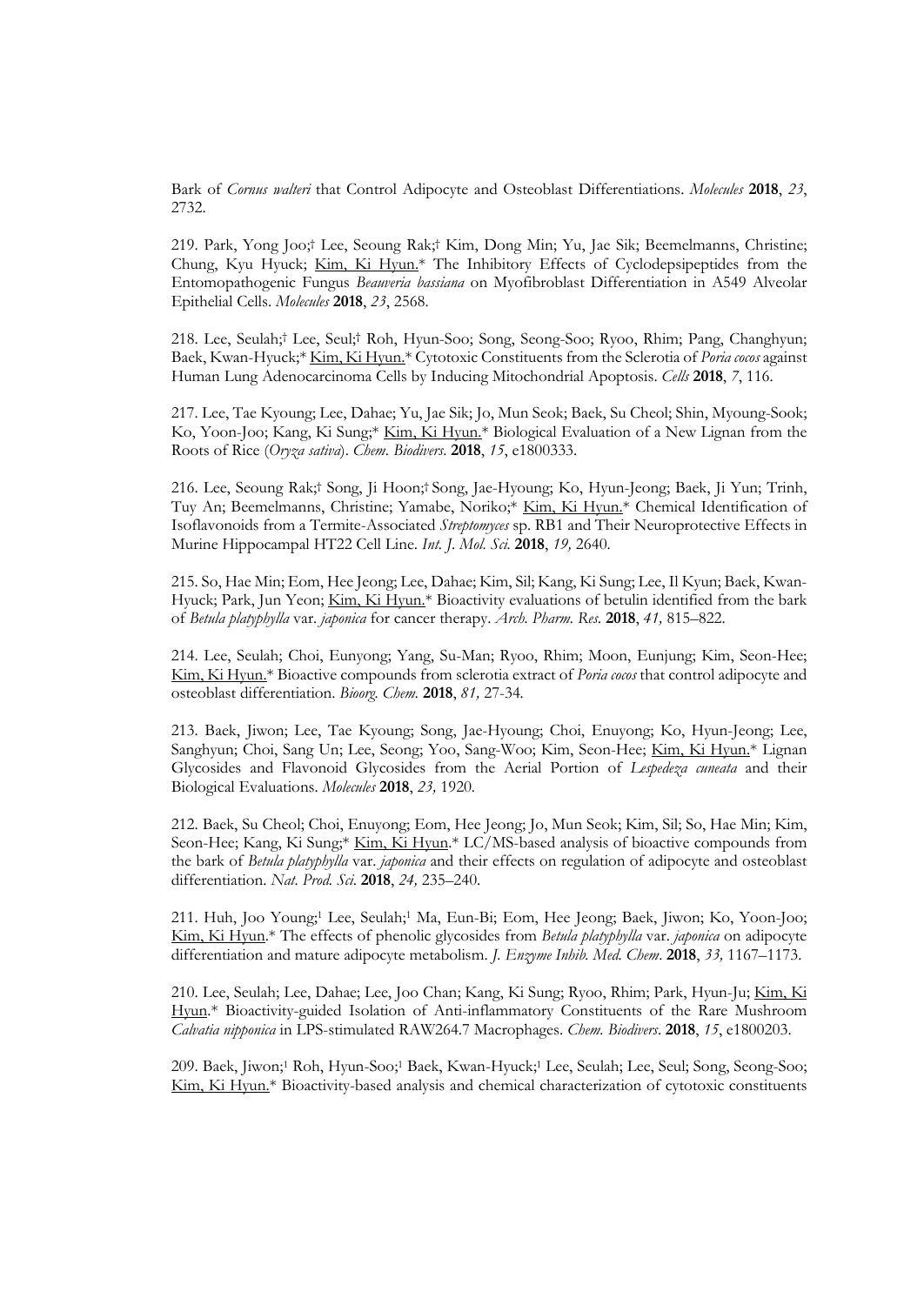from Chaga mushroom (*Inonotus obliquus*) that induce apoptosis in human lung adenocarcinoma cells. *J. Ethnopharmacol.* **2018**, *224,* 63-75.

208. Lee, Tae Kyoung; Kang, Hee Rae; Kim, Ki Hyun.\* A new feruloyl glyceride from the roots of Asian rice (*Oryza sativa*). *Rev. Bras. Farmacogn*. **2018**, *28,* 421-424.

207. Lee, Dahae; Yu, Jae Sik; Lee, Seoung Rak; Hwang, Gwi Seo; Kang, Ki Sung; Park, Jae Gyu; Kim, Hyun Young; Kim, Ki Hyun,\* Yamabe, Noriko.\* Beneficial effects of bioactive compounds in mulberry fruits against anticancer drug-induced nephrotoxicity. *Int. J. Mol. Sci.* **2018**, *19,* 1117.

206. Kang, Hee Rae; Yun, Hyung Sik; Lee, Tae Kyoung; Lee, Seulah; Kim, Seon-Hee; Moon, Eunjung; Park, Ki-Moon; Kim, Ki Hyun*.*\* Chemical Characterization of Novel Natural Products from the Roots of Asian Rice (*Oryza sativa*) that Control Adipocyte and Osteoblast Differentiation. *J. Agric. Food Chem*. **2018**, *66,* 2677-2684.

205. Yu, Jae Sik;<sup>1</sup> Roh, Hyun-Soo;<sup>1</sup> Baek, Kwan-Hyuck;<sup>1</sup> Lee, Seul; Kim, Sil; So, Hae Min; Moon, Eunjung; Pang, Changhyun; Jang, Tae Su; Kim, Ki Hyun.\* Bioactivity-guided isolation of ginsenosides from Korean Red Ginseng with cytotoxic activity against human lung adenocarcinoma cells. *J. Ginseng Res*. **2018**, *42*, 562-570.

204. Lee, Tae Kyoung; Park, Jun Yeon; Yu, Jae Sik; Jang, Tae Su; Oh, Seong Taek; Pang, Changhyun; Ko, Yoon-Joo; Kang, Ki Sung;\* Kim, Ki Hyun.\* 7α,15-Dihydroxydehydroabietic acid from *Pinus koraiensis* inhibits the promotion of angiogenesis through downregulation of VEGF, p-Akt and p- ERK in HUVECs. *Bioorg. Med. Chem. Lett.* **2018**, *28*, 1084-1089.

203. Lee, Seulah; Lee, Dahae; Park, Jun Yeon; Seok, Soonja; Jang, Tae Su; Park, Hyun Bong; Shim, Sang Hee; Kang, Ki Sung;\* Kim, Ki Hyun.\* Anti-gastritis effects of *Armillariella tabescens* (Scop.) Sing. and the identification of its anti-inflammatory metabolites. *J. Pharm. Pharmacol*. **2018**, *70*, 404– 412.

202. Song, Ji Hoon; Lee, Dahae; Lee, Seoung Rak; Yu, Jae Sik, Jang, Tae Su; Nam, Joo-Won; Kim, Ki Hyun;\* Kang, Ki Sung.\* Identification of bioactive heterocyclic compounds from mulberry and their protective effect against streptozotocin-induced apoptosis in INS-1 cells. *Mol. Med. Rep.* **2018**, *17*, 5982–5987.

201. <u>Kim, Ki Hyun</u>;\* Lee, Dahae;\* Lee, Hye Lim; Kim, Chang-Eop; Jung, Kiwon;\* Kang, Ki Sung.\* Beneficial effects of *Panax ginseng* for the treatment and prevention of neurodegenerative diseases: past findings and future directions. *J. Ginseng Res*. **2018**, *42*, 239-247.

200. Jung, Eun Bee; Trinha, Tuy An; Lee, Tae Kyoung; Yamabe, Noriko; Kang, Ki Sung; Song, Ji Hoon; Choi, Sungyoul; Lee, Sanghyun, Jang, Tae Su; Kim, Ki Hyun;\* Hwang, Gwi Seo.\* Curcuzedoalide contributes to the cytotoxicity of *Curcuma zedoaria* rhizomes against human gastric cancer AGS cells through induction of apoptosis. *J. Ethnopharmacol.* **2018**, *213*, 48-55.

199. Baek, Jiwon; Lee, Dahae; Lee, Tae Kyoung; Song, Ji Hoon; Lee, Ju Sung; Lee, Seong; Yoo, Sang-Woo; Kang, Ki Sung; Moon, Eunjung; Lee, Sanghyun,\* Kim, Ki Hyun.\* (−)-9′-*O*-(α-L- Rhamnopyranosyl)lyoniresinol from *Lespedeza cuneata* suppresses ovarian cancer cell proliferation through induction of apoptosis. *Bioorg. Med. Chem. Lett.* **2018**, *28*, 122–128.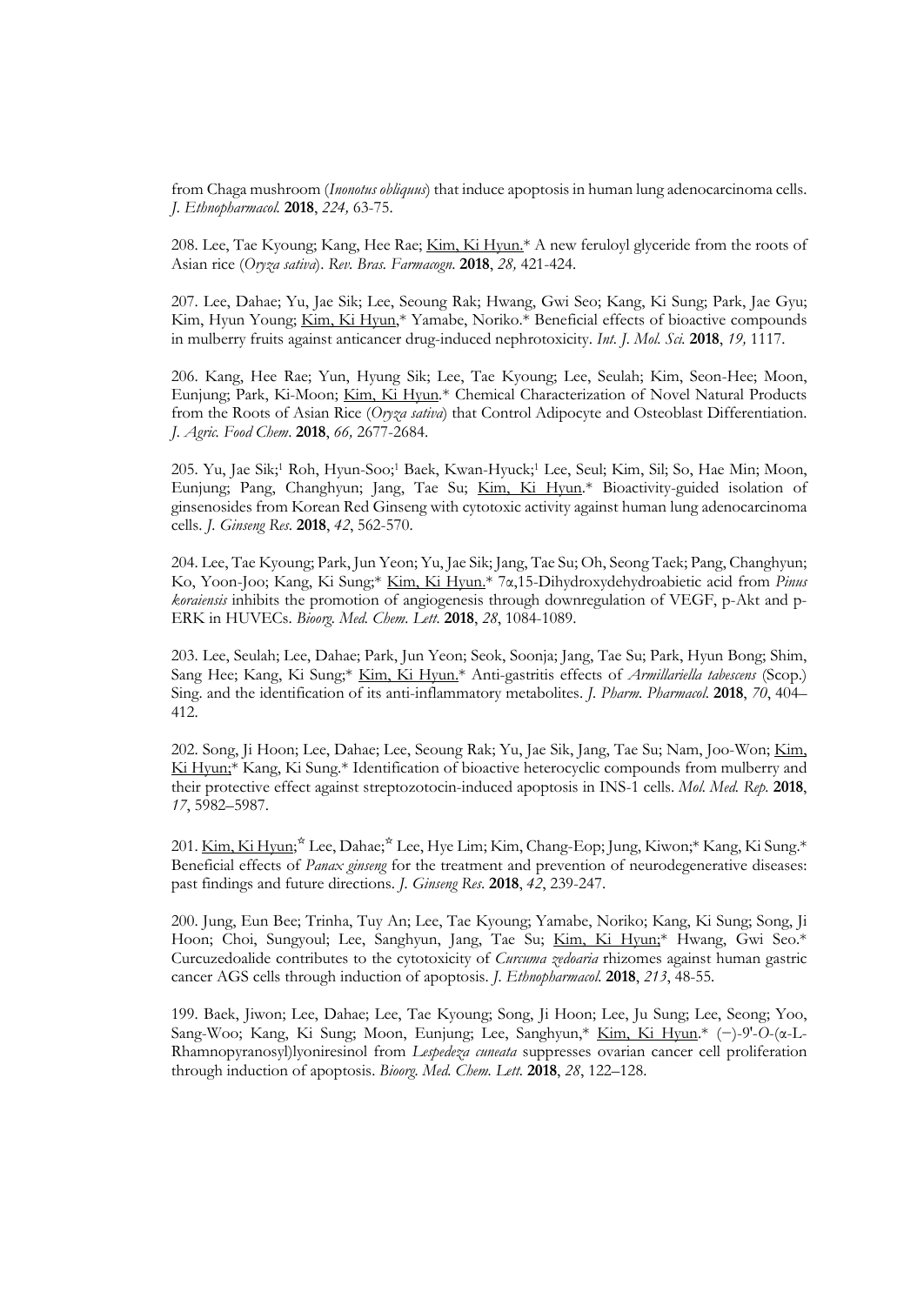198. Lee, Seoung Rak; Roh, Hyun-Soo; Lee, Seul; Park, Hyun Bong; Jang, Tae Su; Ko, Yoon-Joo; Baek, Kwan-Hyuck;\* Kim, Ki Hyun.\* Bioactivity-guided isolation and chemical characterization of antiproliferative constituents from Morel mushroom (*Morchella esculenta*) in human lung adenocarcinoma cells. *J. Funct. Foods* **2018**, *40*, 249–260.

197. Lee, Dahae; Kang, Ki Sung; Lee, Hae-Jeung,\* Kim, Ki Hyun.\* Chemical characterization of a renoprotective metabolite from termite-associated *Streptomyces* sp. RB1 against cisplatin-induced cytotoxicity. *Int. J. Mol. Sci.* **2018**, *19,* E174*.*

196. Lee, Dahae; Lee, Dong-Soo; Jung, Kiwon; Hwang, Gwi Seo; Lee, Hye Lim; Yamabe, Noriko; Lee, Hae-Jeong; Eom, Dae-Woon; Kim, Ki Hyun;\* Kang, Ki Sung.\* Protective effect of ginsenoside Rb1 against tacrolimus-induced nephrotoxicity in renal proximal tubular LLC-PK1 cells. *J. Ginseng Res*. **2018**, *42,* 75-80.

195. Yu, Jae Sik; Lee, Dahae; Lee, Seoung Rak; Lee, Jae Wook; Choi, Chang-Ik; Jang, Tae Su; Kang, Ki Sung; Kim, Ki Hyun.\* Chemical characterization of cytotoxic indole acetic acid derivative from Mulberry fruit (*Morus alba* L.) against human cervical cancer. *Bioorg. Chem.* **2018**, *76,* 28-36.

194. Lee, Seulah; Lee, Dahae; Baek, Jiwon; Jung, Eun Bee; Baek, Ji Yun; Lee, Il Kyun; Jang, Tae Su; Kang, Ki Sung,\* Kim, Ki Hyun.\* *In vitro* assessment of selected Korean plants for antioxidant and anti-acetylcholinesterase activities. *Pharm. Biol.* **2017**, *55,* 2205-2210.

193. Lee, Yongjun; Kwon, Dong-Joo, Kim, Young Han; Ra, Moonjin; Heo, Seong Il; Ahn, Won Gyeong; Park, Jeong-Ran; Lee, Seoung Rak; <u>Kim, Ki Hyun</u>; Kim, Sun Young. HIMH0021 attenuates ethanol-induced liver injury and steatosis in mice. *PLoS ONE* 2017, 12, e0185134.

192. Huh, Jungmoo; Ha, Thi Kim Quy; Kang, Kyo Bin; Kim, Ki Hyun; Oh, Won Keun; Kim, Jinwoong; Sung, Sang Hyun. C-Methylated Flavonoid Glycosides from *Pentarhizidium orientale* Rhizomes and Their Inhibitory Effects on the H1N1 Influenza Virus. *J. Nat. Prod*. **2017**, *80*, 2818- 2824.<br>191. Lee, Seulah; Lee, Dahae; Jang, Tae Su; Kang, Ki Sung; Nam, Joo-Won; Lee, Hae-Jeung; <u>Kim,</u>

Ki Hyun.\* Anti-inflammatory Phenolic Metabolites from the Edible Fungus *Phellinus baumii* in LPS stimulated RAW264.7 Cells. *Molecules* **2017**, *22*, 1583.

190. Lee, Sang-Jin; Vuong, Tuan Anh; Go, Ga-Yeon; Song, Yoo-Jin; Lee, Seulah; Lee, Soo-Yeon; Kim, Shin-Woong; Lee, Jaecheol; Kim, Yong Kee; Seo, Dong-Wan; Kim, Ki Hyun; Kang, Jong- Sun; Bae, Gyu-Un. An isoflavone compound daidzein elicits myoblast differentiation and myotube growth. *J. Funct. Foods* **2017**, *38*, 438-446.

189. Woo, Kyeong Wan; Park, Kyoung Jin; Choi, Sang Zin; Son, Mi Won; Kim, Ki Hyun; Lee, Kang Ro.\* A new *ent*-kaurane diterpene glycoside from seeds of *Pharbitis nil*. *Chem. Nat. Compd.* **<sup>2017</sup>**, *53*, 468-471.

188. Park, Eun-Ji; Lee, Dahae; Baek, Seon-Eun; Kim, Ki Hyun; Kang, Ki Sung; Jang, Tae Su; Lee, Hye Lim; Song, Ji Hoon; Yoo, Jung-Eun. Cytotoxic effect of sanguiin H-6 on MCF-7 and MDA- MB-231 human breast carcinoma cells. *Bioorg. Med. Chem. Lett.* **2017**, *27,* 4389-4392.

187. Yu, Jae Sik; Moon, Eunjung; Kim, Ki Hyun.\* A new cerebroside from the twigs of *Lindera glauca* (Sieb. et Zucc.) Blume. *Bioorg. Chem.* **2017**, *74,* 122-125.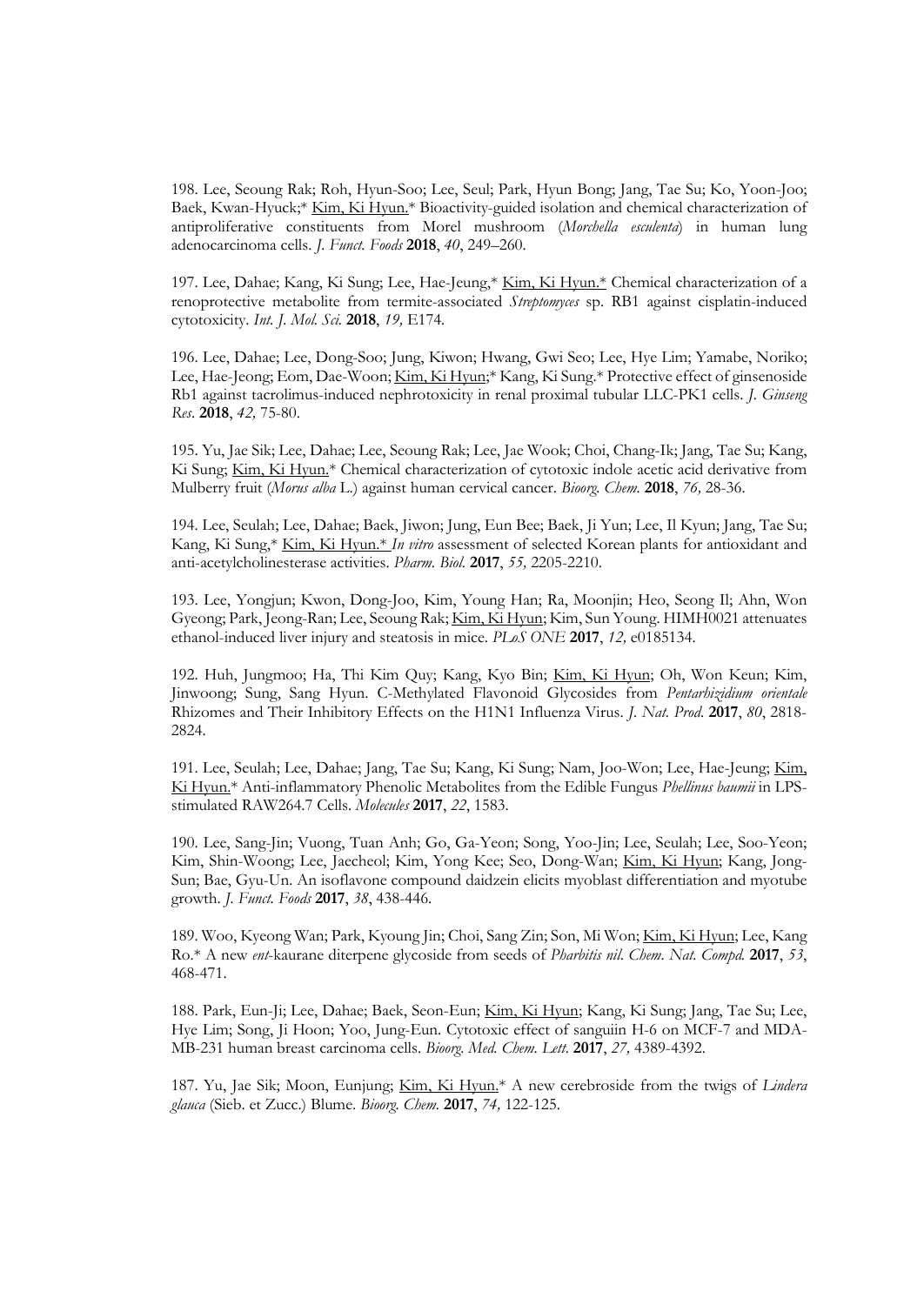186. Lee, Seulah;<sup>1</sup> Park, Jun Yeon;<sup>1</sup> Lee, Dahae; Seok, Soonja; Kwon, Yeon Jung; Jang, Tae Su; Kang, Ki Sung; Kim, Ki Hyun.\* Chemical constituents from the rare mushroom *Calvatia nipponica* inhibit the promotion of angiogenesis in HUVECs. *Bioorg. Med. Chem. Lett.* **2017**, *27,* 4122-4127.

185. Kim, Sil;<sup>1</sup> So, Hae Min;<sup>1</sup> Roh, Hyun-Soo;<sup>1</sup> Kim, Jin; Yu, Jae Sik; Lee, Seul; Seok, Soonja; Pang, Changhyun; Baek, Kwan-Hyuck;\* Kim, Ki Hyun.\* Vulpinic acid contributes to the cytotoxicity of *Pulveroboletus ravenelii* to human cancer cells by inducing apoptosis. *RSC Adv.* **2017**, *7,* 35297–35304.

184. Shin, Seung Ho; <sup>1</sup> Lee, Seoung Rak; <sup>1</sup> Lee, Eunjung; Kim, Ki Hyun;\* Byun, Sanguine.\* Caffeic Acid Phenethyl Ester from the Twigs of *Cinnamomum cassia* Inhibits Malignant Cell Transformation by Inducing c‑Fos Degradation. *J. Nat. Prod*. **2017**, *80*, 2124–2130.

183. Mun, Bohyun; Kim, Sangyong; Yoon, Hongju; Kim, Ki Hyun; Lee, Yunmi. Total Synthesis of Isohericerin, Isohericenone, and Erinacerin A: Development of a Copper-Catalyzed Methylboronation of Terminal Alkyne. *J. Org. Chem*. **2017**, *82,* 6349−6357.

182. Lee, Seoung Rak; Nam, Joo-Won; Kim, Ki Hyun.\* New Triterpenoids from the Stems of *Cornus walteri*. *Chem. Pharm. Bull.* **2017**, *65,* 683−686.

181. Lee, Dahae; Kim, Taejung; Kim, Ki Hyun; Ham, Jungyeob; Jang, Tae Su; Kang, Ki Sung; Lee, Jae Wook. Evaluation of guggulsterone derivatives as novel kidney cell protective agents against cisplatin-induced nephrotoxicity. *Bioorg. Med. Chem. Lett.* **2017**, *27*, 3156-3161*.*

180. Baek, Jiwon; Lee, Hye Lim; Kang, Ki Sung; Kim, Ki Hyun.\* Chemical constituents from the fruits of *Citrus unshiu* and their inhibitory effects on acetylcholinesterase. *Maced. J. Chem. Chem. En*. **2017**, *36,* 15-22.

179. Lee, Dahae; Lee, Seulah; Shim, Sang Hee; Lee, Hae-Jeung; Choi, Youkyung; Jang, Tae Su; Kim, Ki Hyun; Kang, Ki Sung. Protective effect of lanostane triterpenoids from the sclerotia of *Poria* cocos Wolf against cisplatin-induced apoptosis in LLC-PK1 cells. *Bioorg. Med. Chem. Lett.* 2017, 27, 2881-2885.

178. Lee, Seoung Rak; Moon, Eunjung; Kim, Ki Hyun.\* Neolignan and monoterpene glycoside from the seeds of *Pharbitis nil*. *Phytochem. Lett.* **2017**, *20*, 98-101*.*

177. Park, Jun Yeon; Lee, Yun Kyung; Lee, Dong-Soo; Yoo, Jeong-Eun; Shin, Myoung-Sook; Yamabe, Noriko; Kim, Su-Nam; Lee, Seulah; Kim, Ki Hyun; Lee, Hae-Jeung; Roh, Seok Sun; Kang, Ki Sung. Abietic acid isolated from pine resin (Resina Pini) enhances angiogenesis in HUVECs and accelerates cutaneous wound healing in mice. *J. Ethnopharmacol.* **2017**, *203*, 279-287*.*

176. Wyche, Thomas P.; Ruzzini, Antonio C.; Beemelmanns, Christine; Kim, Ki Hyun; Klassen, Jonathan L.; Cao, Shugeng; Poulsen, Michael; Bugni, Tim S.; Currie, Cameron R.; Clardy, Jon. Linear Peptides Are the Major Products of a Biosynthetic Pathway That Encodes for Cyclic Depsipeptides. *Org. Lett*. **2017**, *19,* 1772–1775*.*

175. Lee, Dahae;<sup>1</sup> Kim, Ki Hyun;<sup>1</sup> Hwang, Gwi Seo; Lee, Jaemin; Lee, Hye Lim; Hahm, Dae-hyun; Huh, Chang Ki; Lee, Sang Cheon; Lee, Sanghyun; Kang, Ki Sung. Protective effect of cirsimaritin against streptozotocin-induced apoptosis in pancreatic beta cells. *J. Pharm. Pharmacol*. **2017**, *69,* 875– 883.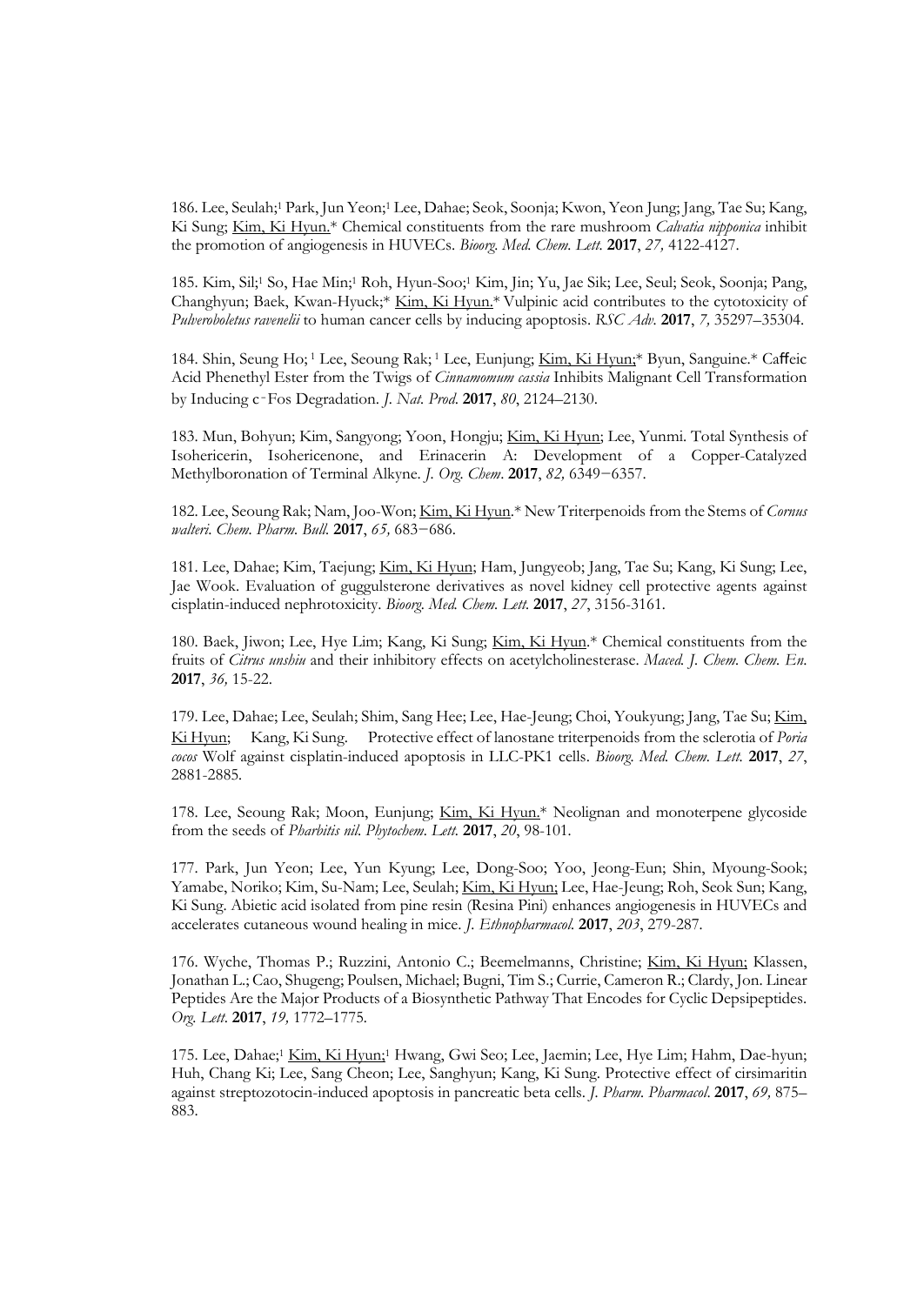174. Yu, Jae Sik; Kim, Jun Ho; Lee, Seulah; Jung, Kiwon; Kim, Ki Hyun;\* Cho, Jae Youl.\* Src/Syk- Targeted Anti-Inflammatory Actions of Triterpenoidal Saponins from Gac (*Momordica cochinchinensis*) Seeds. *Am. J. Chinese Med*. **2017**, *45*, 459-473.

173. Yu, Jae Sik; Roh, Hyun-Soo; Lee, Seul; Jung, Kiwon; Baek, Kwan-Hyuck;\* Kim, Ki Hyun.\* Antiproliferative effect of *Momordica cochinchinensis* seeds on human lung cancer cells and isolation of the major constituents. *Braz. J. Pharmacog.* **2017**, *27,* 329–333.

172. Beemelmanns, Christine;<sup>%</sup> Ramadhar, Timothy R.;<sup>%</sup> Kim, Ki Hyun;<sup>%</sup> Klassen, Jonathan L.; Cao, Shugeng; Wyche, Thomas P.; Hou, Yanpeng; Poulsen, Michael; Bugni, Tim S.; Currie, Cameron R.; Clardy, Jon. Macrotermycins A−D, Glycosylated Macrolactams from a Termite-Associated *Amycolatopsis* sp. M39. *Org. Lett*. **2017**, *19*, 1000–1003*.*

171. Lee, Seulah; Lee, Dahae; Lee, Sung Ok; Ryu, Ja-Young; Choi, Sang-Zin; Kang, Ki Sung; Kim, Ki Hyun.\* Anti-inflammatory activity of the sclerotia of edible fungus, *Poria cocos* Wolf and their active lanostane triterpenoids. *J. Funct. Foods* **2017**, *32*, 27-36.

170. Lee, Seoung Rak; Lee, Dahae; Lee, Hae-Jeung; Noh, Hyung Jun; Jung, Kiwon; Kang, Ki Sung; Kim, Ki Hyun.\* Renoprotective chemical constituents from an edible mushroom, *Pleurotus cornucopiae* in cisplatin-induced nephrotoxicity. *Bioorg. Chem*. **2017**, *71*, 67–73

169. Eom, Hee Jeong; Kang, Hee Rae; Choi, Sang Un; Kim, Ki Hyun.\* Cytotoxic triterpenoids from the barks of *Betula platyphylla* var. *japonica*. *Chem. Biodivers*. **2017**, *14,* e1600400.

168. Lee, Tae Kyoung; Roh, Hyun-Soo; Yu, Jae Sik; Kwon, Dong-Joo; Kim, Sun Young; Baek, Kwan-Hyuck;\* Kim, Ki Hyun.\* A novel cytotoxic activity of the fruit of *Sorbus commixta* against human lung cancer cells and isolation of the major constituents. *J. Funct. Foods* **2017**, *30,* 1-7.

167. Baek, Jiwon; Roh, Hyun-Soo; Choi, Chang-Ik; Baek, Kwan-Hyuck;\* Kim, Ki Hyun.\* *Raphanus sativus* Sprout Causes Selective Cytotoxic Effect on p53-Deficient Human Lung Cancer Cells *in vitro*. *Nat. Prod. Commun*. **2017**, *12, 237*-240.

166. Lee, Tae Kyoung; Roh, Hyun-Soo; Yu, Jae Sik; Baek, Jiwon; Lee, Seul; Ra, Moonjin; Kim, Sun Young; Baek, Kwan-Hyuck;\* Kim, Ki Hyun.\* Pinecone of *Pinus koraiensis* Inducing Apoptosis in Human Lung Cancer Cells by Activating Caspase-3 and its Chemical Constituents. *Chem. Biodivers*. **2017**, *14,* e1600412.

165. Lee, Seoung Rak; Lee, Seulah; Moon, Eunjung; Park, Hye-Jin; Park, Hyun Bong; Kim, Ki Hyun.\* Bioactivity-guided isolation of anti-inflammatory triterpenoids from the sclerotia of *Poria cocos* using LPS-stimulated Raw264.7 cells. *Bioorg. Chem*. **2017**, *70, 94-99.*

164. Park, Jun Yeon; Kwak, Jin Ho; Kang, Ki Sung; Jung, Eun Bee; Lee, Dong-Soo; Lee, Sanghyun; Jung, Yujung; Kim, Ki Hyun; Hwang, Gwi Seo; Lee, Hye Lim; Yamabe, Noriko; Kim, Su-Nam. Wound healing effects of deoxyshikonin isolated from Jawoongo: In vitro and in vivo studies. *J. Ethnopharmacol.* **2017**, *199, 128-137.*

163. Lee, Dahae; Kang, Ki Sung; Yu, Jae Sik; Woo, Jung-Yoon; Hwang, Gwi Seo; Eom, Dae-Woon; Baek, Seung-Hoon; Lee, Hye Lim; Kim, Ki Hyun;\* Yamabe, Noriko\*. Protective effect of Korean Red Ginseng against FK-506-induced damage in LLC-PK1 cells. *J. Ginseng Res*. **2017**, *41*, 284-289*.*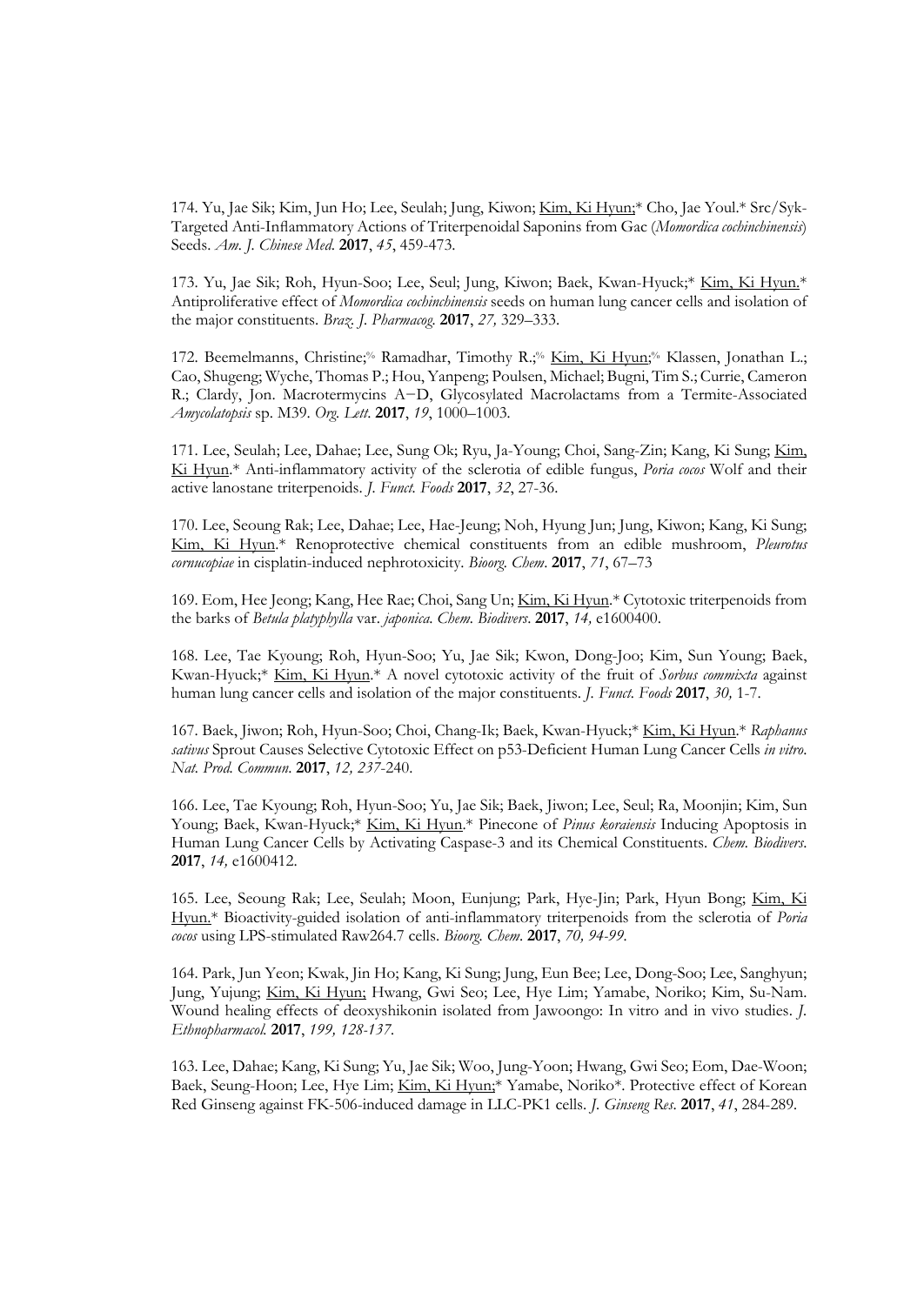162. Segev, Einat; Wyche, Thomas P.; Kim, Ki Hyun; Petersen, Jörn; Ellebrandt, Claire; Vlamakis, Hera; Barteneva, Natasha; Paulson, Joseph N.; Chai, Liraz; Clardy, Jon; Kolter, Roberto. Dynamic metabolic exchange governs a marine algal-bacterial interaction. *eLife* **2016**, *5*, e17473.

161. Kang, Hee Rae; Lee, Dahae; Benndorf, René; Jung, Won Hee; Beemelmanns, Christine; Kang, Ki Sung; Kim, Ki Hyun.\* Termisoflavones A–C, Isoflavonoid Glycosides from Termite-Associated *Streptomyces* sp. RB1. *J. Nat. Prod*. **2016**, *79,* 3072−3078*.*

160. Senger, Donald R.; Hoang, Mien V.; Kim, Ki Hyun; Li, Chunshun; Cao, Shugeng. Antiinflammatory activity of *Barleria lupulina*: Identification of active compounds that activate the Nrf2 cell defense pathway, organize cortical actin, reduce stress fibers, and improve cell junctions in microvascular endothelial cells. *J. Ethnopharmacol.* **2016**, *193,* 397-407.

159. Mun, Bohyun; Park, Yong Joo; Sung, Gi Ho; Lee, Yunmi;\* Kim, Ki Hyun.\* Synthesis and antitumor activity of (‒)-bassianolide in MDA-MB 231 breast cancer cells through cell cycle arrest. *Bioorg. Chem*. **2016**, *69,* 64-70.

158. Eom, Hee Jeong; Lee, Dahae; Lee, Seulah; Noh, Hyung Jun; Hyun, Jae Wook; Yi, Pyoung Ho; Kang, Ki Sung; Kim, Ki Hyun.\* Flavonoids and a Limonoid from the Fruits of *Citrus unshiu* and their Biological Activity. *J. Agric. Food Chem*. **2016**, *64,* 7171–7178.

157. Yu, Jae Sik; Baek, Jiwon; Park, Hyun Bong; Moon, Eunjung; Kim, Sun Yeou; Choi, Sang Un; Kim, Ki Hyun.<sup>\*</sup> A new rearranged eudesmane sesquiterpene and bioactive sesquiterpenes from the twigs of *Lindera glauca* (Sieb. et Zucc.) Blume. *Arch. Pharm. Res.* **2016**, *39,* 1628–1634.

156. Byun, Sanguine; Shin, Seung Ho; Park, Jiman; Lim, Semi; Lee, Eunjung; Lee, Chaeyoon; Sung, Dongeun; Farrand, Lee; Lee, Seoung Rak; Kim, Ki Hyun; Dong, Zigang; Lee Sam W.; Lee, Ki Won. Sulforaphene suppresses growth of colon cancer-derived tumors via induction of glutathione depletion and microtubule depolymerization. *Mol. Nutr. Food Res*. **2016**, *60*, 1068–1078.

155. Park, Yong Joo; Choi, Chang-Ik; Chung, Kyu Hyuck;\* Kim, Ki Hyun.\* Pharbilignan C induces apoptosis through a mitochondria-mediated intrinsic pathway in human breast cancer cells. *Bioorg. Med. Chem. Lett*. **2016**, *26,* 4645−4649.

154. Jegal, Jonghwan; Park, Sang-A; Chung, Ki Wung; Chung, Hae Young; Lee, Jaewon; Jeong, Eun Ju; Kim, Ki Hyun; Yang, Min Hye. Tyrosinase inhibitory flavonoid from *Juniperus communis* fruits. *Biosci. Biotechnol. Biochem*. **2016**, *80,* 2311−2317.

153. Lee, Seoung Rak; Park, Jun Yeon, Yu, Jae Sik, Lee, Sung Ok; Ryu, Ja-Young; Choi, Sang-Zin; Kang, Ki Sung; Yamabe, Noriko;\* Kim, Ki Hyun.\* Odisolane, a Novel Oxolane Derivative and Antiangiogenic Constituents from the Fruits of Mulberry (*Morus alba* L.). *J. Agric. Food Chem*. **2016**, *64,* 3804−3809.

152. Lee, Seulah; Moon, Eunjung; Choi, Sang Un; Kim, Ki Hyun.\* Lignans from the Twigs of *Euonymus alatus* (Thunb.) Sieb. and their Biological Evaluation. *Chem. Biodivers*. **2016**, *13,* 1391−1396.

151. Lee, Dahae; Choi, Young Ok; Kim, Ki Hyun; Chin, Young-Won; Namgung, Hojin; Yamabe, Noriko, Jung, Kiwon. Protective effect of α-mangostin against iodixanol-induced apoptotic damage in LLC-PK1 cells. *Bioorg. Med. Chem. Lett*. **2016**, *26*, 3806-3809.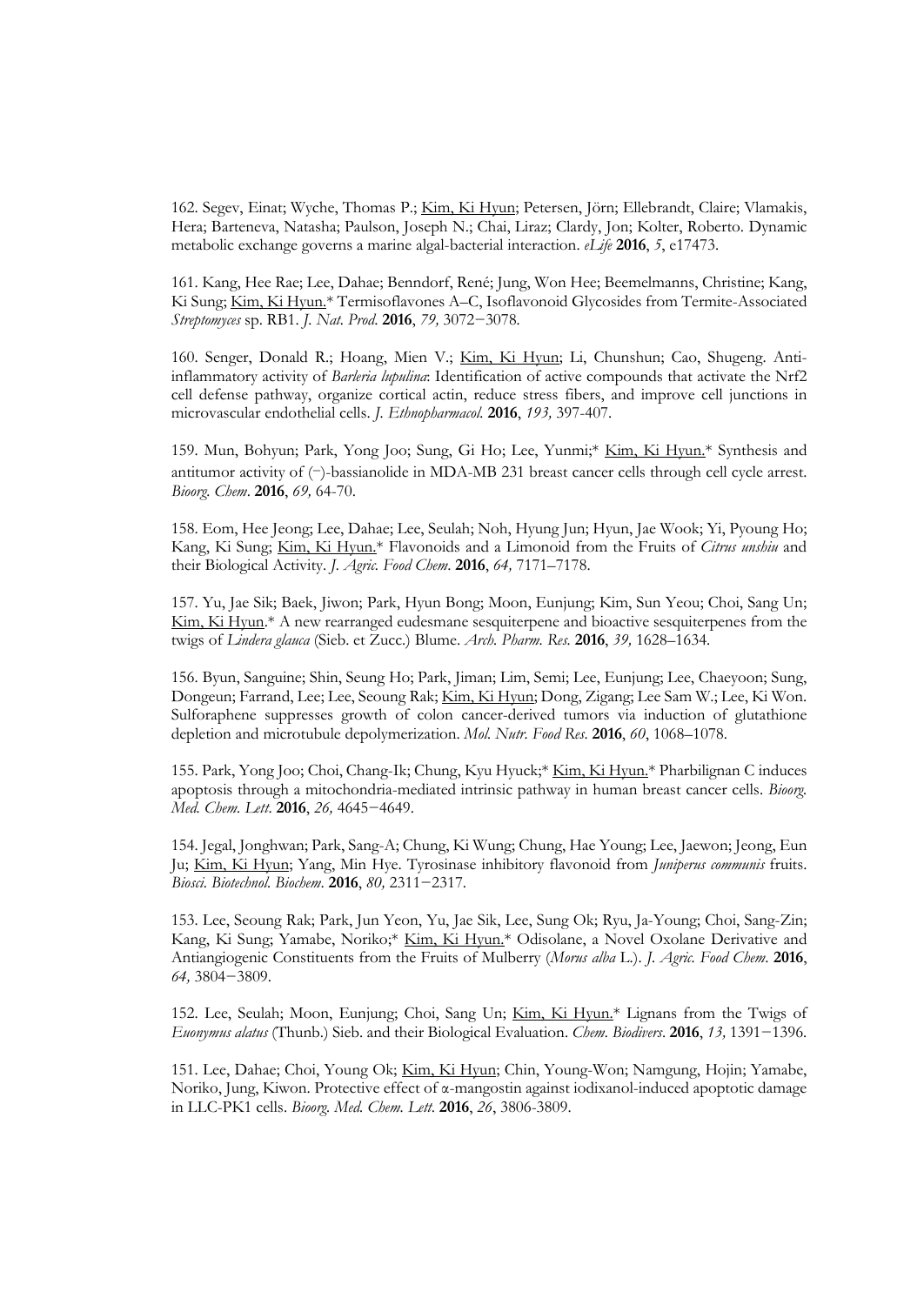150. Lee, Seulah; Tamayo-Castillo, Giselle; Pang, Changhyun; Clardy, Jon; Cao, Shugeng;\* Kim, Ki Hyun.\* Diketopiperazines from Costa Rican endolichenic fungus *Colpoma* sp. CR1465A. *Bioorg. Med. Chem. Lett*. **2016**, *26,* 2438−2441*.*

149. Eom, Hee Jeong; Kang, Hee Rae; Kim, Ho Kyong; Jung, Eun Bee; Park, Hyun Bong; Kang, Ki Sung;\* Kim, Ki Hyun.\* Bioactivity-guided isolation of antioxidant triterpenoids from *Betula platyphylla* var. *japonica* bark. *Bioorg. Chem*. **2016**, *66*, 97-101.

148. Eom, Hee Jeong; Park, Yong Joo; Kang, Hee Rae; Kim, Ha Ryong; Bang, In Jae; Park, Hyun Bong; Chung, Kyu Hyuck; Kim, Ki Hyun.\* Inhibitory effect of *Sphagnum palustre* extract and its bioactive compounds on aromatase activity. *Bangladesh J. Pharmacol.* **2016**, *11*, 661-665.

147. An, Ji-Hun; Jin, Feng; Kim, Hak Sung; Ryu, Hyung Chul; Kim, Jae Sun; Kim, Hyuk Min; Kim, Ki Hyun; Kiyonga, Alice Nguvoko; Jung, Kiwon. Investigation of the Polymorphic Transformation of the Active Pharmaceutical Ingredient Clopidogrel Bisulphate Using the Ionic Liquid AEImBF4. *Cryst. Growth Des*. **2016**, *16,* 1829−1836*.*

146. An, Ji-Hun; Jin, Feng; Kim, Hak Sung; Ryu, Hyung Chul; Kim, Jae Sun; Kim, Hyuk Min; Kiyonga, Alice Nguvoko; Min, Dong Sun; Youn, Wonno; Kim, Ki Hyun;\* Jung, Kiwon.\* Application of ionic liquid to polymorphic transformation of anti-viral/HIV drug adefovir dipivoxil. *Arch. Pharm. Res*. **2016**, *39,* 646-659.

145. Lee, Seoung Rak; Beemelmanns, Christine; Tsuma, Leah M. M.; Clardy, Jon; Cao, Shugeng;\* Kim, Ki Hyun.\* A new diketopiperazine, cyclo(D-*trans*-Hyp-L-Leu) from a Kenyan bacterium *Bacillus licheniformis* LB 8CT. *Nat. Prod. Commun*. **2016**, *11*, 461-463.

144. Yu, Jae Sik; Moon, Eunjung; Choi, Sang Un; Kim, Ki Hyun.\* Asarotonide, a new phenylpropanoid with a rare natural acetonide group from the rhizomes of *Acorus gramineus*. *Tetrahedron Lett.* **2016**, *57*, 1699-1701.

143. Kim, Chung Sub; Subedi, Lalita; Kim, Sun Yeou; Choi, Sang Un; Kim, Ki Hyun; Lee, Kang Ro. Diterpenes from the Trunk of *Abies holophylla* and Their Potential Neuroprotective and Antiinflammatory Activities. *J. Nat. Prod*. **2016**, *79*, 387–394.

142. Lee, Dahae; Ko, Hyeonseok; Kim, Young-Joo; Kim, Su-Nam; Choi, Kyung-Chul; Yamabe, Noriko; Kim, Ki Hyun; Kang, Ki Sung; Kim, Hyun Young; Shibamoto, Takayuki. Inhibition of A2780 Human Ovarian Carcinoma Cell Proliferation by a Rubus Component, Sanguiin H-6. *J. Agric. Food Chem*. **2016**, *64*, 801-805.

141. Jung, Yujung; Cao, Yongkai; Paudel, Suresh; Kim, Ki Hyun; Yoon, Goo; Cheon, Seung Hoon; Lee, Jee-Young; Kim, Su-Nam; Kim, Yong Kee. A Novel Partial PPARα/γ Dual Agonist SN159 Improves Insulin Sensitivity. *Bull. Korean Chem. Soc*. **2016**, *37*, 226–233.

140. Lee, Seoung Rak; Clardy, Jon; Senger, Donald R.; Cao, Shugeng; Kim, Ki Hyun.\* Iridoid and phenylethanoid glycosides from the aerial part of *Barleria lupulina*. *Braz. J. Pharmacog.* **2016**, *26*, 281- 284.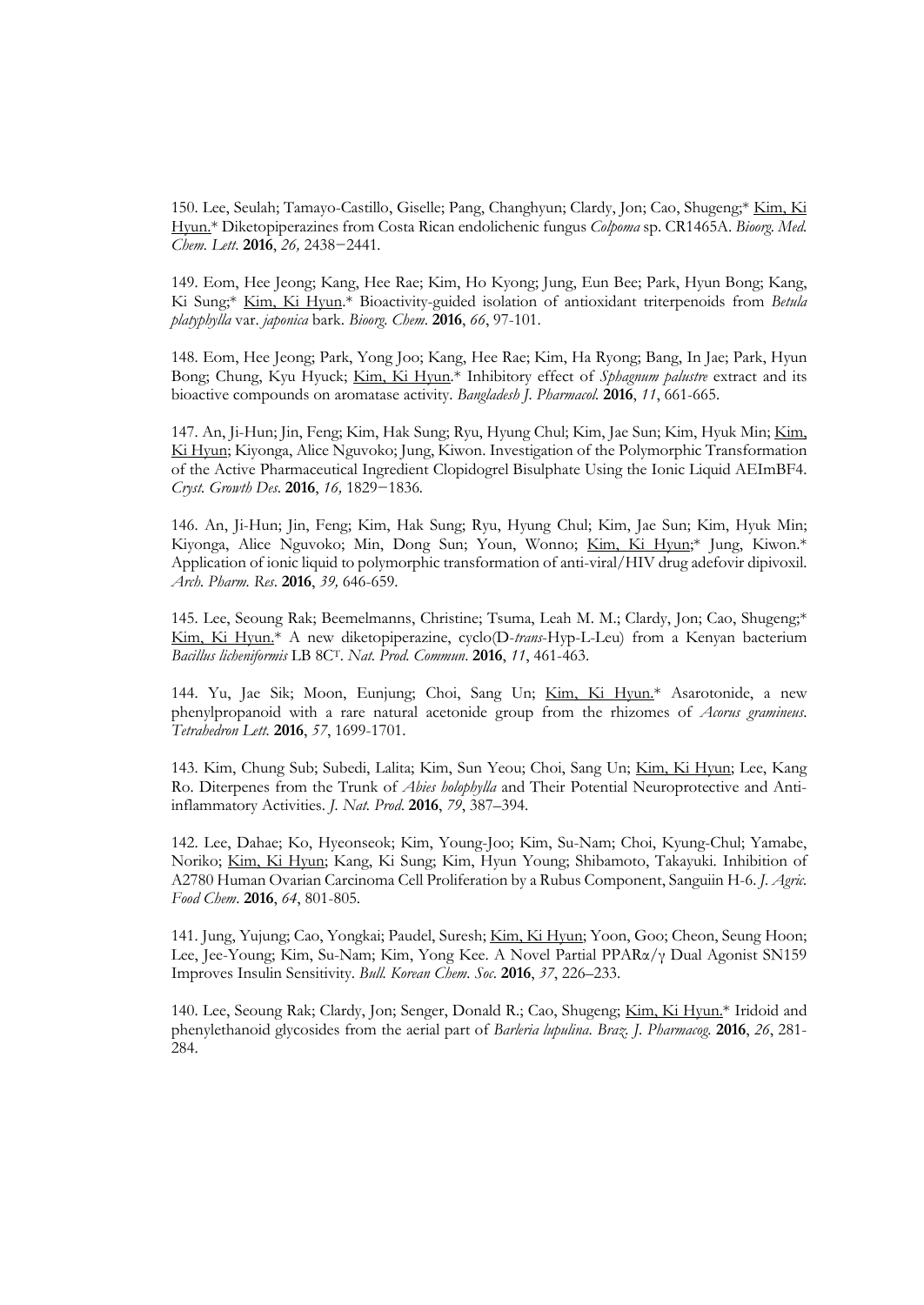139. Suh, Won Se; Lee, Seoung Rak; Kim, Chung Sub; Moon, Eunjung; Kim, Sun Yeou; Choi, Sang Un; Kang, Ki Sung; Lee, Kang Ro; Kim, Ki Hyun.\* A new monoacylglycerol from the fruiting bodies of *Gymnopilus spectabilis*. *J. Chem. Res*. **2016**, *40,* 156-159.

138. Choi, Chang-Ik, Eom, Hee Jeong; Kim, Ki Hyun.\* Antioxidant and α-Glucosidase Inhibitory Phenolic Constituents of *Lactuca indica* L. *Russ. J. Bioorg. Chem*. **2016**, *42*, 310-315.

137. Jung, Kiwon; Lee, Dahae; Yu, Jae Sik; Namgung, Hojin; Kang, Ki Sung;\* Kim, Ki Hyun.\* Protective effect and mechanism of action of saponins isolated from the seeds of gac (*Momordica cochinchinensis* Spreng.) against cisplatin-induced damage in LLC-PK1 kidney cells. *Bioorg. Med. Chem. Lett*. **2016**, *26,* 1466–1470.

136. Park, J. Y.; Shin, M. S.; Kim, S. N.; Kim, H. Y.; Kim, K. H.; Shin, K. S.; Kang, K. S. Polysaccharides from Korean *Citrus* hallabong peels inhibit angiogenesis and breast cancer cell migration. *Int. J. Biol. Macromol*. **2016**, *85*, 522-529.

135. Lee, Seoung Rak; Han, Ju-Yeon; Kang, Hee Rae; Lee, Hye Lim; Noh, Hyung-Jun; Cha, Jae‑Soon; Kang, Ki Sung; Lee, Chan-Jung;\* Kim, Ki Hyun.\* A New Steroidal Saponin from the Tubers of *Ophiopogon japonicus* and Its Protective Effect Against Cisplatin-Induced Renal Cell Toxicity *J. Braz. Chem. Soc*. **2016**, *27,* 706-711.

134. Park, Jun Yeon; You, Hwan; Lee, Dahae; Huh, Wonsang; Hwang, Gwi Seo; No, Kyoung Tai; Kim, Ki Hyun; Ham, Jungyeob; Yamabe, Noriko; Kim, Younghoon; Kang, Ki Sung. Comparison of the wound-healing effects of ginsenosides, their metabolites, and aglycones. *Bull. Korean Chem. Soc*. **2016**, *37*, 52-55.

133. Kang, Hee Rae; Lee, Dahae; Eom, Hee Jeong; Lee, Seoung Rak; Lee, Kang Ro; Kang, Ki Sung;\* Kim, Ki Hyun.\* Identification and mechanism of action of renoprotective constituents from peat moss *Sphagnum palustre* in cisplatin-induced nephrotoxicity. *J. Funct. Foods* **2016**, *20*, 358–368.

132. Lee, Seoung Rak; Jung, Kiwon; Noh, Hyung Jun; Park, Yong Joo; Lee, Hye Lim; Lee, Kang Ro; Kang, Ki Sung; Kim, Ki Hyun.\* A new cerebroside from the fruiting bodies of *Hericium erinaceus* and its applicability to cancer treatment. *Bioorg. Med. Chem. Lett*. **2015**, *25*, 5712–5715.

131. Woo, Kyeong Wan; Suh, Won Se; Subedi, Lalita; Kim, Sun Yeou; Choi, Sang Un; Kim, Ki Hyun; Lee, Kang Ro. Phenolic Derivatives from the Stems of *Lagerstroemia indica* and Their Biological Activity. *Heterocycles* **2015**, *91,* 2355-2366.

130. Park, Cheon-Soo; Ahn, Yong Chel; Lee, Dahae; Moon, Sung Won; Kim, Ki Hyun; Yamabe, Noriko Yamabe; Hwang, Gwi Seo; Jang, Hyuk Jai; Lee, Heesu; Kang, Ki Sung; Lee, Jae Wook. Synthesis of apoptotic chalcone analogues in HepG2 human hepatocellular carcinoma cells. *Bioorg. Med. Chem. Lett*. **2015**, *25*, 5705–5707.

129. Lee, Seulah; Jung, Kiwon; Lee, Dahae; Lee, Seoung Rak; Lee, Kang Ro; Kang, Ki Sung; Kim, Ki Hyun.\* Protective effect and mechanism of action of lupane triterpenes from *Cornus walteri* in cisplatin-induced nephrotoxicity. *Bioorg. Med. Chem. Lett*. **2015**, *25*, 5613–5618.

128. Kim, Chung Sub; Subedi, Lalita; Kim, Sun Yeou; Choi, Sang Un; Choi, Sang Zin; Son, Mi Won; Kim, Ki Hyun; Lee, Kang Ro. Two new phenolic compounds from the white flower of *Impatiens balsamina*. *Phytochem. Lett*. **2015**, *14*, 215–220.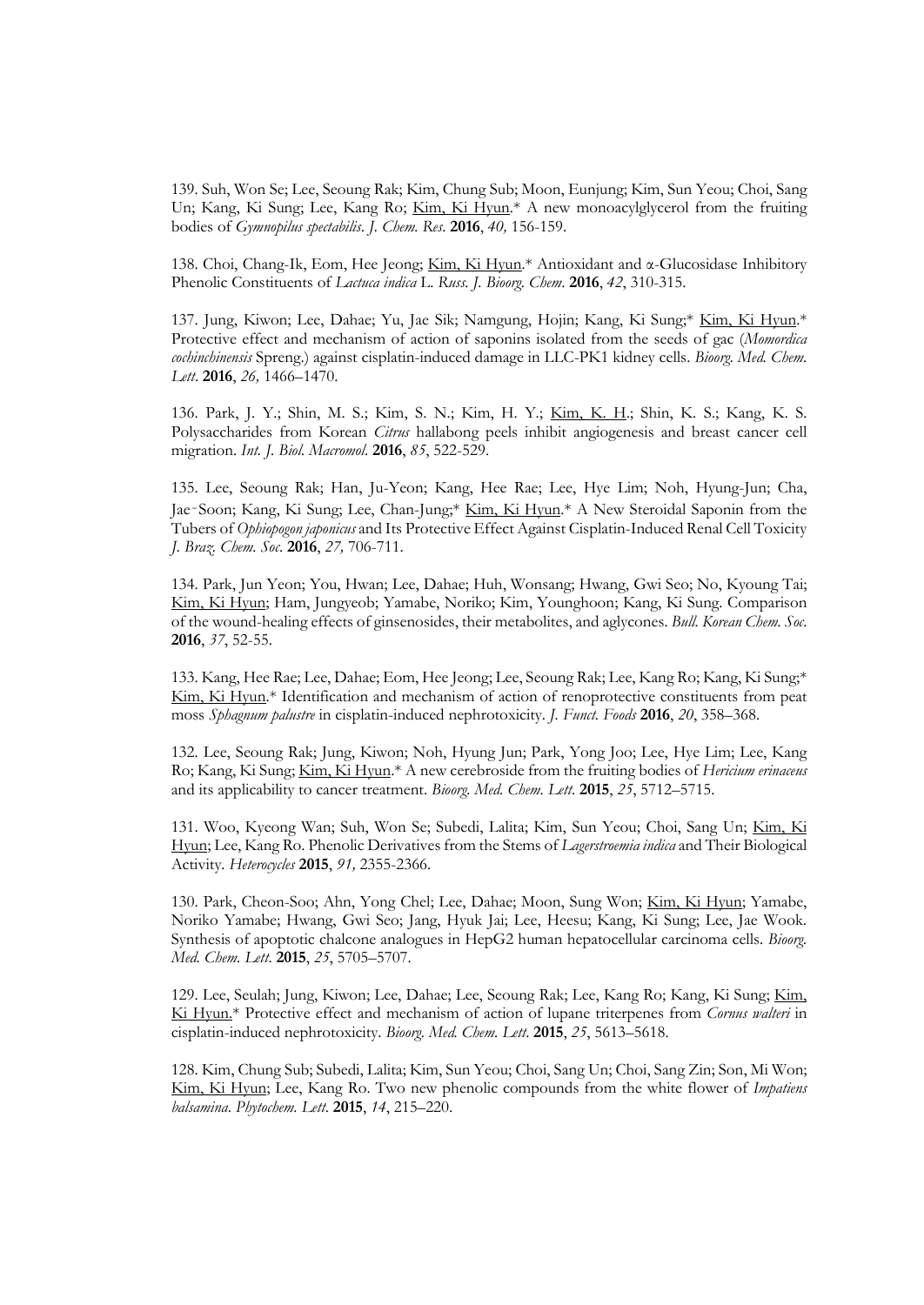127. Kim, Chung Sub; Subedi, Lalita; Park, Kyoung Jin; Kim, Sun Yeou; Choi, Sang Un; Kim, Ki Hyun; Lee, Kang Ro. Salicin derivatives from *Salix glandulosa* and their biological activities. *Fitoterapia* **2015**, *106*, 147-152.

126. Kim, Ki Hyun; Moon, Eunjung; Lee, Seoung Rak; Park, Kyoung Jin; Kim, Sun Yeou; Choi, Sang Un; Lee, Kang Ro. Chemical Constituents of the Seeds of *Raphanus sativus* and their Biological Activity. *J. Braz. Chem. Soc*. **2015**, *26*, 2307-2312.

125. Choi, Chang-Ik; Lee, Seoung Rak; Kim, Ki Hyun.\* Antioxidant and α-glucosidase inhibitory activities of constituents from *Euonymus alatus* twigs. *Ind. Crop. Prod*. **2015**, *76*, 1055–1060.

124. Suh, Won Se; Kim, Ki Hyun; Kim, Ho Kyung; Choi, Sang Un; Lee, Kang Ro. Three New Lignan Derivatives from *Lindera glauca* (Siebold et Zucc.) Blume. *Helv. Chim. Acta* **2015**, *98*, 1087- 1094.

123. Park, Jun Yeon; Lee, Dahae; Jang, Hyuk-Jai; Jang, Dae Sik; Kwon, Hak Cheol; Kim, Ki Hyun; Kim, Su-Nam; Hwang, Gwi Seo; Kang, Ki Sung; Eom, Dae-Woon. Protective Effect of *Artemisia asiatica* Extract and Its Active Compound Eupatilin against Cisplatin-Induced Renal Damage. *Evid- Based Complement. Alternat. Med.* **2015**, *2015*, ID483980.

122. Byun, Sanguine; Lim, Semi; Mun, Ji Young; Kim, Ki Hyun; Ramadhar, Timothy R.; Farrand, Lee; Shin, Seung Ho; Thimmegowda, N. R.; Lee, Hyong Joo; Frank, David A.; Clardy, Jon; Lee, Sam W.; Lee, Ki Won. Identification of a Dual Inhibitor of Janus Kinase 2 (JAK2) and p70 Ribosomal S6 Kinase1 (S6K1) Pathways. *J. Biol. Chem.* **2015**, *290*, 23553-23562.

121. Kim, Ki Hyun; Kang, Hee Rae; Moon, Eunjung; Choi, Sang Un; Kang, Ki Sung; Kim, Sun Yeou; Lee, Kang Ro. A New *N*-Glucosylated Indole Alkaloid and a New *O*-Serine Glycoside from *Berberis koreana. Heterocycles* **2015**, *91,* 1429-1438.

120. Kim, Ki Hyun; Moon, Eunjung; Cha, Joon Min; Lee, Seulah; Yu, Jae Sik; Kim, Chung Sub; Kim, Sun Yeou; Choi, Sang Un; Lee, Kang Ro. Anti-Neuroinflammatory and Anti-Proliferative Activities of Constituents from *Tilia amurensis* Rupr. *Chem. Pharm. Bull*. **2015**, *63,* 837–842.

119. Kang, Hee Rae; Eom, Hee Jeong; Lee, Seoung Rak; Choi, Sang Un; Kang, Ki Sung; Lee, Kang Ro; Kim, Ki Hyun.\* Bioassay-guided Isolation of Antiproliferative Triterpenoids from *Euonymus alatus* Twigs. *Nat. Prod. Commun*. **2015**, *10,* 1929–1932.

118. Jang, Sung Wan; Suh, Won Se; Kim, Chung Sub; Kim, Ki Hyun; Lee, Kang Ro. A new phenolic glycoside from *Spiraea prunifolia* var. *simpliciflora* twigs. *Arch. Pharm. Res.* **2015**, *38,* 1943–1951*.*

117. Han, Sang Hyun; Suh, Won Se; Park, Kyoung Jin; Kim, Ki Hyun; Lee, Kang Ro. Two new phenylpropane glycosides from *Allium tuberosum* Rottler. *Arch. Pharm. Res.* **2015**, *38,* 1312-1316.

116. Roh, Hyun Jung; Noh, Hye-Ji; Na, Chun Su; Kim, Chung Sub; Kim, Ki Hyun; Hong, Cheol Yi; Lee, Kang Ro. Phenolic compounds from the leaves of *Stewartia pseudocamellia* Maxim. and their whitening activities. *Biomol. Ther*. **2015**, *23*, 283-289.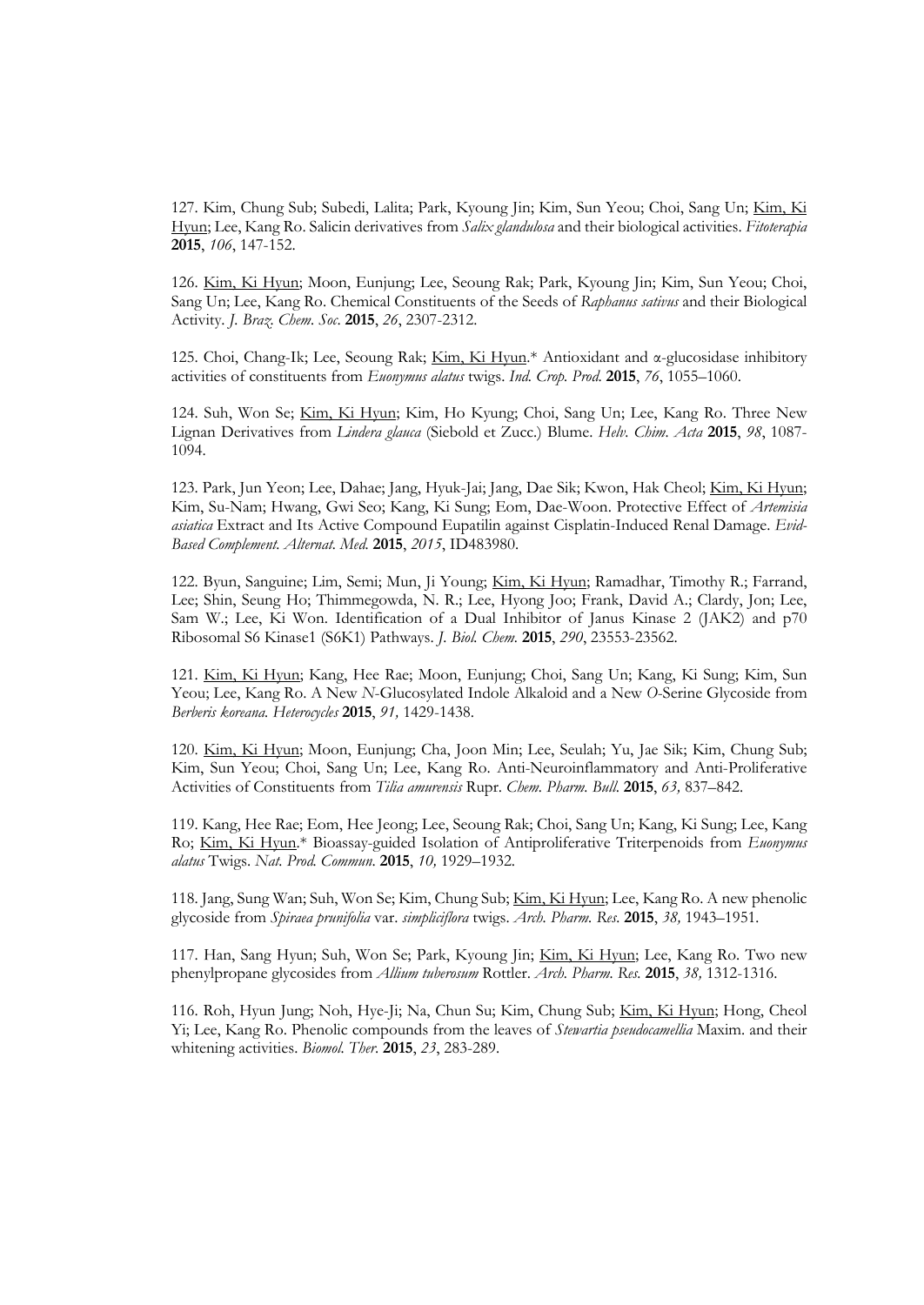115. Lee, Seung Young; Suh, Won Se; Kim, Ho Kyung; Lee, Il Kyun; Choi, Sang Un; Kim, Ki Hyun Lee, Kang Ro. Triterpene saponins from the aerial parts of *Ilex Cornuta* and their cytotoxic activity. *Heterocycles* **2015**, *91,* 1187-1197

114. Kim, Chung Sub; Subedi, Lalita; Kim, Sun Yeou; Choi, Sang Un; Kim, Ki Hyun; Lee, Kang Ro. Lignan glycosides from the twigs of *Chaenomeles sinensis* and their biological activities. *J. Nat. Prod*. **2015**, *78,* 1174–1178.

113. Woo, Kyeong Wan; Choi, Sang Un; Kim, Ki Hyun; Lee, Kang Ro. Ursane saponins from the stems of *Firmiana simplex* and their cytotoxic activity. *J. Braz. Chem. Soc*. **2015**, *26,* 1450-1456*.* 

112. Park, Hye-Jin; Yang, Hye Jeong; Kim, Ki Hyun; Kim, Sang Hee. Aqueous extract of *Orostachys japonicus* A. Berger exerts immunostimulatory activity in RAW 264.7 macrophages. *J. Ethnopharmacol.*  **2015**, *170,* 210-217*.*

111. Kim, Ki Hyun; Clardy, Jon; Senger, Donald; Cao, Shugeng. Chakyunglupulins A and B, two novel 4,8,8-trimethylcyclooct-2-enone derivatives from *Barleria lupulina. Tetrahedron Lett.* **2015**, *56,* 2732–2734.

110. Kim, Ki Hyun; Beemelmanns, Christine; Clardy, Jon; Cao, Shugeng. A new antibacterial octaketide and cytotoxic phenylethanoid glycosides from *Pogostemon cablin* (Blanco) Benth. *Bioorg. Med. Chem. Lett*. **2015**, *25,* 2834–2836.

109. Kim, Ki Hyun; Kang, Hee Rae; Eom, Hee Jeong; Kim, Chung Sub; Choi, Sang Un; Lee, Kang Ro. A new aliphatic alcohol and cytotoxic chemical constituents from *Acorus gramineus* rhizomes. *Biosci. Biotechnol. Biochem*. **2015**, *79*, 1402-1405.

108. Lee, Dahae;<sup>a</sup> Kim, Ki Hyun;<sup>a</sup> Moon, Sung Won; Lee, Heesu; Kang, Ki Sung; Lee, Jae Wook. Synthesis and biological evaluation of chalcone analogues as protective agents against cisplatininduced cytotoxicity in kidney cells. *Bioorg. Med. Chem. Lett*. **2015**, *25*, 1929-1932. ( <sup>a</sup>*These authors contributed equally to this work)*

107. Noh, Hyung Jun; Yang, Hyo Hyun; Kim, Geum Soog; Lee, Seung Eun; Lee, Dae Young; Choi, Je Hun; Kim, Seung Yu; Lee, Eun Suk; Ji, Seung Heon; Kang, Ki Sung; Park, Hye-Jin; Kim, Jae- Ryong,\* Kim, Ki Hyun.\* Chemical constituents of *Hericium erinaceum* associated with the inhibitory activity against cellular senescence in human umbilical vascular endothelial cells. *J. Enzyme Inhib. Med. Chem*. **2015**, *30,* 934–940.

106. Kim, Ki Hyun; Park, Yong Joo; Chung, Kyu Hyuck; Yip, M. L. Richard; Clardy, Jon; Senger, Donald; Cao, Shugeng. Iridoid Glycosides from *Barleria lupulina*. *J. Nat. Prod*. **2015**, *78*, 320–324.

105. Noh, Hyung Jun; Hwang, Dukhyun; Lee, Eun Suk; Hyun, Jae Wook; Yi, Pyoung Ho; Kim, Geum Soog; Lee, Seung Eun; Pang, Changhyun; Park, Yong Joo; Chung, Kyu Hyuck; Kim, Gun Do,\* Kim, Ki Hyun.\* Anti-inflammatory activity of a new cyclic peptide, citrusin XI, isolated from the fruits of *Citrus unshiu*. *J. Ethnopharmacol.* **2015**, *163*, 106–112.

104. Eom, Dae-Woon; Lee, Ji Hwan; Kim, Young-Joo; Hwang, Gwi Seo; Kim, Su-Nam; Kwak, Jin Ho; Cheon, Gab Jin; Kim, Ki Hyun; Jang, Hyuk-Jai; Ham, Jungyeob; Kang, Ki Sung; Yamabe, Noriko. Synergistic effect of curcumin on epigallocatechin gallate-induced anticancer action in PC3 prostate cancer cells. *BMB Rep.* **2015**, *48*, 461-466.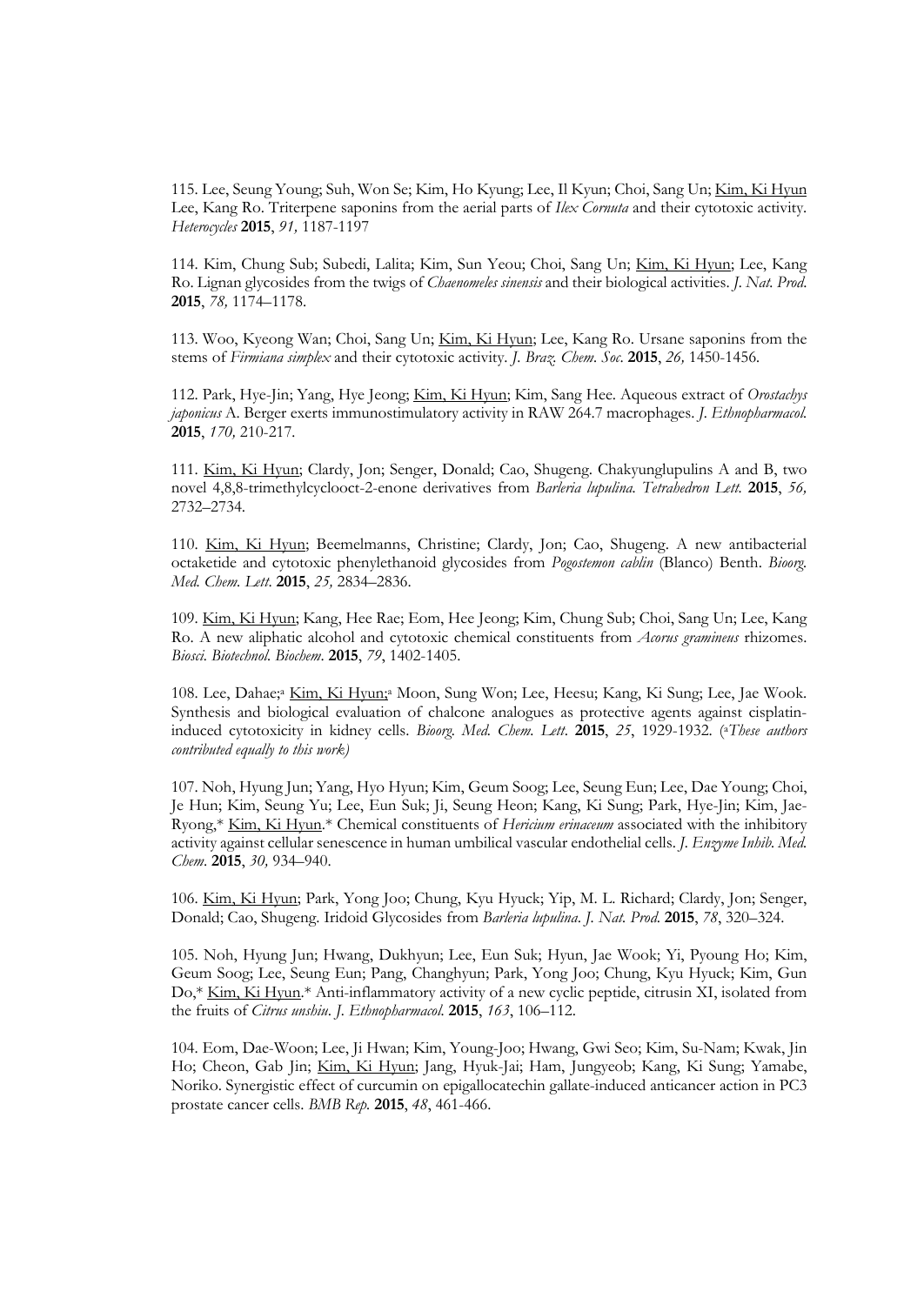103. Kim, Chung Sub; Moon, Eunjung; Choi, Sang Un; Kim, Sun Yeou; Lee, Kang Ro; Kim, Ki Hyun.\* Cytotoxic and anti-inflammatory disulfide compounds from the fruiting bodies of *Boletus pseudocalopus*. *J. Antibiot*. **2015**, *68***,** 414–416

102. Baik, Sangyul; Kim, Namhun; Kim, Tae-il; Chae, Heeyeop; Kim, Ki Hyun; Pang, Changhyun; Suh, Kahp-Yang. Theoretical analysis of flexible strain-gauge sensor with nanofibrillar mechanical interlocking. *Current Applied Physics* **2015**, *15*, 274–278

101. Kim, Ki Hyun; Bae, Gyu-Un; Kim, Yong Kee. *Plantago asiatica* extracts inhibit UV-induced matrix metalloproteinase-1 in human dermal fibroblasts and prevent skin photoaging in hairless mice. *Bull. Korean Chem. Soc*. **2015**, *36*, 659-664.

100. Kim, Ki Hyun; Moon, Eunjung; Choi, Sang Un; Pang, Changhyun; Kim, Sun Yeou; Lee, Kang Ro. Identification of cytotoxic and anti-inflammatory constituents from the bark of *Toxicodendron vernicifluum* (Stokes) F.A. Barkley. *J. Ethnopharmacol.* **2015**, *162*, 231-237.

99. Kim, Ki Hyun; Kim, Chung Sub; Park, Yong Joo; Moon, Eunjung; Choi, Sang Un; Lee, Jei Hyun; Kim, Sun Yeou; Lee, Kang Ro. Anti-inflammatory and antitumor phenylpropanoid sucrosides from the seeds of *Raphanus sativus*. *Bioorg. Med. Chem. Lett*. **2015**, *25*, 96-99*.*

98. Cheon, Gab Jin;<sup>a</sup> Kim, Ki Hyun; <sup>a</sup> Park, Jun Yeon; Lee, Dahae; Jang, Hyuk-Jai; Kwak, Jin Ho; Choi, Kun Moo; Kim, Ji Hoon; Hwang, Gwi Seo; Ham, Jungyeob; Lee, Sanghyun; Eom, Dae-Woon; Kang, Ki Sung. Caspase-Mediated Apoptotic Effects of Diol-Type Ginseng Sapogenins on Human Hepatoma Cell Lines. *Bull. Korean Chem. Soc*. **2015**, *36*, 431-434*.* ( <sup>a</sup>*These authors contributed equally to this work)*

97. Kim, Ki Hyun; Moon, Eunjung; Kim, Sun Yeou; Choi, Sang Un; Lee, Kang Ro. Tiliabisflavan A, a New Flavan-3-ol Dimer from *Tilia amurensis* with Cytotoxic and Anti-inflammatory Effects. *Bull. Korean Chem. Soc*. **2015**, *36*, 367-369.

96. Kim, Ki Hyun; Moon, Eunjung; Kang, Ki Sung; Kim, Sun Yeou; Choi, Sang Un; Lee, Kang Ro. Alkaloids from *Acorus gramineus* Rhizomes and their Biological Activity. *J. Braz. Chem. Soc*. **2015**, *26*, 3-8*.*

95. Kim, Ki Hyun;\* Beemelmanns, Christine; Murillo, Catalina; Guillén, Anny; Umaña, Loengrin; Tamayo-Castillo, Giselle; Kim, Su‑Nam; Clardy, Jon; Cao, Shugeng. Naphthalenones and isocoumarins from a Costa Rican fungus *Xylariaceae* sp. CR1546C. *J. Chem. Res.* **2014**, *38*, 722-725.

94. Cho, Hyeon Kyung; Kim, Chung Sub; Suh, Won Se; Kim, Ki Hyun; Lee, Kang Ro. Two new triterpene saponins from the tubers of *Stachys sieboldii*. *Heterocycles* **2014**, *89*, 2619-2626.

93. Kwak, Jin Ho; Park, Jun Yeon; Lee, Dahae; Kwak, Jae Young; Park, Eun Hwa; Kim, Ki Hyun; Park, Hye-Jin; Kim, Hyun Young; Jang, Hyuk Jae; Ham, Jungyeob; Hwang, Gwi Seo; Yamabe, Noriko; Kang, Ki Sung. Inhibitory effects of ginseng sapogenins on the proliferation of triple negative breast cancer MDA-MB-231 cells. *Bioorg. Med. Chem. Lett*. **2014**, *24*, 5409-5412.

92. Kim, Chung Sub; Shin, Bora; Kwon, Oh Wook; Kim, Sun Yeou; Choi, Sang Un; Oh, Dong- Chan; Kim, Ki Hyun; Lee, Kang Ro. Holophyllin A, a rearranged abietane-type diterpenoid from the trunk of *Abies holophylla*. *Tetrahedron Lett.* **2014**, *55*, 6504–6507.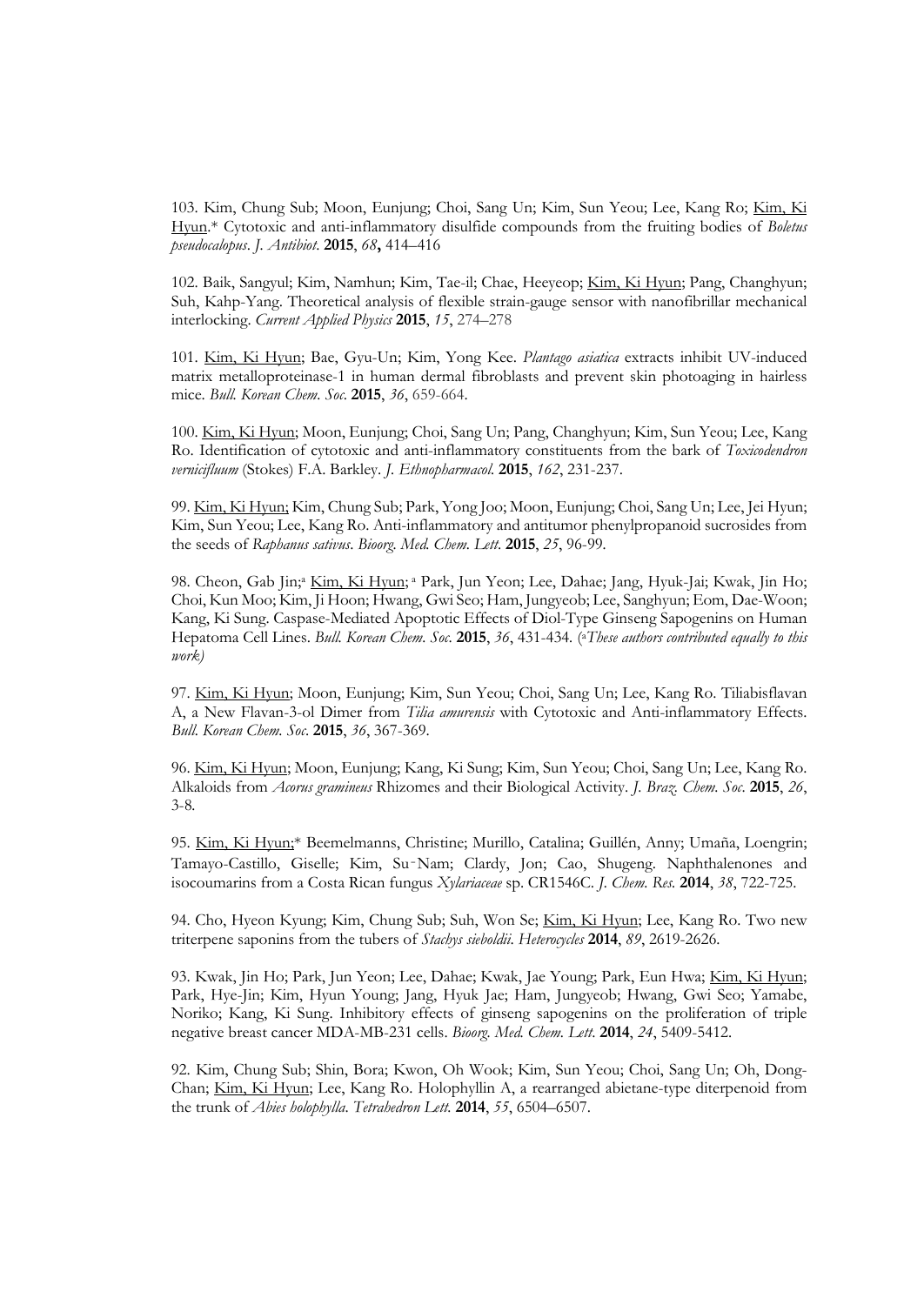91. Kim, Chung Sub; Kwon, Oh Wook; Kim, Sun Yeou; Choi, Sang Un; Kim, Ki Hyun; Lee, Kang Ro. Five New Oxylipins from *Chaenomeles sinensis*. *Lipids* **2014**, *49*, 1151-1159.

90. Cho, Hyeon Kyung; Suh, Won Se; Kim, Ki Hyun; Kim, Sun Yeou; Lee, Kang Ro. Phytochemical constituents of *Salsola komarovii* and their effects on NGF induction. *Nat. Prod. Sci*. **2014**, *20*, 95-101.

89. Woo, Kyeong Wan; Park, Jong Eel; Choi, Sang Un; Kim, Ki Hyun; Lee, Kang Ro. Phytochemical constituents of *Bletilla striata* and their cytotoxic activity. *Nat. Prod. Sci*. **2014**, *20*, 91-94.

88. Kim, Chung Sub; Kim, Ki Hyun; Lee, Kang Ro. Phytochemical constituents of the leaves of *Hosta longipes*. *Nat. Prod. Sci*. **2014**, *20*, 86-90.

87. Woo, Kyeong Wan; Han, Ji Young; Choi, Sang Un; Kim, Ki Hyun; Lee, Kang Ro Lee. Triterpenes from *Perilla frutescens* var. *acuta* and their cytotoxic activity. *Nat. Prod. Sci*. **2014**, *20*, 71-75.

86. Kim, Chung Sub; Kwon, Oh Wook; Kim, Sun Yeou; Choi, Sang Un; Kim, Jae Yoon; Han, Ji Young; Choi, Soo Im; Choi, Jong Gil; Kim, Ki Hyun; Lee, Kang Ro. Phenolic Glycosides from the Twigs of *Salix glandulosa. J. Nat. Prod*. **2014**, *77*, 1955−1961.

85. Kim, Ki Hyun; Moon, Eunjung; Ha, Sang Keun; Suh, Won Se; Kim, Ho Kyung; Kim, Sun Yeou; Choi, Sang Un; Lee, Kang Ro. Bioactive Lignan Constituents from the Twigs of *Lindera glauca*. *Chem. Pharm. Bull*. **2014**, *62*, 1136−1140.

84. Noh, Hyung Jun; Yoon, Ju Young; Kim, Geum Sook; Lee, Seung Eun; Lee, Dae Young; Choi, Je Hun; Kim, Seung Yu; Kang, Ki Sung; Cho, Jae Youl; Kim, Ki Hyun.\* Benzyl alcohol derivatives from the mushroom *Hericium erinaceum* attenuate LPS-stimulated inflammatory response through the regulation of NF-kB and AP-1 activity. *Immunopharmacol. Immunotoxicol*. **2014**, *36*, 349–354.

83. Kim, Ki Hyun; Ramadhar, Timothy R.; Beemelmanns, Christine; Cao, Shugeng; Poulsen, Michael; Currie, Cameron R.; Clardy, Jon. Natalamycin A, an ansamycin from a termite-associated *Streptomyces* sp. *Chem. Sci*. **2014**, *5*, 4333–4338.

82. Kim, Ki Hyun; Woo, Kyeong Wan; Moon, Eunjung; Choi, Sang Un; Kim, Sun Yeou; Choi, Sang Zin; Son, Mi Won; Lee, Kang Ro. Identification of antitumor lignans from the seeds of morning glory (*Pharbitis nil*). *J. Agric. Food Chem*. **2014**, *62*, 7746−7752.

81. Kim, Chung Sub; Choi, Sang Un; Kim, Ki Hyun; Lee, Kang Ro. Two new diterpenoids from *Thuja orientalis* and their cytotoxicity. *Bull. Korean Chem. Soc*. **2014**, *35*, 2855-2858.

80. Woo, Kyeong Wan; Kwon, Oh Wook; Kim, Sun Yeou; Choi, Sang Zin; Son, Mi Won; Kim, Ki Hyun; Lee, Kang Ro. Phenolic derivatives from the rhizomes of *Dioscorea nipponica* and their anti neuroinflammatory and neuroprotective activities. *J. Ethnopharmacol.* **2014**, *155*, 1164-1170.

79. Kim, Ki Hyun; Kim, Ho Kyung; Kim, Su-Nam; Choi, Sang Un. A new cytotoxic cadinane sesquiterpene from *Berberis koreana*. *Bull. Korean Chem. Soc*. **2014**, *35*, 3346 - 3348.

78. Kim, Chung Sub; Kwon, Oh Wook; Kim, Sun Yeou; Kim, Ki Huyn; Lee, Kang Ro. A new cyclic triterpene saponin from *Phyteuma japonicum*. *Heterocycles* **2014**, *89*, 1913-1922.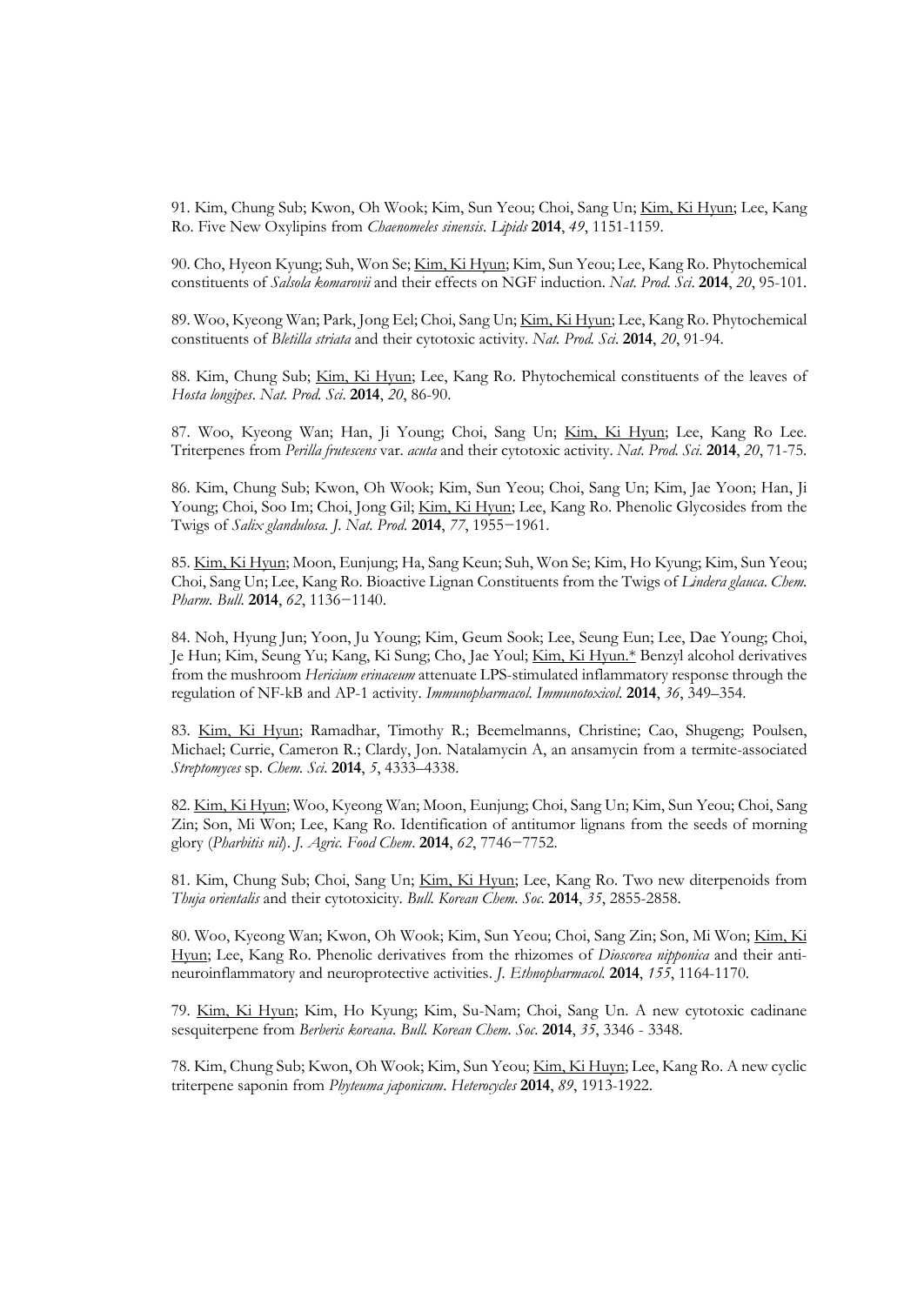77. Kim, Ki Hyun; Choi, Sang Un; Noh, Hyung Jun; Zee, Okpyo; Lee, Kang Ro. Cytotoxic ergosterol derivatives from the mushroom *Naematoloma fasciculare*. *Nat. Prod. Sci*. **2014**, *20*, 76-79.

76. Converse, Paul J.; Xing, Yalan; Kim, Ki Hyun; Tyagi, Sandeep; Li, Si-Yang; Almeida, Deepak V.; Nuermberger, Eric L.; Grosset, Jacques H.; Kishi, Yoshito. Accelerated detection of mycolactone production and response to antibiotic treatment in a mouse model of *Mycobacterium ulcerans* disease. *PLoS Negl. Trop. Dis*. **2014**, *8*, e2618.

75. Kim, Ki Hyun; Moon, Eunjung; Kim, Sun Yeou; Choi, Sang Un; Lee, Jei Hyun; Lee, Kang Ro. 4-Methylthio-butanyl derivatives from the seeds of *Raphanus sativus* and their biological evaluation on anti-inflammatory and antitumor activities. *J. Ethnopharmacol.* **2014**, *151*, 503-508.

74. Kim, Ki Hyun; Moon, Eunjung; Kim, Sun Yeou; Choi, Sang Un; Son, Mi Won; Choi, Sang Zin; Lee, Kang Ro. Bioactive sesquiterpenes from the essential oil of *Thuja orientalis*. *Planta Med.* **2013**, *79,*  1680-1684*.*

73. Kim, Ki Hyun; Moon, Sae Rom; Kim, Chung Sub; Woo, Kyeong Wan; Choi, Sang Un; Lee, Kang Ro. Lignan glucosides from *Sinomenium acutum* rhizome. *Biosci. Biotechnol. Biochem*. **2013**, *77*, 2144-2147*.*

72. Kim, Ki Hyun; Choi, Sang Un; Son, Mi Won; Choi, Sang Zin; Clardy, Jon; Lee, Kang Ro. Pharbinilic acid, an allogibberic acid from morning glory (*Pharbitis nil*). *J. Nat. Prod*. **2013**, *76*, 1376– 1379*.*

71. Kim, Ki Hyun; Moon, Eunjung; Choi, Sang Un; Kim, Sun Yeou; Lee, Kang Ro. Polyphenols from the bark of *Rhus verniciflua* and their biological evaluation on antitumor and anti-inflammatory activities. *Phytochemistry* **2013**, *92*, 113-121.

70. Kim, Ki Hyun; Moon, Eunjung; Choi, Sang Un; Kim, Sun Yeou; Lee, Kang Ro. Lanostane triterpenoids from the mushroom *Naematoloma fasciculare*. *J. Nat. Prod*. **2013**, *76*, 845-851.

69. Song, No Joon; Yoon, Hyang Jin; Kim, Ki Hyun; Jung, So Ra; Jang, Woo Seok; Seo, Cho Rong; Lee, Young Min; Kweon, Dae Hyuk; Hong, Joung Woo; Lee, Jeong Soo; Park, Ki Moon; Lee, Kang Ro; Park, Kye Won. Butein is a novel anti-adipogenic compound. *J. Lipid Res*. **2013**, *54*, 1385-1396.

68. Kim, Ki Hyun; Ha, Sang Keun; Choi, Sang Un; Kim, Sun Yeou; Lee, Kang Ro. Phenolic constituents from the twigs of *Euonymus alatus* and their cytotoxic and anti-inflammatory activity. *Planta Med.* **2013**, *79,* 361-364.

67. Kim, Ki Hyun; Moon, Eunjung; Kim, Ho Kyung; Oh, Ju Yeoun; Kim, Sun Yeou; Choi, Sang Un; Lee, Kang Ro. Phenolic constituents from the rhizomes of *Acorus gramineus* and their biological evaluation on antitumor and anti-inflammatory activities. *Bioorg. Med. Chem. Lett*. **2012**, *22*, 6155- 6159*.*

66. Kim, Ki Hyun; Moon, Eunjung; Kim, Sun Yeou; Choi, Sang Un; Lee, Kang Ro. Lignan constituents of *Tilia amurensis* and their biological evaluation on antitumor and anti-inflammatory activities. *Food Chem. Toxicol*. **2012**, *50*, 3680-3686*.*

65. Kim, Ki Hyun; Noh, Hyung Jun; Choi, Sang Un; Lee, Kang Ro. Isohericenone, a new cytotoxic isoindolinone alkaloid from *Hericium erinaceum*. *J. Antibiot*. **2012**, *65*, 575-577*.*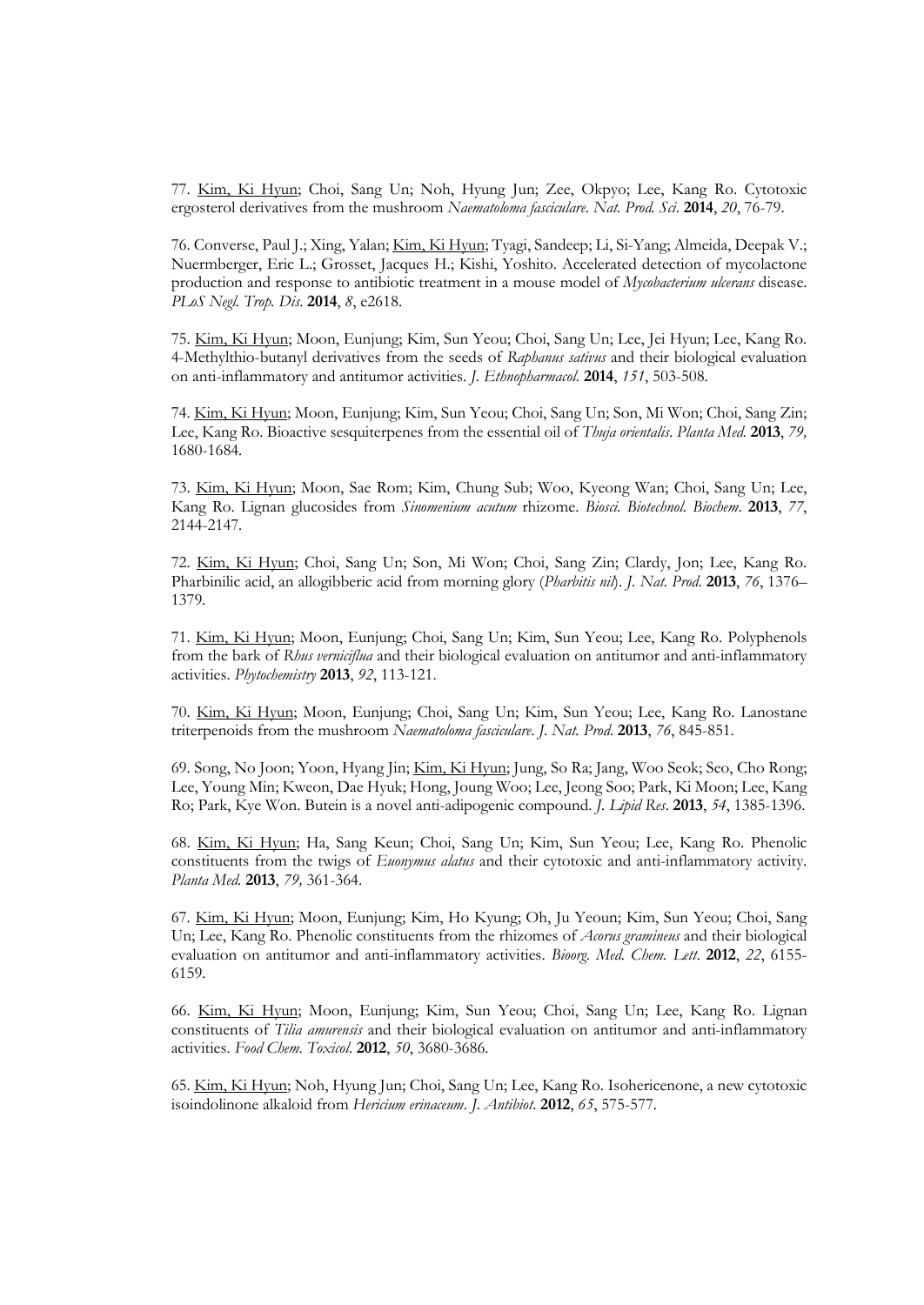64. Lee, Seung Young; Kim, Ki Hyun; Lee, Il Kyun; Lee, Kyu Ha; Choi, Sang Un; Lee, Kang Ro. A new flavonol glycoside from *Hylomecon vernalis*. *Arch. Pharm. Res*. **2012**, *35*, 415-421.

63. Ji, Hye Young; Lee, Hyeri; Kim, Jeong-Han; Kim, Ki Hyun; Lee, Kang Ro; Shim, Hyun Joo; Son, Miwon; Lee, Hye Suk. In vitro metabolism of corydaline in human liver microsomes and hepatocytes using liquid chromatography-ion trap mass spectrometry. *J. Sep. Sci*. **2012**, *35*, 1102- 1109.

62. Kim, Ki Hyun; Choi, Sang Un; Lee, Kang Ro. Three New Fatty Acid Esters from the Mushroom *Boletus pseudocalopus*. *Lipids* **2012**, *47*, 593-599.

61. Kim, Ki Hyun; Choi, Sang Un; Kim, Chung Sub; Lee, Kang Ro. Cytotoxic steroids from the trunk of *Berberis koreana*. *Biosci. Biotechnol. Biochem*. **2012**, *76*, 825-827.

60. Kim, Ki Hyun; Choi, Sang Un; Lee, Kang Ro. Gymnopilin K, a new cytotoxic gymnopilin from *Gymnopilus spectabilis*. *J. Antibiot*. **2012**, *65*, 135-137.

59. Kim, Ki Hyun; Choi, Sang Un; Lee, Kang Ro. Turtschamide, a cytotoxic putrescine bisamide from *Corydalis turtschaninovii*. *Tetrahedron Lett*. **2012**, *53*, 1490-1492.

58. Kim, Ki Hyun; Choi, Sang Un; Lee, Kang Ro. Cytotoxic Triterpenoids from *Berberis koreana*. *Planta Med.* **2012**, *78*, 86-89.

57. Kim, Ki Hyun; Kim, Ho Kyung; Choi, Sang Un; Moon, Eunjung; Kim, Sun Yeou; Lee, Kang Ro. Bioactive Lignans from the Rhizomes of *Acorus gramineus*. *J. Nat. Prod*. **2011**, *74*, 2187-2192.

56. Park, Cheol Hyeong; Kim, Ki Hyun; Lee, Il Kyun; Lee, Seung Young; Choi, Sang Un; Lee, Jei Hyun; Lee, Kang Ro. Phenolic Constituents of *Acorus gramineus*. *Arch. Pharm. Res*. **2011**, *34*, 1289- 1296.

55. Kim, Ki Hyun; Ha, Sang Keun; Choi, Sang Un; Kim, Sun Yeou; Lee, Kang Ro. Bioactive Phenolic Constituents from the seeds of *Pharbitis nil*. *Chem. Pharm. Bull*. **2011**, *59*, 1425-1429.

54. Lee, Tae Ho, Kim, Ki Hyun, Lee, Sung Ok, Lee, Kang Ro, Son, Miwon, Jin, Mirim. Tetrahydroberberine, an Isoquinoline Alkaloid Isolated from Corydalis Tuber, Enhances Gastrointestinal Motor Function. *J. Pharmacol. Exp. Ther.* **2011**, *338*, 917-924.

53. Kim, Ki Hyun; Lee, Kyu Ha; Shin, Young June; Choi, Sang Un; Lee, Kang Ro. New Cytotoxic d-Valerolactones from *Cornus walteri*. *Bull. Korean Chem. Soc*. **2011**, *32*, 2443-2445.

52. Kim, Ki Hyun; Choi, Sang Un; Choi, Sang Zin; Son, Mi Won; Lee, Kang Ro. Withanolides from the Rhizomes of *Dioscorea japonica* and Their Cytotoxicity. *J. Agric. Food Chem*. **2011**, *59*, 6980-6984.

51. Kim, Ki Hyun; Lee, Il Kyun; Choi, Sang Un; Lee, Jei Hyun; Moon, Eunjung; Kim, Sun Yeou; Lee, Kang Ro. New triterpenoids from the tubers of *Corydalis ternata*: Structural elucidation and bioactivity evaluation. *Planta Med*. **2011**, 77, 1555-1558.

50. Lee, IL Kyun, Kim, Ki Hyun, Lee, Seung Young, Choi, Sang Un, Lee, Kang Ro. Three New Megastigmane Glucopyranosides from the *Cardamine komarovii*. *Chem. Pharm. Bull*. **2011**, *59*, 773-777.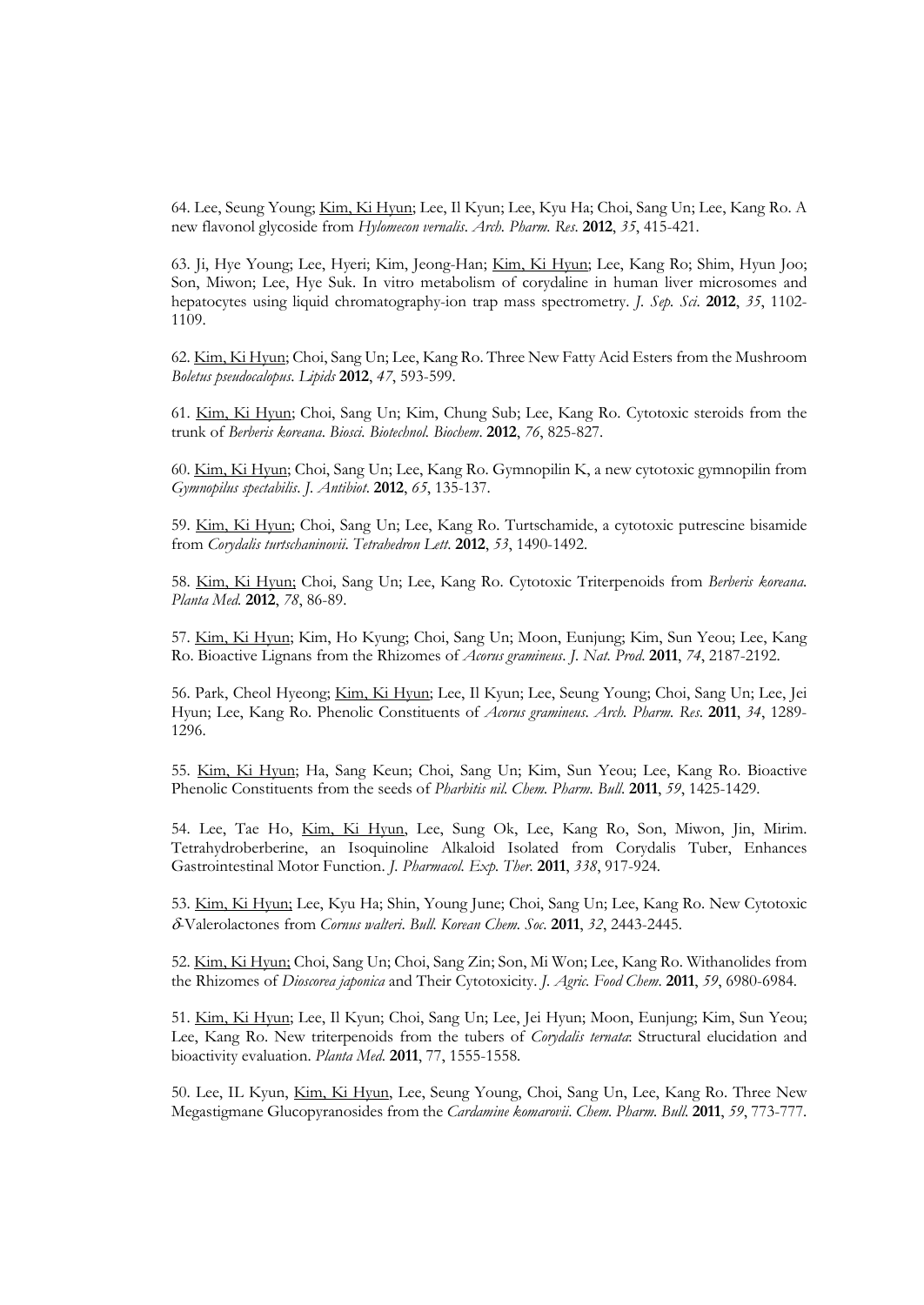49. Kim, Ki Hyun; Choi, Jung Wook; Choi, Sang Un; Lee, Kang Ro. Cytotoxic sesquiterpenoid from the seeds of *Amomum xanthioides*. *Nat. Prod. Sci*. **2011**, *17*, 10-13.

48. Kim, Ki Hyun; Moon, Eunjung; Choi, Sang Un; Kim, Sun Yeou; Lee, Kang Ro. Biological evaluation of phenolic constituents from the trunk of *Berberis koreana*. *Bioorg. Med. Chem. Lett*. **2011**, *21*, 2270-2273.

47. Kim, Ki Hyun; Kim, Min Ah; Moon, Eunjung; Kim, Sun Yeou; Choi, Sang Zin; Son, Mi Won; Lee, Kang Ro. Furostanol saponins from the rhizomes of *Dioscorea japonica* and their effects on NGF induction. *Bioorg. Med. Chem. Lett*. **2011**, *21*, 2075-2078.

46. Kim, Ki Hyun; Lee, Kyu Ha; Kim, Ho Kyung; Moon, Eunjung; Kim, Sung-Hoon; Kim, Sun Yeou; Kim, Kyung Ran; Lee, Kang Ro. Anti-neuroinflammatory constituents from the root extract of *Paris verticillata*. *Can. J. Chem*. **2011**, *89*, 441-445.

45. Kim, Ki Hyun; Choi, Jung Wook; Choi, Sang Un; Ha, Sang Keun; Kim, Sun Yeou; Park, Hee- Juhn; Lee, Kang Ro. The chemical constituents of *Piper kadsura* and their cytotoxic and anti neuroinflammatory activities. *J. Enzyme Inhib. Med. Chem*. **2011**, *26*, 254-260.

44. Kim, Ki Hyun; Choi, Sang Un; Kim, Young Choong; Lee, Kang Ro. Tirucallane triterpenoids from *Cornus walteri*. *J. Nat. Prod*. **2011**, *74*, 54-59.

43. Jeong, Gil-Saeng; Li, Bin; Lee, Dong-Sung; Kim, Ki Hyun; Lee, Il Kyun; Lee, Kang Ro; Kim, Youn-Chul. Cytoprotective and anti-inflammatory effects of spinasterol via the induction of heme oxygenase-1 in murine hippocampal and microglial cell lines. *Int. Immunopharmacol.* **2010**, 10, 1587- 1594.

42. Kim, Ki Hyun; Choi, Sang Un; Son, Mi Won; Lee, Kang Ro. Two new phenolic amides from the seeds of *Pharbitis nil*. *Chem. Pharm. Bull*. **2010**, *58*, 1532-1535.

41. Kim, Ki Hyun; Noh, Hyung Jun; Choi, Sang Un; Park, Ki Moon; Seok, Soon-Ja; Lee, Kang Ro. Lactarane sesquiterpenoids from *Lactarius subvellereus* and their cytotoxicity. *Bioorg. Med. Chem. Lett*. **2010**, *20*, 5385-5388.

40. Kim, Ki Hyun; Noh, Hyung Jun; Choi, Sang Un; Park, Ki Moon; Seok, Soon-Ja; Lee, Kang Ro. Russulfoen, a new cytotoxic marasmane sesquiterpene from *Russula foetens*. *J. Antibiot*. **2010**, *63*, 575- 577.

39. Kim, Ki Hyun; Piao, Cheng Jie; Choi, Sang Un; Son, Mi Won; Lee, Kang Ro. New cytotoxic tetrahydroprotoberberine-aporphine dimeric and aporphine alkaloids from *Corydalis turtschaninovii*. *Planta Med*. **2010**, *76*, 1732-1738.

38. Kim, Ki Hyun; Ha, Sang Keun; Kim, Sun Yeou; Youn, Hyun Joo; Lee, Kang Ro. Constituents of *Limonia acidissima* inhibit LPS-induced nitric oxide production in BV-2 microglia. *J. Enzyme Inhib. Med. Chem*. **2010**, *25*, 887-892.

37. Kim, Ki Hyun; Choi, Jung Wook; Ha, Sang Keun; Kim, Sun Yeou; Lee, Kang Ro. Neolignans from *Piper kadsura* and their anti-neuroinflammatory activity. [Erratum to document cited in CA152:234364]. *Bioorg. Med. Chem. Lett*. **2010**, *20*, 3186-3187.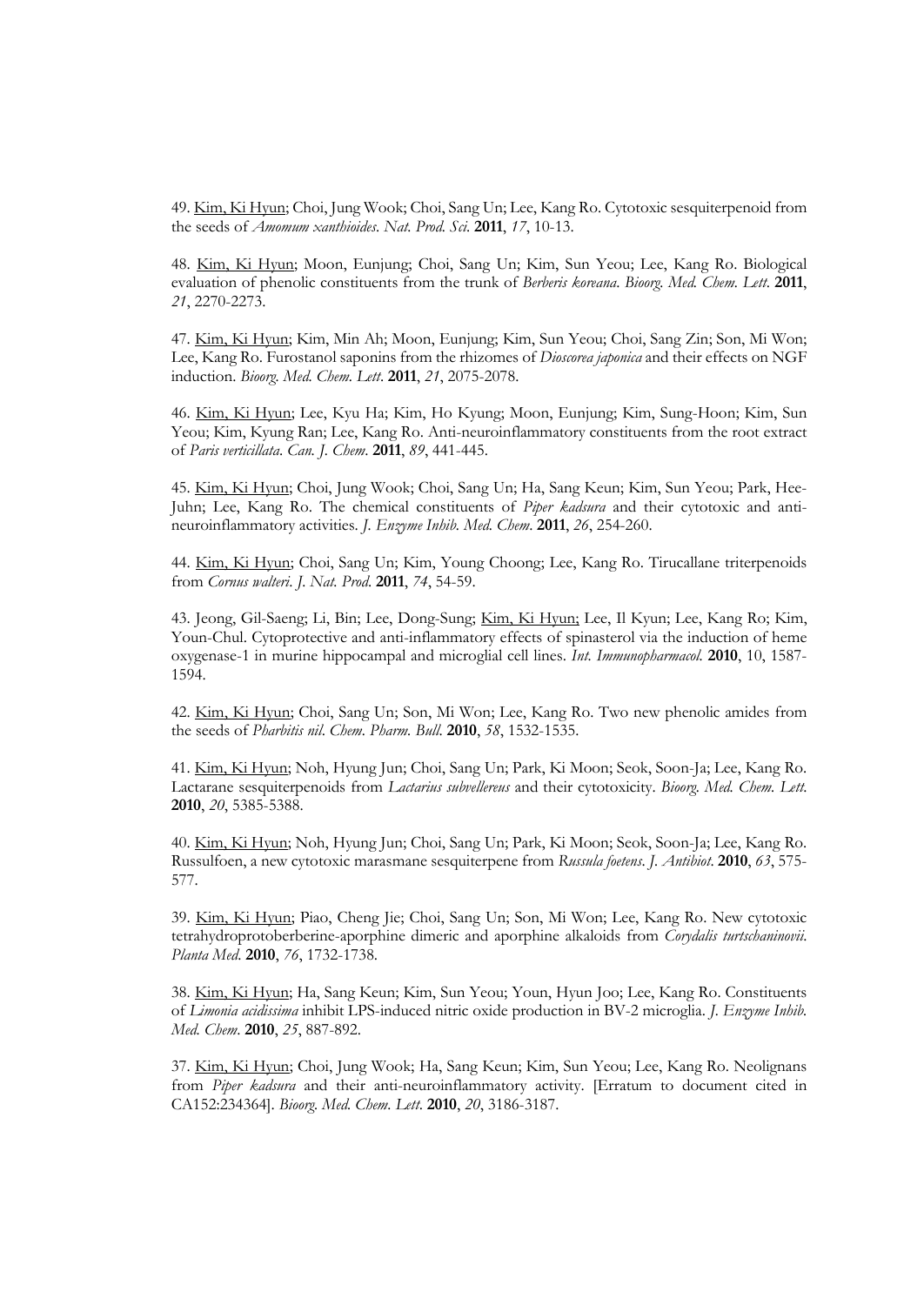36. Kim, Ki Hyun; Moon, Eunjung; Kim, Sun Yeou; Lee, Kang Ro. Anti-melanogenic fatty acid derivatives from the tuber-barks of *Colocasia antiquorum* var. *esculenta*. *Bull. Korean Chem. Soc*. **2010**, *31*, 2051-2053.

35. Kim, Ki Hyun; Lee, Il Kyun; Piao, Cheng Jie; Choi, Sang Un; Lee, Jei Hyun; Kim, Yeong Shik; Lee, Kang Ro. Benzylisoquinoline alkaloids from the tubers of *Corydalis ternata* and their cytotoxicity. *Bioorg. Med. Chem. Lett*. **2010**, *20*, 4487-4490.

34. Kim, Ki Hyun; Lee, Kyu Ha; Choi, Sang Un; Kim, Kyung Ran; Lee, Kang Ro. Pyrrolizidine alkaloids from the roots of *Paris verticillata*. *Heterocycles* **2010**, *81*, 1493-1502.

33. Kim, Ki Hyun; Choi, Jung Wook; Choi, Sang Un; Seo, Eun-Kyoung; Lee, Kang Ro. Amoxantin A: a new bisnorlabdane diterpenoid from *Amomum xanthioides*. *Bull. Korean Chem. Soc*. **2010**, *31*, 1035- 1037.

32. Kim, Ki Hyun; Chang, Sang Wook; Lee, Kang Ro. Feruloyl sucrose derivatives from *Bistorta manshuriensis*. *Can. J. Chem*. **2010**, *88*, 519-523.

31. Kim, Ki Hyun; Choi, Jung Wook; Choi, Sang Un; Lee, Kang Ro. Terpene glycosides and cytotoxic constituents from the seeds of *Amomum xanthioides*. *Planta Med*. **2010**, *76*, 461-464.

30. Lee, Il Kyun; Kim, Ki Hyun; Ryu, Shi Yong; Choi, Sang Un; Lee, Kang Ro. Phytochemical constituents from the flowers of *Gymnaster koraiensis* and their cytotoxic activities *in vitro*. *Bull. Korean Chem. Soc*. **2010**, *31*, 227-229.

29. Kim, Ki Hyun; Moon, Eunjung; Kim, Sun Yeou; Lee, Kang Ro. Lignans from the tuber-barks of *Colocasia antiquorum* var. *esculenta* and their antimelanogenic activity. *J. Agric. Food Chem*. **2010**, *58*, 4779-4785.

28. Kim, Ki Hyun; Choi, Sang Un; Lee, Kang Ro. Bioactivity-guided isolation of cytotoxic triterpenoids from the trunk of *Berberis koreana*. *Bioorg. Med. Chem. Lett*. **2010**, *20*, 1944-1947.

27. Kim, Ki Hyun; Choi, Jung Wook; Ha, Sang Keun; Kim, Sun Yeou; Lee, Kang Ro. Neolignans from *Piper kadsura* and their anti-neuroinflammatory activity. *Bioorg. Med. Chem. Lett*. **2010**, *20*, 409- 412.

26. Kim, Ki Hyun; Kim, Young Ho; Lee, Kang Ro. Isolation of hepatoprotective phenylpropanoid from *Lactuca indica*. *Nat. Prod. Sci*. **2010**, *16*, 6-9.

25. Lee, Il Kyun; Kim, Ki Hyun; Ryu, Shi Yong; Lee, Kang Ro. Two new sesquiterpene glucosides from *Gymnaster koraiensis*. *Heterocycles* **2009**, *78*, 2827-2835.

24. Nugroho, Agung; Kim, Ki Hyun; Lee, Kang Ro; Alam, Md. Badrul; Choi, Jae Sue; Kim, Won- Bae; Park, Hee-Juhn. Qualitative and quantitative determination of the caffeoylquinic acids on the Korean mountainous vegetables used for Chwinamul and their peroxynitrite-scavenging effect. *Arch. Pharm. Res*. **2009**, *32*, 1361-1367.

23. Kim, Ki Hyun; Choi, Sang Un; Ha, Sang Keun; Kim, Sun Yeou; Lee, Kang Ro. Biphenyls from *Berberis koreana*. *J. Nat. Prod*. **2009**, *72*, 2061-2064.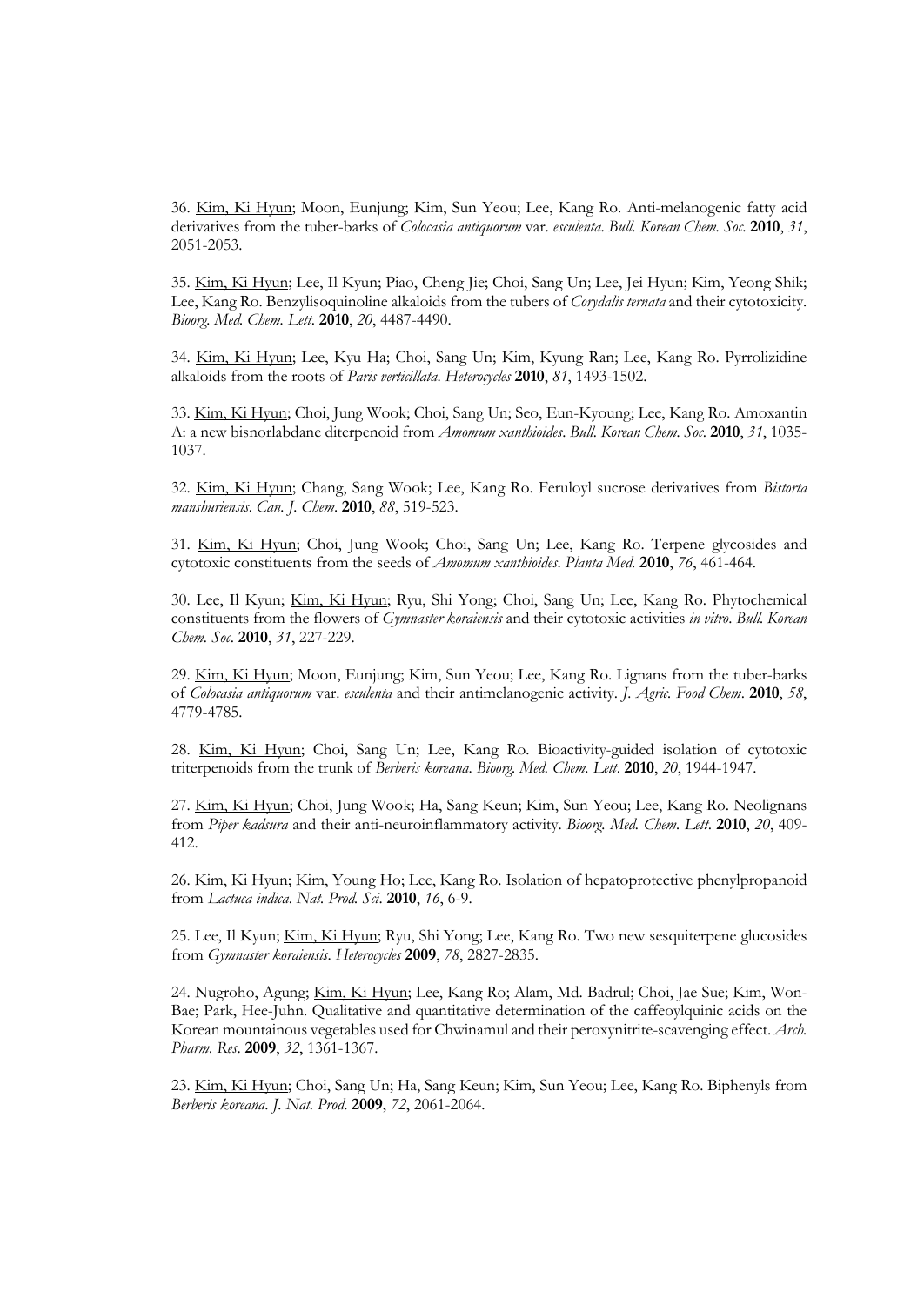22. Kim, Ki Hyun; Ha, Sang Keun; Kim, Sun Yeou; Kim, Sung Hoon; Lee, Kang Ro. Limodissimin A: a new dimeric coumarin from *Limonia acidissima*. *Bull. Korean Chem. Soc*. **2009**, *30*, 2135-2137.

21. Kim, Ki Hyun; Choi, Sang Un; Lee, Kang Ro. Neomastoidin A, a novel monoacylglycerol with an amino acid moiety from *Macrolepiota neomastoidea*. *Chem. Lett*. **2009**, *38*, 894-895.

20. Kim, Ki Hyun; Lee, Il Kyun; Kim, Kyung Ran; Ha, Sang Keun; Kim, Sun Yeou; Lee, Kang Ro. New benzamide derivatives and NO production inhibitory compounds from *Limonia acidissima*. *Planta Med*. **2009**, *75*, 1146-1151.

19. Kim, Ki Hyun; Park, Ki Moon; Choi, Sang Un; Lee, Kang Ro. Macrolepiotin, a new indole alkaloid from *Macrolepiota neomastoidea*. *J. Antibiot*. **2009**, *62*, 335-338.

18. Kim, Ki Hyun; Choi, Sang Un; Lee, Kang Ro. Diterpene Glycosides from the Seeds of *Pharbitis nil*. *J. Nat. Prod*. **2009**, *72*, 1121-1127.

17. Chang, Sang Wook; Kim, Ki Hyun; Lee, Il Kyun; Choi, Sang Un; Ryu, Shi Yong; Lee, Kang Ro. Phytochemical constituents of *Bistorta manshuriensis*. *Nat. Prod. Sci*. **2009**, *15*, 234-240.

16. Lee, Il Kyun; Kim, Ki Hyun; Choi, Sang Un; Lee, Jae Hyun; Lee, Kang Ro. Phytochemical constituents of *Thesium chinense* TURCZ and their cytotoxic activities *in vitro*. *Nat. Prod. Sci*. **2009**, *15*, 246-249.

15. Chang, Sang Wook; Kim, Ki Hyun; Lee, Il Kyun; Choi, Sang Un; Lee, Kang Ro. Phytochemical constituents of *Geranium eriostemon*. *Nat. Prod. Sci*. **2009**, *15*, 151-155.

14. Kim, Ki Hyun; Chang, Sang Wook; Ryu, Shi Yong; Choi, Sang Un; Lee, Kang Ro. Phytochemical constituents of *Nelumbo nucifera*. *Nat. Prod. Sci*. **2009**, *15*, 90-95.

13. Choi, Jung Wook; Kim, Ki Hyun; Lee, Il Kyun; Choi, Sang Un; Lee, Kang Ro. Phytochemical constituents of *Amomum xanthioides*. *Nat. Prod. Sci*. **2009**, *15*, 44-49.

12. Park, Hyun Bong; Lee, Kyu Ha; Kim, Ki Hyun; Lee, Il Kyun; Noh, Hyung Jun; Choi, Sang Un; Lee, Kang Ro. Lignans from the roots of *Berberis amurensis*. *Nat. Prod. Sci*. **2009**, *15*, 17-21.

11. Kim, Ki Hyun; Lee, Il Kyun; Park, Ki Moon; Kim, Wan Kyu; Lee, Kang Ro. Isolation of γlactam alkaloids from the *Macrolepiota neomastoidea*. *Bull. Korean Chem. Soc*. **2008**, *29*, 1591-1593.

10. Kim, Ki Hyun; Lee, Kyu Ha; Choi, Sang Un; Kim, Young Ho; Lee, Kang Ro. Terpene and phenolic constituents of *Lactuca indica* L. *Arch. Pharm. Res*. **2008**, *31*, 983-988.

9. Kim, Ki Hyun; Jin, Mi Rim; Choi, Sang Zin; Son, Mi Won; Lee, Kang Ro. Three new *ent*-kaurane diterpenoids from the seeds of *Pharbitis nil*. *Heterocycles* **2008**, *75*, 1447-1455.

8. Kim, Ki Hyun; Choi, Sang Un; Park, Ki Moon; Seok, Soon Ja; Lee, Kang Ro. Cytotoxic constituents of *Amanita subjunquillea*. *Arch. Pharm. Res*. **2008**, *31*, 579-586.

7. Lee, Kyu Ha; Yang, Min Cheol; Kim, Ki Hyun; Kwon, Hak Cheol; Choi, Sang Un; Lee, Kang Ro. A new phenolic amide from the roots of *Paris verticillata*. *Molecules* **2008**, *13*, 41-45.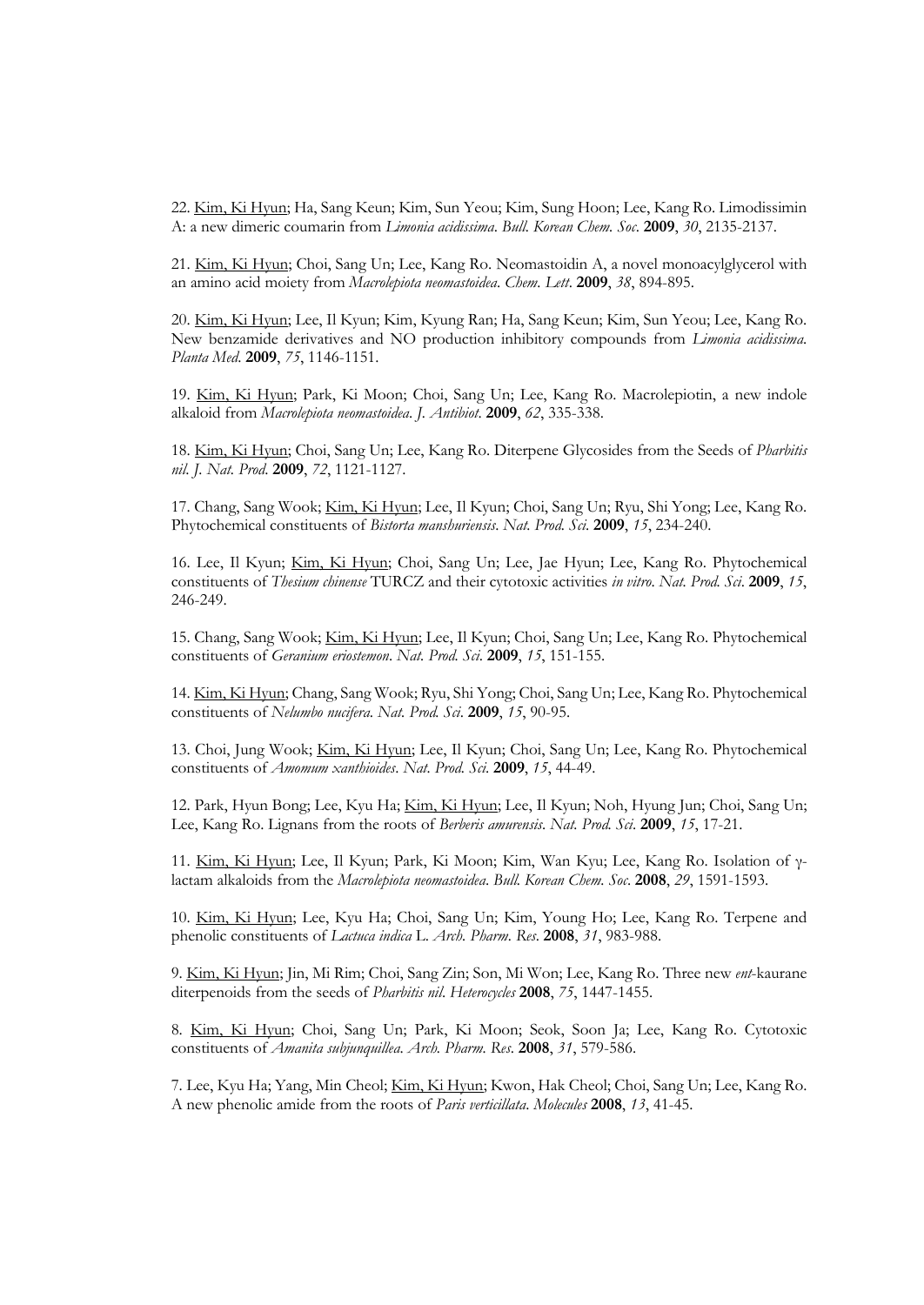6. Yu, Byung Chul; Yang, Min Cheol; Lee, Kyu Ha; Kim, Ki Hyun; Choi, Sang Un; Lee, Kang Ro. Two new phenolic constituents of *Humulus japonicus* and their cytotoxicity test *in vitro*. *Arch. Pharm. Res*. **2007**, *30*, 1471-1475.

5. Yang, Min Cheol; Kim, Sung Min; Lee, Kyu Ha; Kim, Ki Hyun; Lee, Kang Ro. A new sesquiterpene glycoside from the aerial parts of *Saussurea triangulata*. *Molecules* **2007**, *12*, 2270-2276.

4. Kim, Ki Hyun; Kim, Young Ho; Lee, Kang Ro. Isolation of quinic acid derivatives and flavonoids from the aerial parts of *Lactuca indica* L. and their hepatoprotective activity *in vitro*. *Bioorg. Med. Chem. Lett*. **2007**, *17*, 6739-6743.

3. Yang, Min Cheol; Lee, Kyu Ha; Kim, Ki Hyun; Choi, Sang Un; Lee, Kang Ro. Lignan and terpene constituents from the aerial parts of *Saussurea pulchella*. *Arch. Pharm. Res*. **2007**, *30*, 1067-1074.

2. Kim, Do Hoon; Yang, Min Cheol; Lee, Kyu Ha; Kim, Ki Hyun; Lee, Kang Ro. Phenolic constituents of *Althaea rosea Canival*. *Kor. J. Pharmacogn.* **2007**, *38*, 222-226.

1. Yu, Byung Chul; Yang, Min Cheol; Lee, Kyu Ha; Kim, Ki Hyun; Lee, Kang Ro. Norsesquiterpene and steroid constituents of *Humulus japonicus*. *Nat. Prod. Sci*. **2007**, *13*, 332-336.

## 특허 **(Patent)**

1. 항염증 활성 조성물 및 이를 포함하는 염증 질환예방 또는 치료용 약학적 조성물, 출원일: 2014.06.10, 특허 등록: 2016.01.07 (10-2014-0070369), 농촌진흥청

2. 조골세포 분화를 촉진하며 지방세포 분화를 억제하는 신규화합물 그 제조방법 및 그 응용, 출원일 2017.05.12, 특허 등록: 2018.09.05 (10-2017-0059133; 10-1897726), 성균바이오텍

3. 뽕나무버섯부치 추출물 또는 그의 분획물을 포함하는 염증성 위장관 질환의 예방 또는 치료용 조성물, 출원일 2017.02.24

4. 야관문 추출물의 분획물을 포함하는 암의 예방 또는 치료용 약학적 조성물, 출원일 2018.01.12 특허 등록: 2019.11.29 (10-2018-0004289; 10-2052516 호), 중앙대학교 산학협력단

5. 말톨, 이소소이아말로사이드 I 또는 이들의 혼합물을 유효성분으로 함유하는 아토피성 피부염 예방 또는 치료용 조성물, 출원일 2018.05.17 특허 등록: 2018.12.28 (10-2018-0056547; 10-1935371), 부산대학교 산학협력단, 성균관대학교 산학협력단

6. 흰개미-연관 Actinomadura sp. RB99 로부터 수득된 사이클린 트리펩타이드 나탈렌아미드 A-C, 출원일 2018.11.21 (출원번호 : 10-2018-0144664)

7. 신규 화합물 및 이를 유효성분으로 함유하는 암의 예방 또는 치료용 조성물, 출원일 2019.10.24 (출원번호: 10-2019-0132722); 우선권번호 [KR 10-2019-0063526 (2019.05.30)], 특허 등록: 2021.12.01 (10-2336045 호)

8. 사이클릭 트리펩타이드, 이의 제조 방법, 및 이를 포함하는 미백용 조성물, 출원일 2019.09.05 (출원번호 : 10-2019-0109976) 등록일 : 2020.03.23 (등록번호 : 10- 2094220)